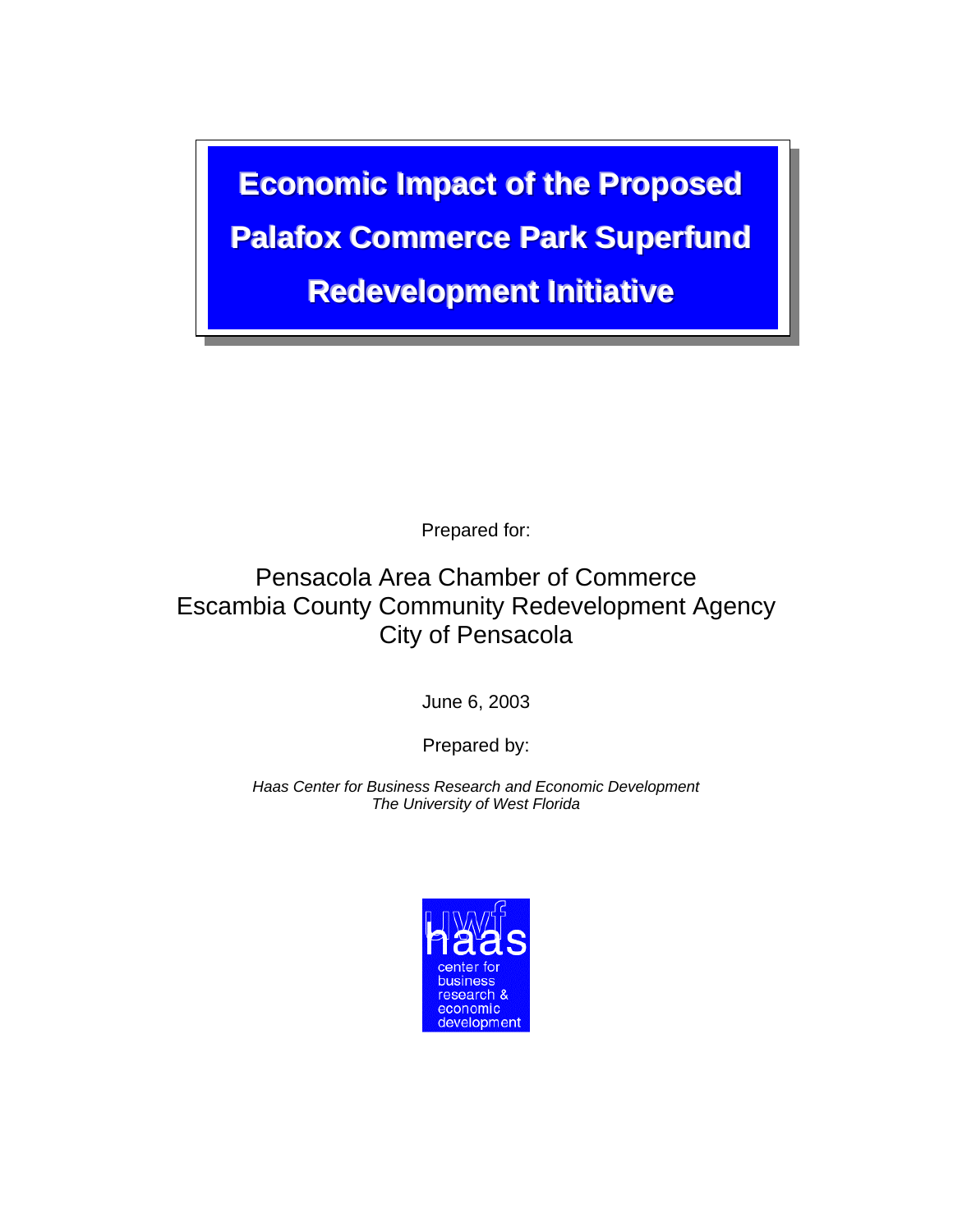## Economic Impact of the Proposed Palafox Commerce Park Superfund Redevelopment Initiative

Final Report

|               | Commissioned by: Pensacola Area Chamber of Commerce<br>Escambia County Community Redevelopment Agency<br>City of Pensacola                       |
|---------------|--------------------------------------------------------------------------------------------------------------------------------------------------|
| Conducted by: | Guy Livingston for:<br>The Haas Center for Business Research and Economic<br>Development at the University of West Florida<br>Pensacola, Florida |
| Contact:      | <b>Phyllis Pooley</b><br>850-474-3388<br>pkpooley@uwf.edu                                                                                        |

Submitted: Final Report submitted March 26, 2003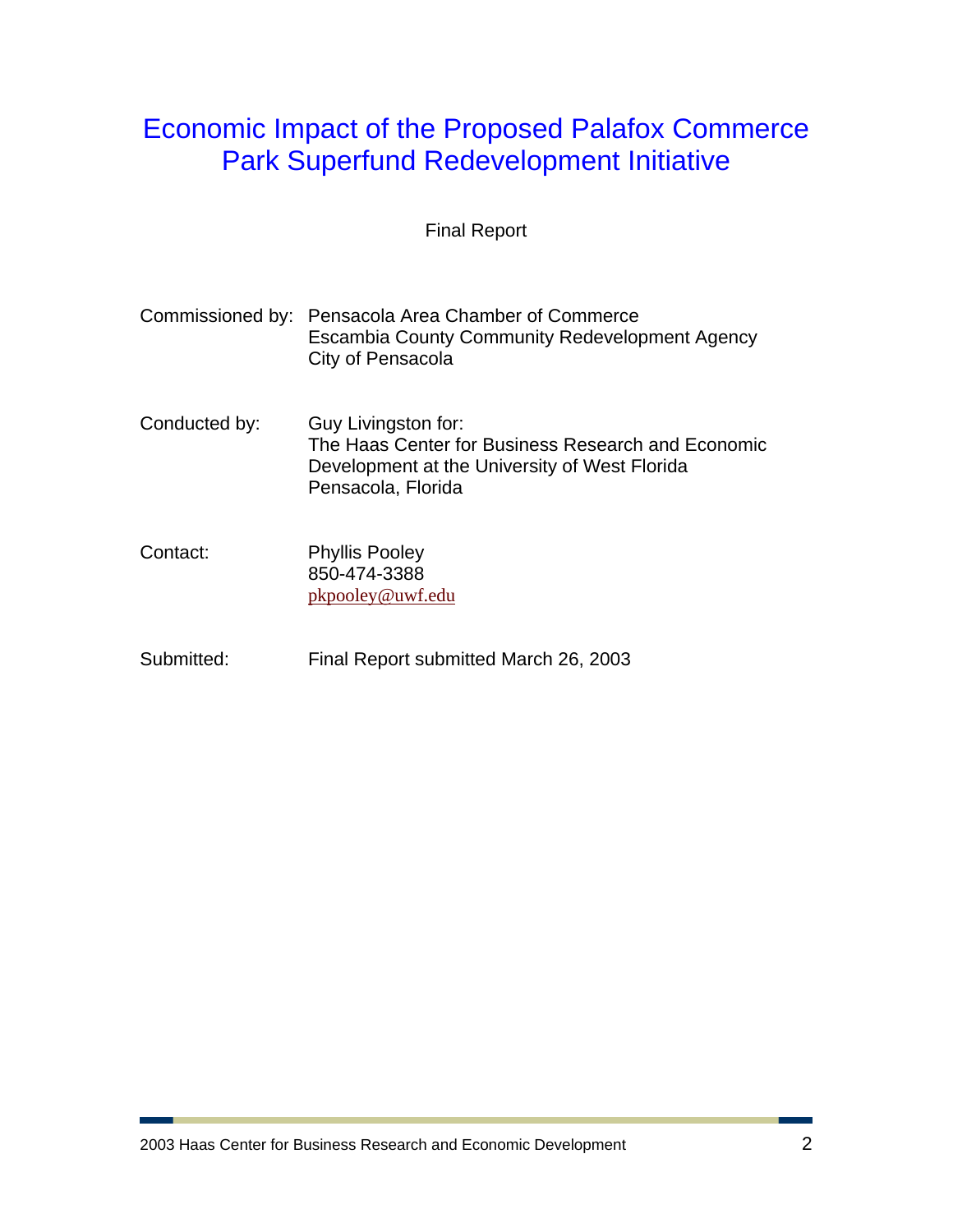# **Table of Contents**

| ESTIMATED ECONOMIC IMPACT OF THE PROPOSED PALAFOX |  |
|---------------------------------------------------|--|
|                                                   |  |
|                                                   |  |
|                                                   |  |
|                                                   |  |
|                                                   |  |
|                                                   |  |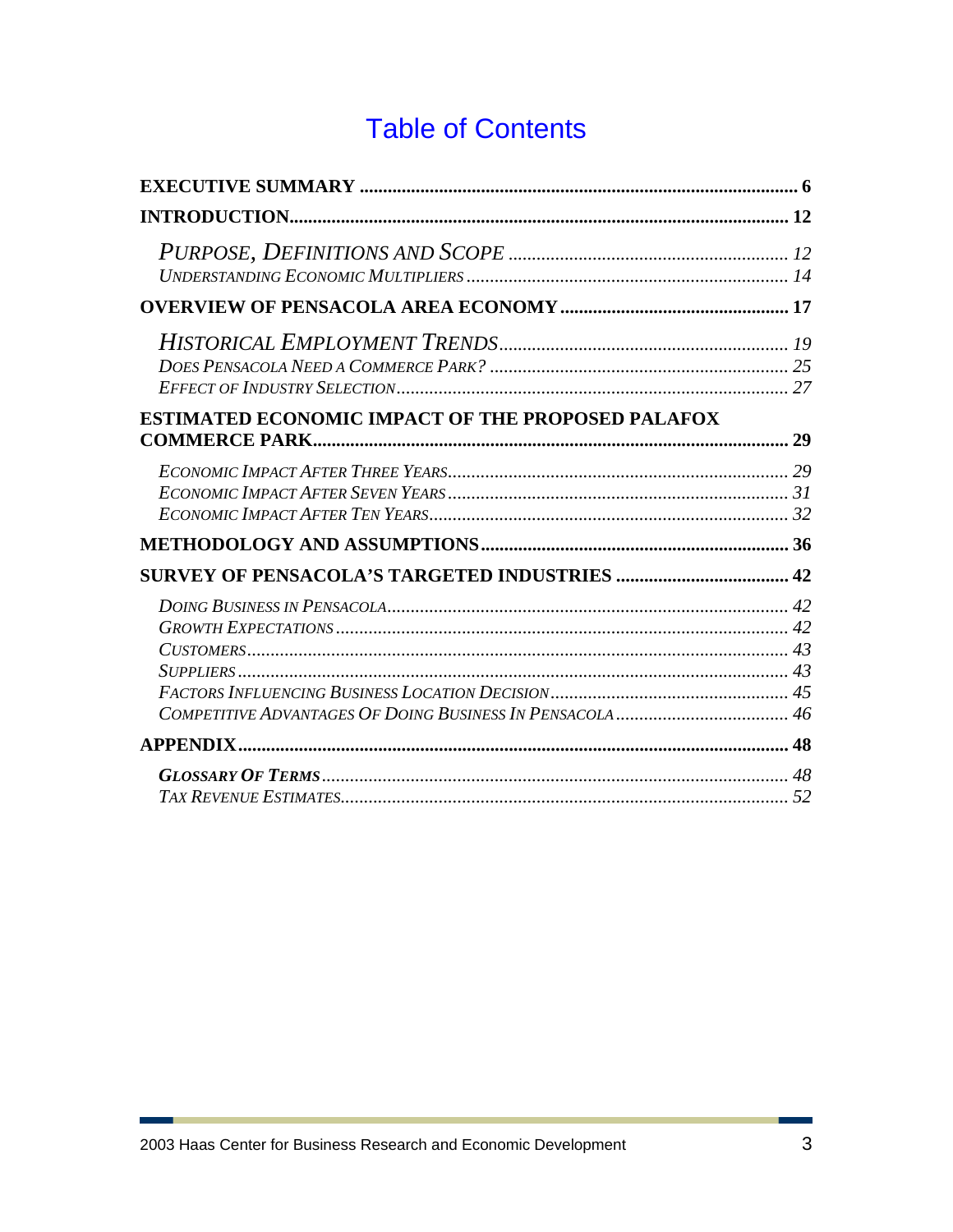# List of Figures

| FIGURE 1 - EMPLOYMENT BY INDUSTRY SECTOR FOR THE U.S., FLORIDA, AND PENSACOLA 18   |  |
|------------------------------------------------------------------------------------|--|
|                                                                                    |  |
|                                                                                    |  |
|                                                                                    |  |
|                                                                                    |  |
|                                                                                    |  |
| FIGURE 7 – CHANGES IN NUMBER OF PERSONS EMPLOYED BY INDUSTRY BETWEEN 1970-2000  24 |  |
|                                                                                    |  |
|                                                                                    |  |
|                                                                                    |  |
| FIGURE 11 - DISTRIBUTION OF THE ECONOMIC IMPACT OF THE PALAFOX COMMERCE PARK 33    |  |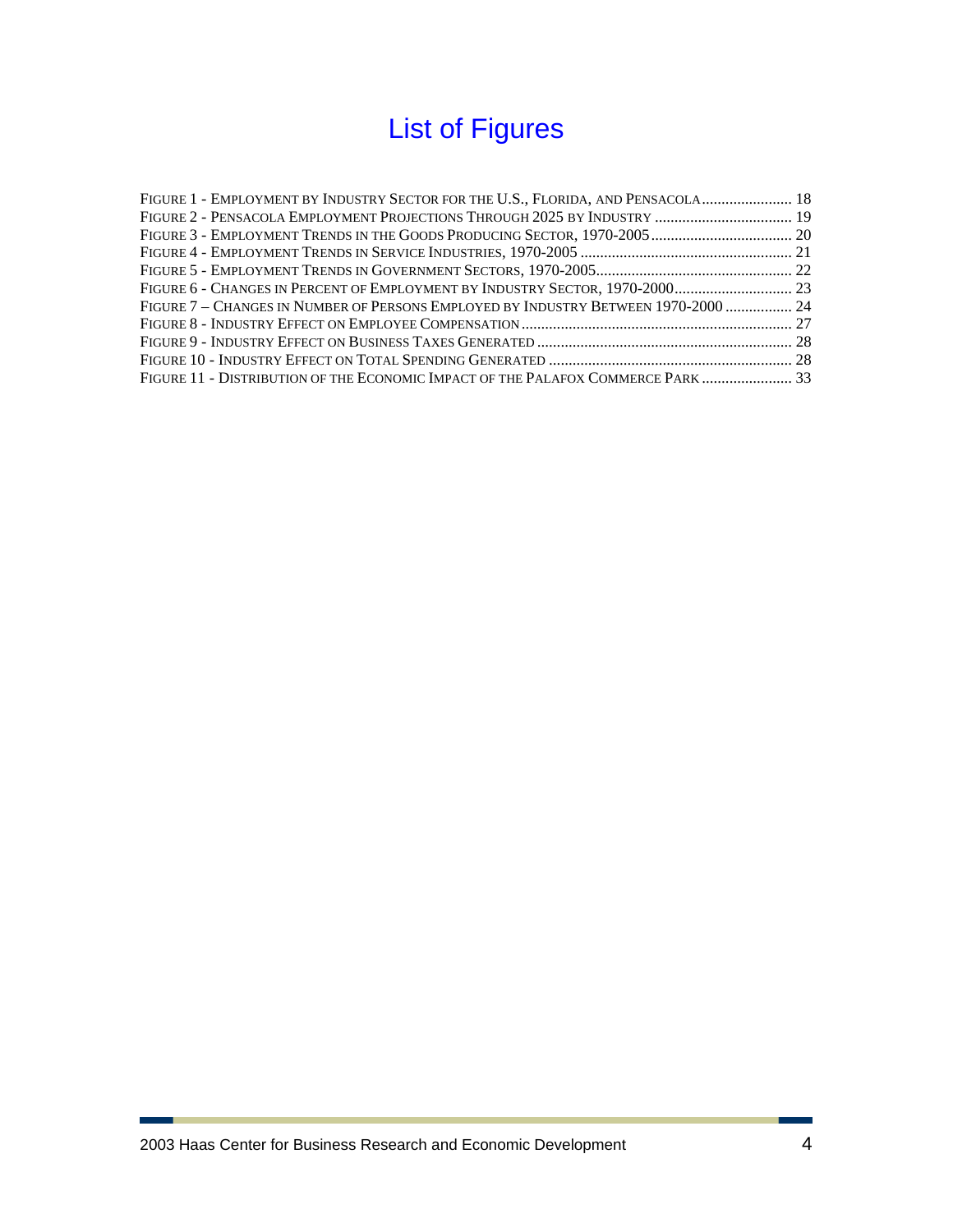# List of Tables

| TABLE 1 - SUMMARY OF ESTIMATED ECONOMIC IMPACT OF FULLY DEVELOPED COMMERCE PARK  9     |  |
|----------------------------------------------------------------------------------------|--|
| TABLE 2 - PERCENT OF OUR TARGETED INDUSTRIES SUPPLY CHAIN AVAILABLE LOCALLY  25        |  |
|                                                                                        |  |
|                                                                                        |  |
|                                                                                        |  |
| TABLE 6 - DISTRIBUTION OF ECONOMIC IMPACTS OF THE FULLY DEVELOPED COMMERCE PARK 34     |  |
| TABLE 7 - INDUSTRY PROSPECT INFORMATION PROVIDED BY THE PENSACOLA AREA CHAMBER OF      |  |
|                                                                                        |  |
|                                                                                        |  |
| TABLE 9 - SUPPLIERS THAT LOCAL FIRMS WOULD LIKE TO SEE LOCATE IN PENSACOLA 44          |  |
|                                                                                        |  |
|                                                                                        |  |
| TABLE 12 - ESTIMATED TAX REVENUES GENERATED BY COMMERCE PARK CONSTRUCTION AND BUSINESS |  |
|                                                                                        |  |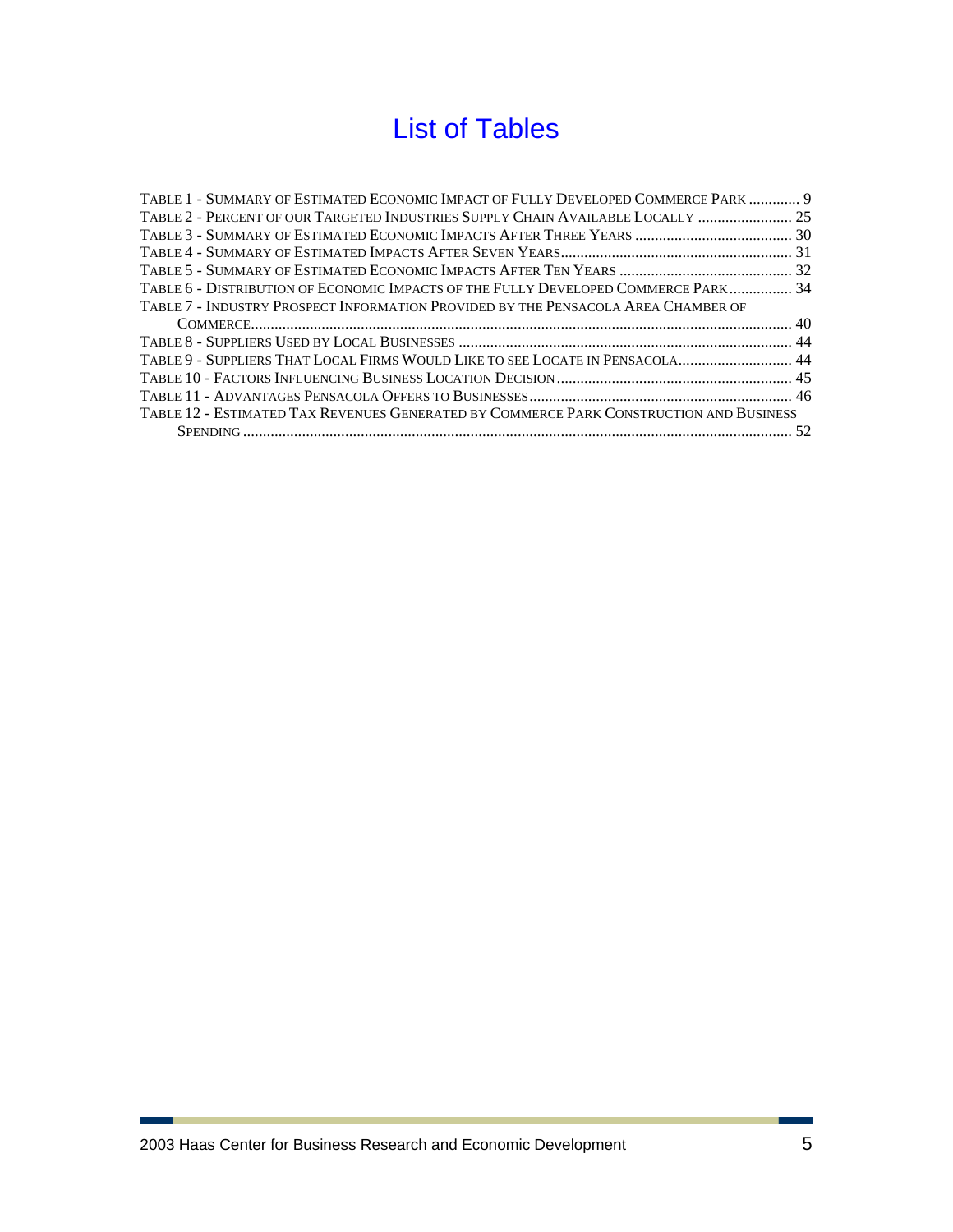# Executive Summary

The University of West Florida's Haas Center for Business Research and Economic Development (Haas Center) is pleased to submit the following report, in fulfillment of the terms of the contract entitled "Economic Impact of the Proposed Palafox Commerce Park Superfund Redevelopment Initiative." Virtually every community concerned with business retention and attraction is also concerned with providing sites that are available for commercial and industrial use. Businesses demand sites that are buildable, free of contamination, appropriately zoned, accessible to transportation, and possessing modern infrastructure, utilities, and telecommunication linkages. In today's fastmoving economy, where concepts like *time to market* and *just-in-time* delivery are emphasized, more and more companies are looking for sites that are immediately available for their growth and expansion. Commerce parks offer this availability. A commerce park is an economic development tool that offers a location for immediate industrial occupancy, features nearby road and rail service, industrial grade utilities, and full municipal services. A commerce park's main goal is to attract business investment, create jobs, revitalize neighborhoods, and strengthen local and regional economies.

Community support is needed for economic development efforts such as building a commerce park, as it is an activity that affects the entire community. The economic benefits and costs of these efforts affect virtually everyone in the region in one way or another. To start, many argue that economic development efforts are necessary to sustain the competitiveness of our regional economy and our overall standard of living. Second, economic development efforts are expected to result in a high level of employment and quality jobs for area residents. Third, it is expected to create middle-class job opportunities for the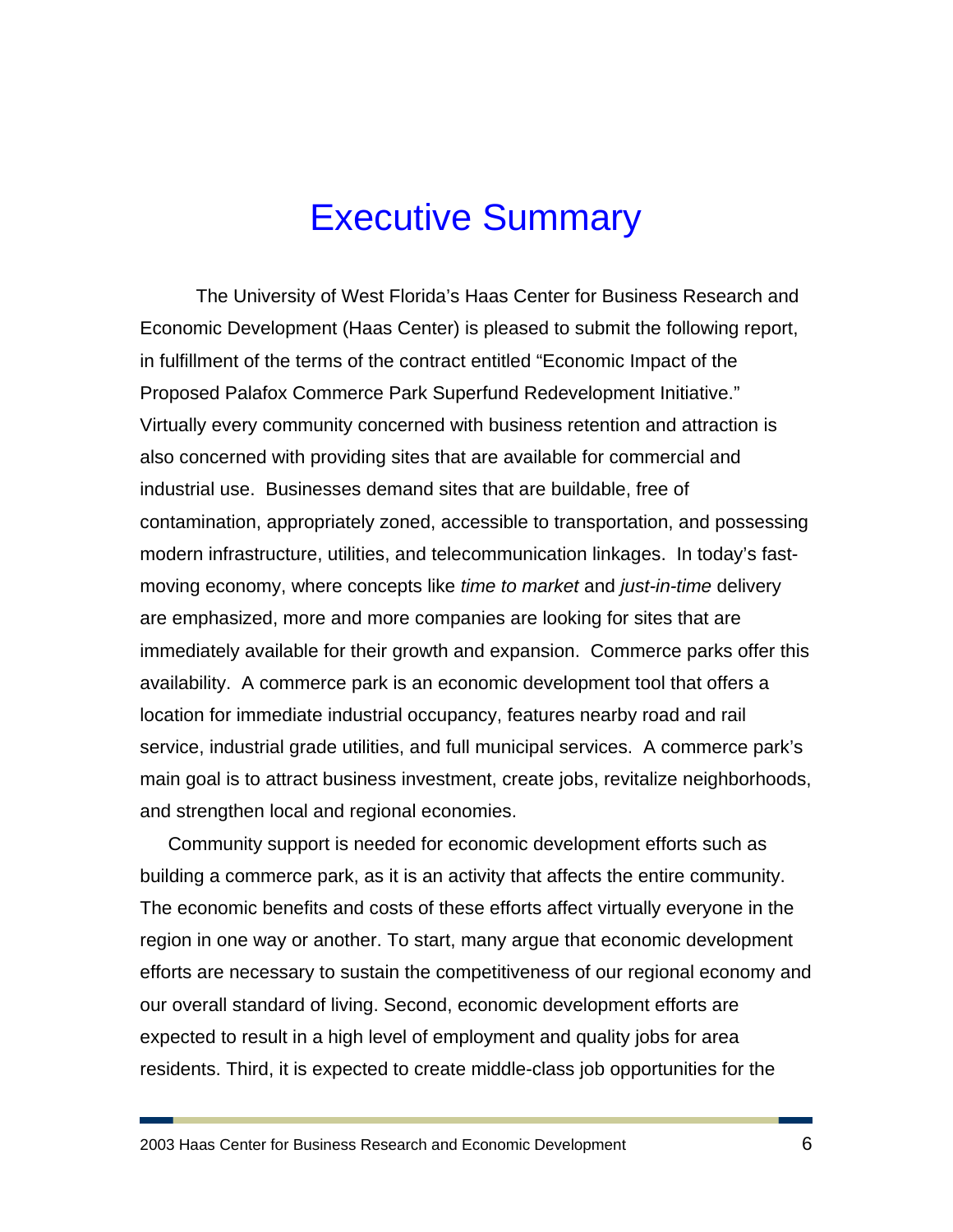jobless and working poor. And fourth, success in the first three goals is expected to provide the earnings and tax revenues needed to make further investments in education, government services, amenities, infrastructure, and improved quality of life.

In addition to the many direct benefits generated by bringing a new company into the community, economic development also results in significant *indirect* benefits. These indirect benefits are often realized as the existing local businesses enter into profitable supplier relationships with the new company and its employees. The result is more revenue for the existing local business owners. This increased revenue coming into local businesses enables them to hire more employees. So in addition to the number of direct jobs created by the new business, a quantifiable number of indirect jobs will also be created locally once the new company moves in. While these jobs may be at varying pay scales and require a wide range of skill levels, they may all be directly attributed to the increased local economic activity that takes place as a result of that new company moving in.

Economic impact analyses provide tangible estimates of these economic interdependencies and a better understanding of the role and importance of a specific economic stimulus in a region's economy. The purpose of this report is to present calculations that estimate the magnitude of changes in economic activity that would occur as a result of the development of the Palafox Commerce Park. The analysis describes the magnitude of the economic impact that will be attributable to the Commerce Park, and clarifies the impact that Commerce Park activities will have on the other industry sectors in the region. This report does not attempt to quantify quality of life issues, whether positive or negative, which may result from the development of a Commerce Park or the businesses it attracts. This report estimates only the gross impact of financial (spending) flows, ignoring the ancillary non-financial benefits (improved public services, increased business retention), and costs (e.g. traffic congestion, crime, other public service costs) and that may be associated with Commerce Park development.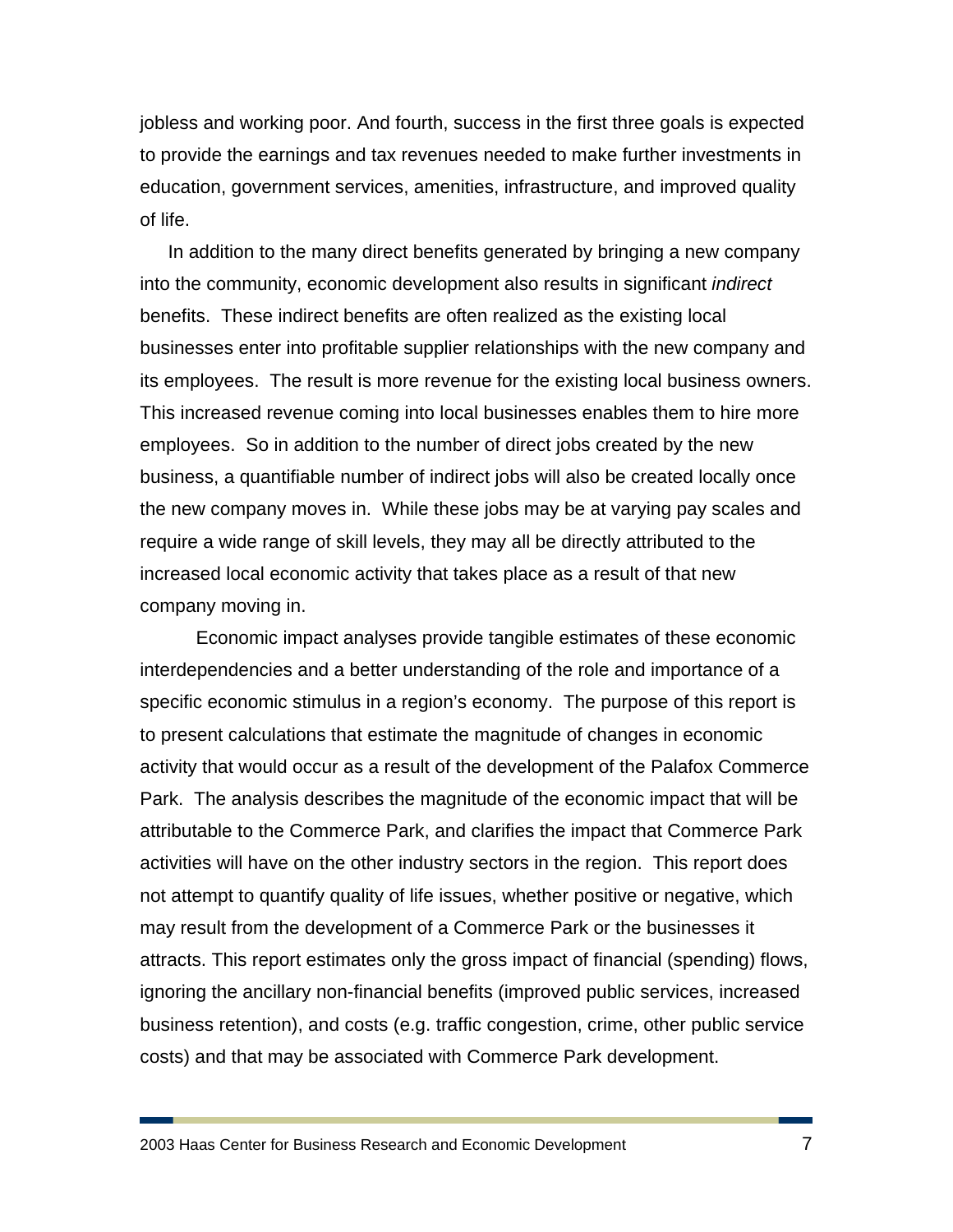The estimates provided in this report capture the local economic impact generated by two basic types of spending flows: spending generated by the new Commerce Park business tenants, and, spending on the construction of the required business infrastructure. The business spending flows were added to construction spending flows and entered into a computer economic model. Standard multiplier techniques were then applied to these data to estimate the overall magnitude of the economic impact that the Commerce Park will exert on the various sectors of the local economy, and to trace the relative impact on each industry sector. Estimates of total spending, employment, and wages are calculated. These estimates are for the two-county region that includes Escambia and Santa Rosa Counties, and all measures of impacts pertain to businesses and households located in this region. The various measures of economic impact for Commerce Park business tenants reflect annual impacts, while the construction impacts will occur only during the period of construction activities.

Among the most important findings of this investigation are that:

 $\blacktriangleright$  At 100% development, the Commerce Park will support 1,714 employees working for Commerce Park business tenants in light manufacturing, wholesale trade, and in business service industries.

▶ The operating and capital expenditures of the Commerce Park tenants will inject an estimated \$274 million in direct spending each year that stays in the local economy.

When the total impact of the Commerce Park is considered (i.e., when taking the "multiplier effect" into account), approximately \$418 million in local retail and business-to-business sales will be generated each year, supporting either directly or indirectly about 3,244 jobs, and generating incomes of approximately \$132 million.

A fully developed Commerce Park will generate approximately \$32 million in federal tax revenues, \$10 million in state tax revenues, and \$4.4 million in local tax revenues annually.

The construction of the 650,000 square feet of business facilities<sup>1</sup> will have stimulated additional economic activity during the period of construction.

2003 Haas Center for Business Research and Economic Development 8

 $\overline{a}$ 

<sup>1</sup> The *Palafox Commerce Park Master Plan*, prepared by Landers-Atkins Planners, Inc, provides estimated building space, construction costs, and usage of the Commerce Park. Estimated construction costs for the 650,000 square feet of Commerce Park facilities were also supported by the Pensacola Area Chamber of Commerce Sites and Buildings Committee members.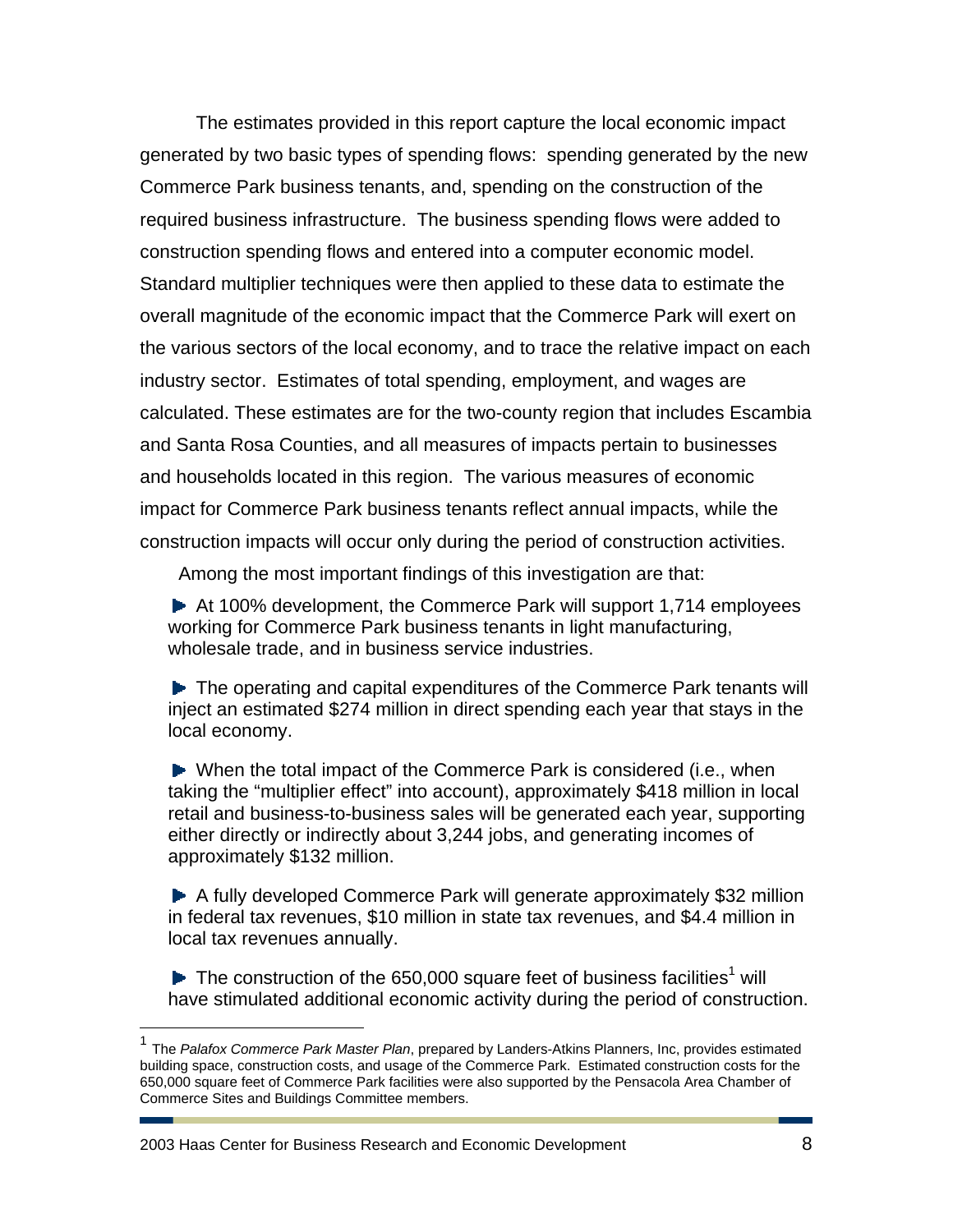A total of approximately \$47 million in local retail and business-to-business sales will be generated by this construction. About 455 jobs will have been either directly or indirectly supported by this new construction activity in the local economy along with incomes of approximately \$17.5 million. Approximately \$4.7 million in additional federal, state, and local tax revenues will also be generated by the construction of the 650,000 square feet of facilities.

▶ When the Commerce Park is fully developed, the economic stimulus that it generates will support a total of 1,530 new local jobs in 105 different industries outside of the Commerce Park, including an additional 53 accountants and bookkeepers, 44 more doctors and dentists, 37 more data processing employees, and 18 more auto repair and service workers.

While it has no direct effect on the local real estate market, the new jobs that it creates will indirectly stimulate an additional \$5,889,025 in spending in that sector.

A summary of the estimated economic impact of a fully developed Palafox Commerce Park, delineating the direct, indirect, and induced impact generated is presented in Table 1 below (See Glossary of Terms for definitions of these categories).

| <b>Estimated Annual Economic Impact of a Fully Developed Commerce Park</b>        |               |              |              |               |  |  |  |  |
|-----------------------------------------------------------------------------------|---------------|--------------|--------------|---------------|--|--|--|--|
| <b>Estimated Annual Park</b><br><b>Business Tenants</b><br><b>Spending Impact</b> | <b>Direct</b> | Indirect     | Induced      | Total         |  |  |  |  |
| Total Spending (Output)                                                           | \$274,766,139 | \$82,876,323 | \$60,394,376 | \$418,036,833 |  |  |  |  |
| Incomes Generated                                                                 | \$75,521,869  | \$33,449,212 | \$23,216,338 | \$132,187,420 |  |  |  |  |
| <b>Jobs Supported</b>                                                             | 1,714         | 773          | 757          | 3.244         |  |  |  |  |
| <b>Annual Federal Tax</b><br>Revenues Generated                                   | \$32,484,335  |              |              |               |  |  |  |  |
| Annual State Tax<br>Revenues Generated                                            | \$10,316,347  |              |              |               |  |  |  |  |
| Annual Local Tax<br>Revenues Generated                                            | \$4,421,292   |              |              |               |  |  |  |  |
| Annual School District<br>Tax Revenue                                             | \$263,572     |              |              |               |  |  |  |  |

**Table 1 - Summary of Estimated Economic Impact of Fully Developed Commerce Park** 

 $\overline{a}$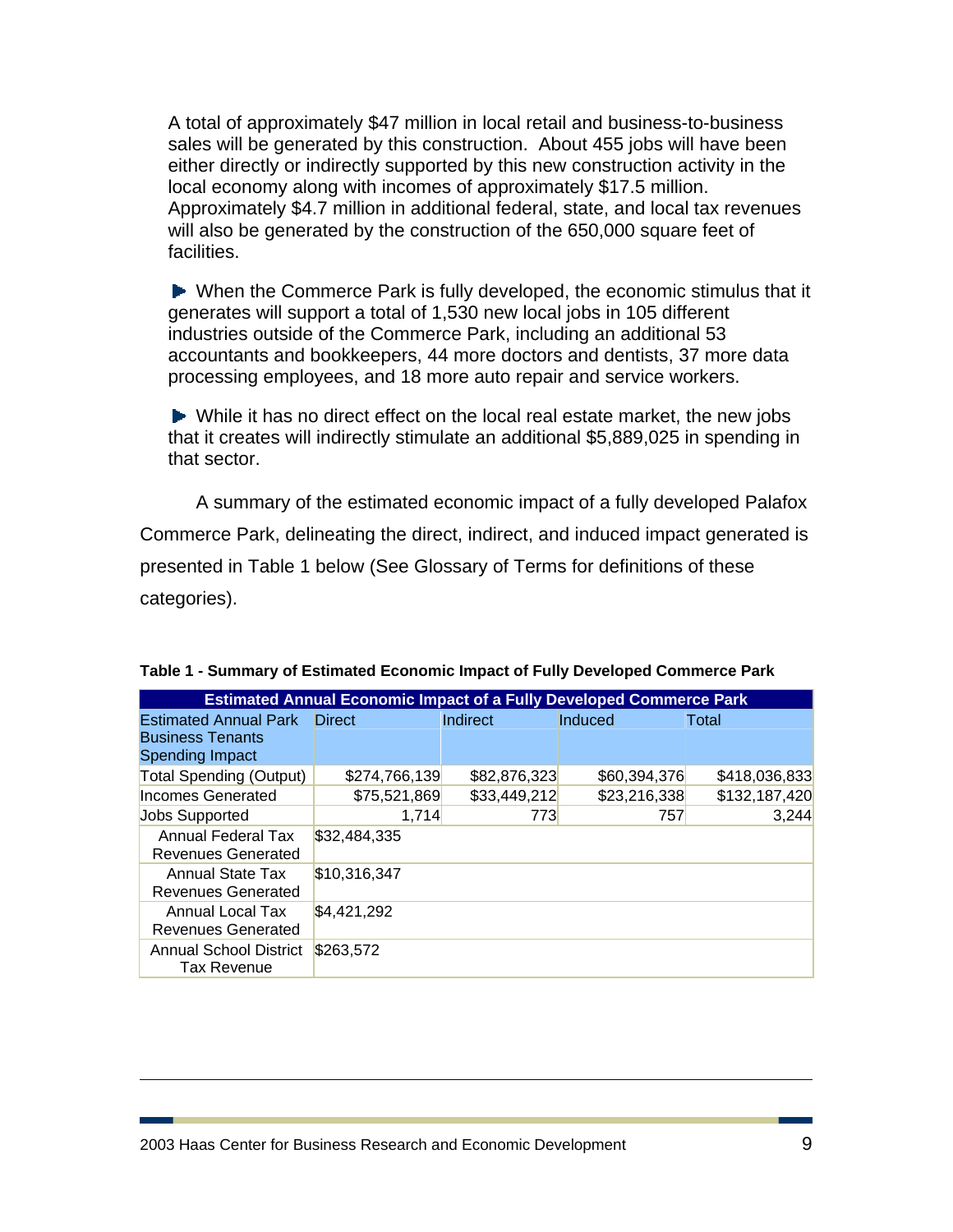| <b>Estimated Construction</b><br>Impact  | <b>Direct</b> | Indirect     | Induced     | Total        |
|------------------------------------------|---------------|--------------|-------------|--------------|
| Total Spending (Output)                  | \$29,250,000  | \$10,154,961 | \$8,154,579 | \$47,559,540 |
| Incomes Generated                        | \$9,989,535   | \$4,443,327  | \$3,134,695 | \$17,567,557 |
| <b>Jobs Supported</b>                    | 242           | 111          | 102         | 455          |
| <b>Federal Tax Revenues</b><br>Generated | \$3,755,048   |              |             |              |
| <b>State Tax Revenues</b><br>Generated   | \$729,212     |              |             |              |
| <b>Local Tax Revenues</b><br>Generated   | \$312,519     |              |             |              |

Source: IMPLAN Professional Social Accounting & Impact Analysis Software

This study also examines the role that the Commerce Park could play as an economic engine relative to the rest of the Pensacola area economy. Pensacola has seen strong growth in personal, business and professional services and in retail trade over the past two decades, while at the same time experiencing declining employment in the manufacturing sector. Future growth in each of these sectors would be positively influenced by the development of the Palafox Commerce Park.

Because the measured economic impacts are limited to quantifiable impacts, this report underestimates the actual expected impact. In addition to the quantifiable economic impacts associated with the development of the proposed Commerce Park, numerous intangible benefits should also be realized. These benefits include the contribution that the presence of an environmentally clean Commerce Park will make in the improved quality of life, and increased property values of residents living nearby. Benefit flows also include the attraction of additional skilled workforce to the area. The new Commerce Park could provide a stimulus to further investment in economically distressed inner-city neighborhoods that surround it, that may not occur in the area without its cleanup and development. Local economic development efforts may also benefit from the change in perceptions that the community would experience due to the successful development of this Commerce Park. Banks and insurance companies may become more willing to work with nearby businesses, once the superfund site has been cleaned up. Each of these contributions has a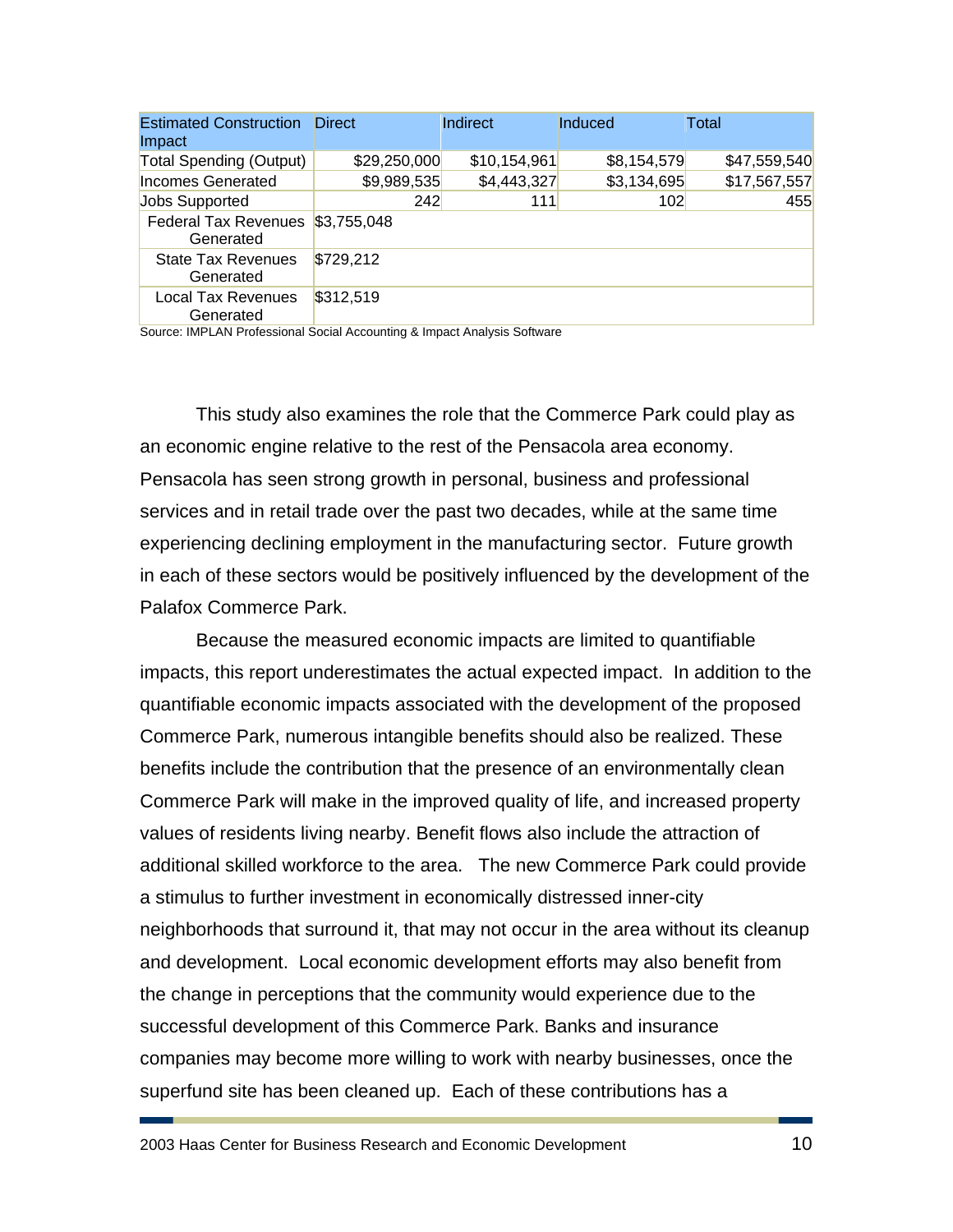significant but difficult to measure economic impact on the regional economy, which is not included in this analysis.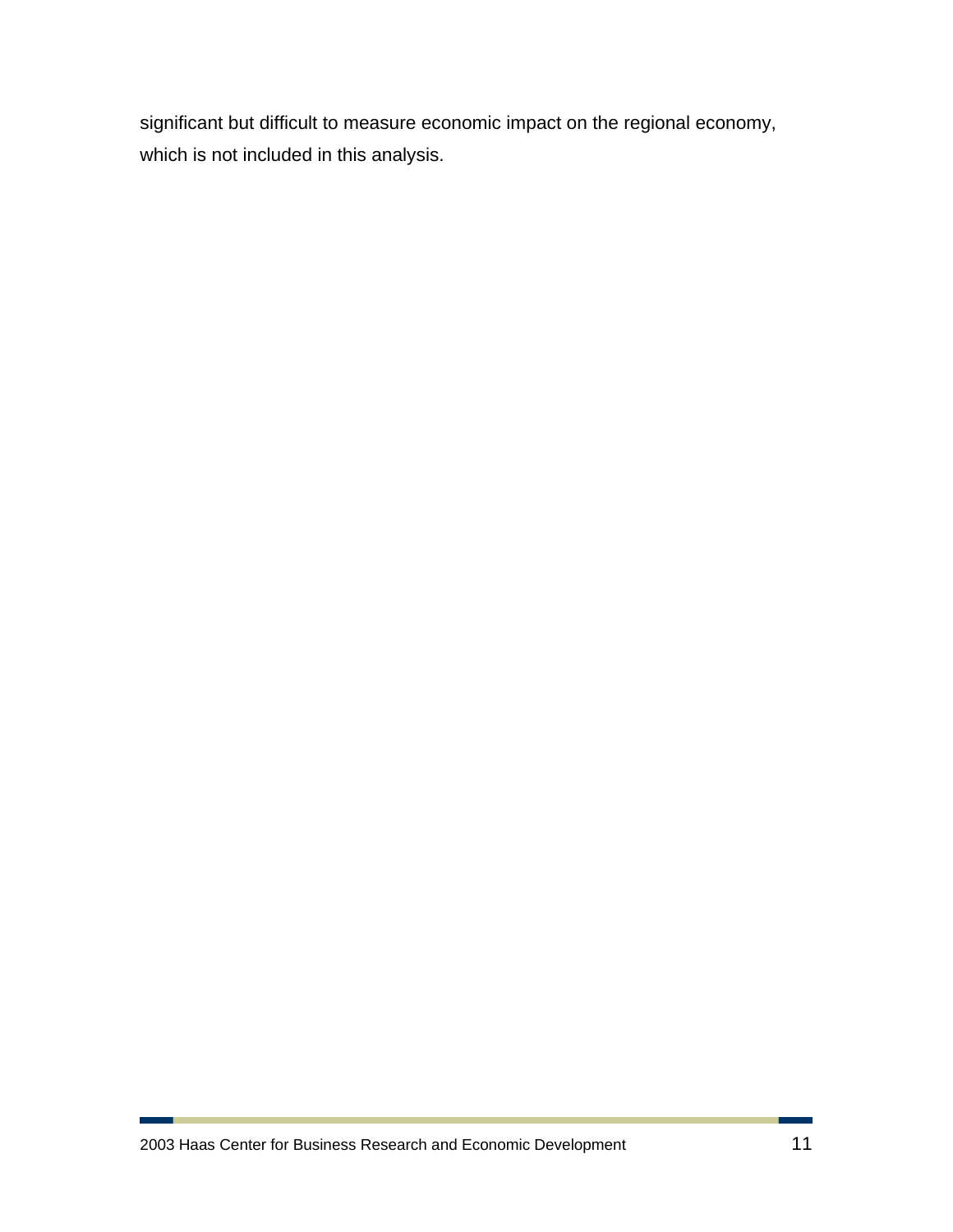# **Introduction**

### *Purpose, Definitions and Scope*

The purpose of this report is to present calculations that estimate the magnitude of changes in economic activity that would occur as a result of the development of the Palafox Commerce Park. This report provides an excellent opportunity to examine the economic role that the Commerce Park could play in the region and to enhance understanding of that role. The analysis describes the magnitude of the economic impact in Pensacola that will be attributable to a Commerce Park, and clarifies the impact that Commerce Park activities will have on the other industry sectors in the region.

Several measures of Commerce Park related economic activity are estimated, including total spending, income, and employment. The attraction of new businesses and the construction of business facilities on the Commerce Park will result in numerous retail and business-to-business sales (e.g., a lumber yard sells sheetrock to a construction firm). The sum of retail sales plus business-to-business sales is reported as *total spending*. The *income* figures that are reported are the sum of proprietor's income and wages and salaries accruing to workers in these businesses. *Employment* figures represent the number of jobs supported by sales of goods and services to consumers and by the increased level of inter-industry transactions. The job estimates given include full time, part time and seasonal jobs.

For these economic impact calculations the region of interest is the Pensacola Metropolitan Statistical Area (MSA), which includes two counties: Escambia and Santa Rosa. The selection of a particular geographic region influences both the amount of spending by local businesses that is captured and the size of the multiplier effects. In these calculations, only spending that takes place within the Pensacola MSA is included as stimulating the changes in economic activity, and all measures of impacts pertain to businesses and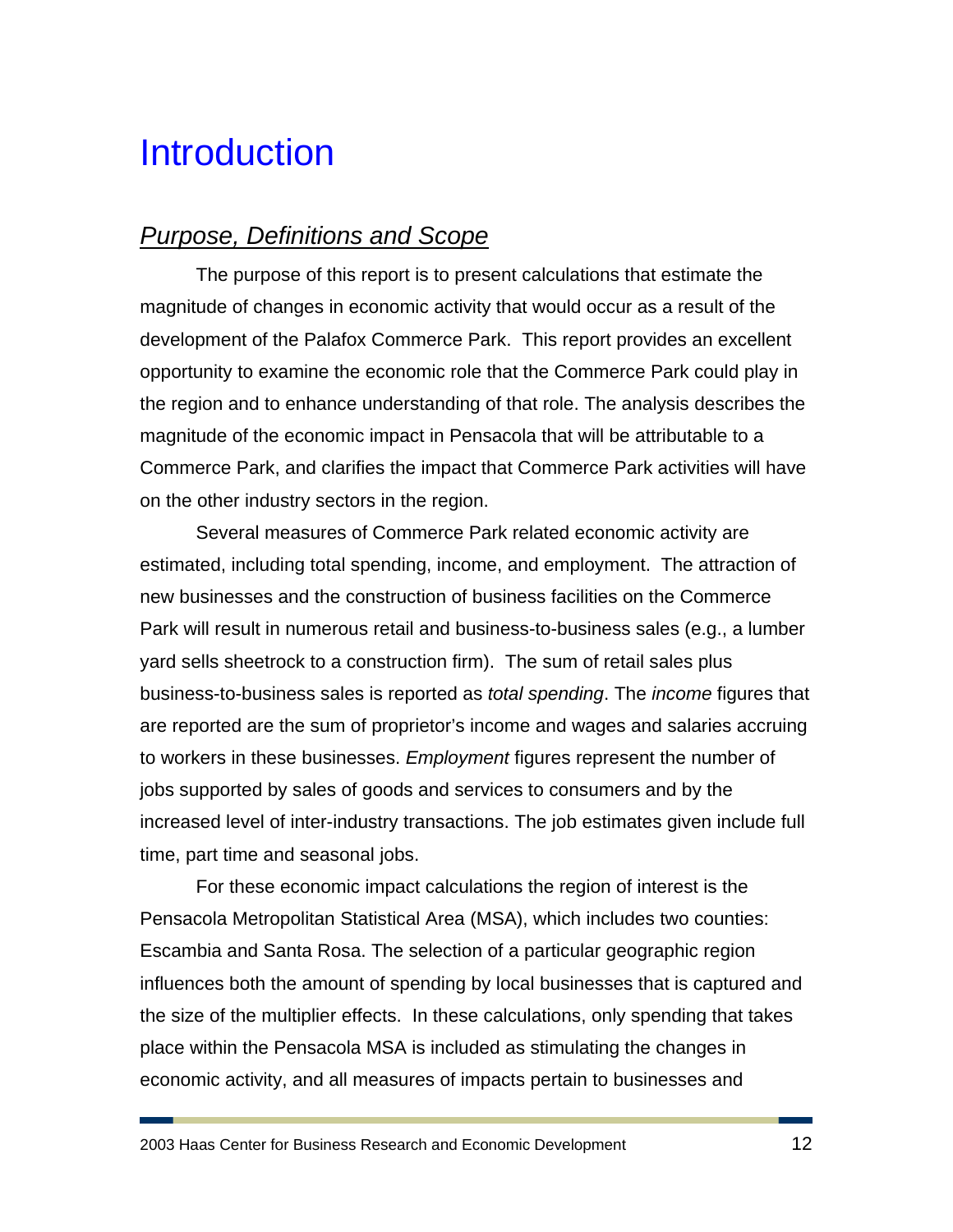households located in the two-county region.

Each of the measures of economic impact reflects the value generated by industry for one annual calendar year of production. In actuality, most of the local economic impact associated with local spending changes will have occurred within this one-year time frame.

This report does not attempt to quantify quality of life issues, whether positive or negative, which are undoubtedly related to the real estate development, growing populations, or increased traffic that may result from the development of a Commerce Park. This report estimates only the gross impact of financial (spending) flows, ignoring ancillary non-financial costs (e.g. traffic congestion, crime, noise or pollution) and benefits (improved public services, increased business retention) that may be associated with a Commerce Park.

Economic impact analysis describes the effects of an economic stimulus using economic measures such as spending, employment, labor income and tax revenue. Economic activities generate spending in our local area, and cause jobs to be created that pay income to area residents and generate tax revenue that flows to government. However, quantifying these effects can be difficult, and the calculated economic impact should be considered an estimate based the best information available at the time.

A computer multiplier model was used to estimate the overall magnitude of the economic impact that the Commerce Park will exert on the various sectors of the local economy. Use of a multiplier model also lets us trace the relative impact of construction and new business spending on each industry sector. Use of these standard multiplier techniques permit the generation of estimates of total local economic impact, including total inter-industry spending, employment, tax revenues, and incomes associated with spending driven by Commerce Park activities.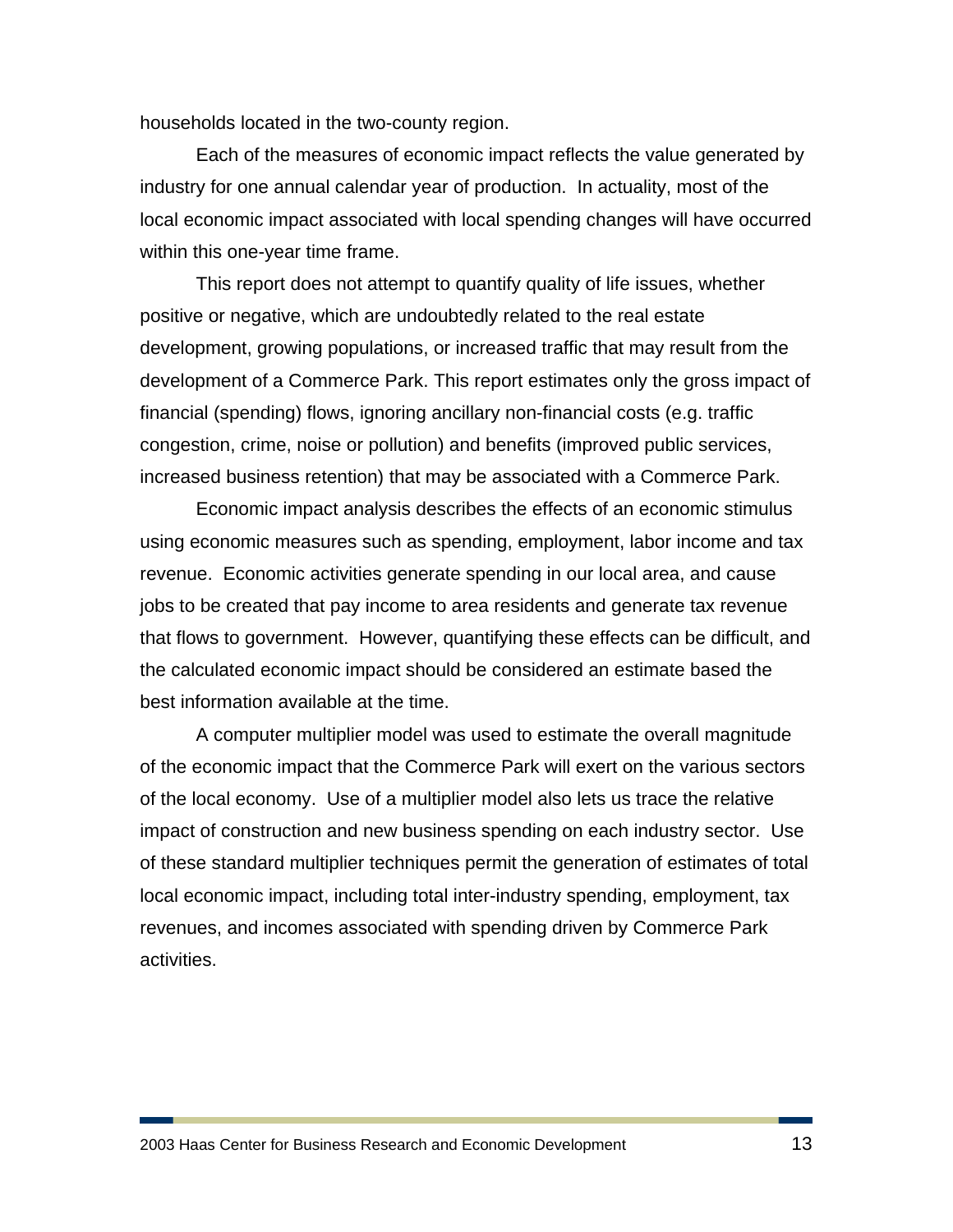## *Understanding Economic Multipliers*

There are several key concepts that must be used to get a correct estimate of the total economic impact arising from Commerce Park spending. One of these is the regional purchase coefficient. The RPC indicates what share of total spending is done within the study area, for each of the spending categories. For example, an RPC of 0.25 for a given commodity means that for each \$1 of local demand, 25% will be purchased from local producers. RPC's are based on the characteristics of the region and describe the actual trade flows for the region mathematically. The greater the RPC, the greater the level of local economic activity that is occurring, and the larger the economic multiplier will be. The RPC's used in this study reflect the actual percentage of spending that occurs within the Pensacola MSA for a given industry sector. Spending that occurs outside the Pensacola MSA is not included in the reported economic impacts.

Another key concept of impact analysis is the price margin that separates wholesale from retail prices. Since this analysis involves retail prices in some spending categories and wholesale prices in others, the total spending (final demand) values needed to be subdivided into either retail or wholesale prices. Wholesale prices are those paid in business-to-business transactions, retail prices are those paid at the consumer level. Margins represent the difference between producer and purchaser prices. Margining assigns direct expenditures to the correct industry sector multipliers by splitting a purchaser price into the appropriate producer values. In this study the dollar value of impacts resulting from purchase by retail consumers are split appropriately so as to capture the portion going to the retailer, to the wholesaler, to transportation providers, and to the manufacturer.

Conceptually, the total economic impact of an event can be separated into three different types of effects. First is the direct effect of spending; which is the impact of new spending on first tier suppliers. Thus, ten dollars spent by a new Commerce Park business owner at a local restaurant counts as a direct effect of

2003 Haas Center for Business Research and Economic Development 14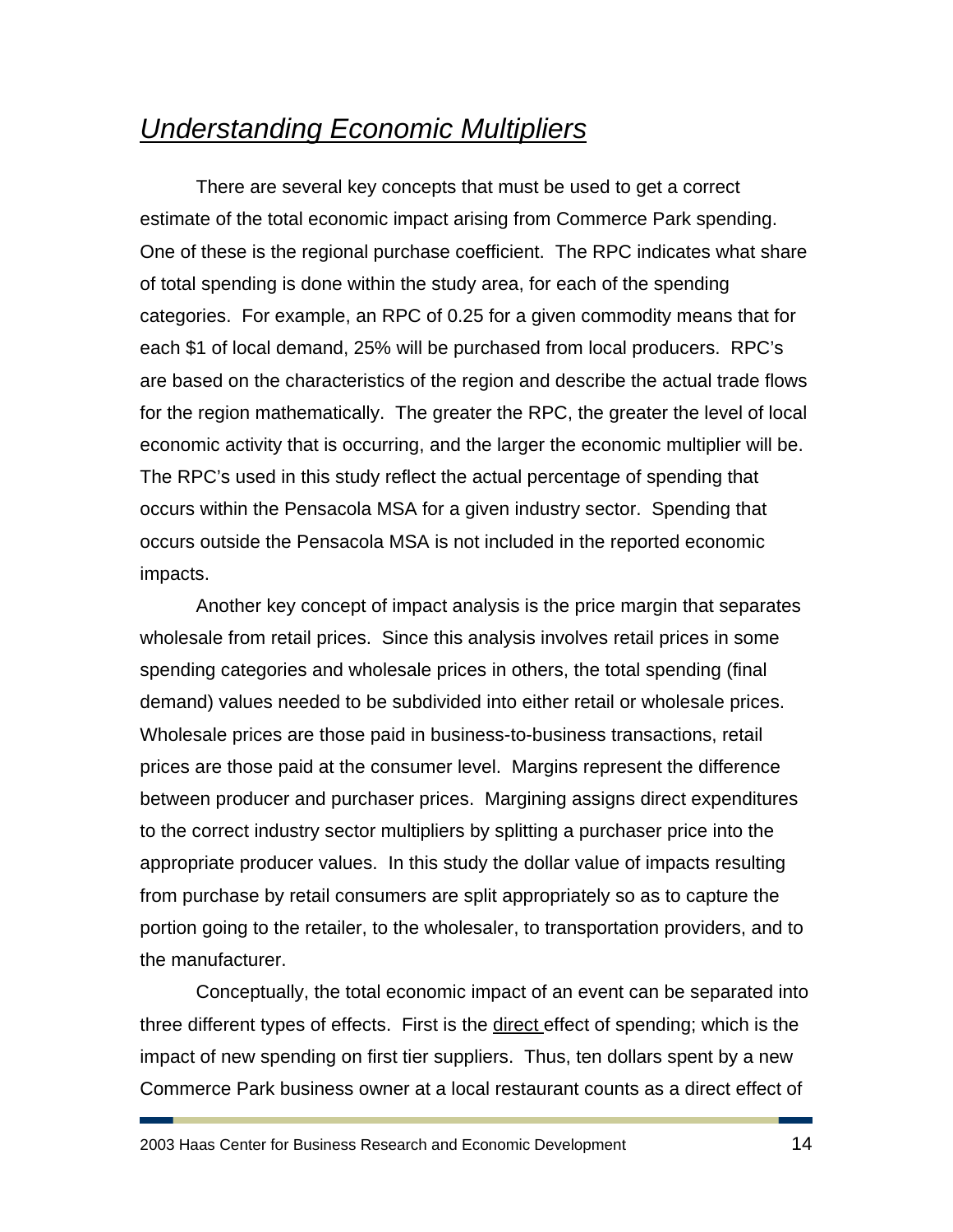ten dollars. This direct spending has the advantage that it can be counted relatively easily, but it does not capture the "multiplier effect" of the additional economic activity set in motion by the purchase of the meal.

To the direct effect must be added the indirect effect of spending. In order to produce the ten-dollar meal, the restaurant must purchase certain inputs from other businesses. To the extent that these inputs are local, these purchases represent additional local spending. For example, the restaurant may purchase two dollars worth of food inputs from the local produce market for every ten-dollar meal sold. The produce market may have paid a local farmer one dollar for the goods that are then sold to the restaurant, and the farmer may have paid 10 cents for local inputs into the farm. The indirect effect measures the cumulative local purchases from other businesses that are generated from the ten dollars spent on the meal. Because much of this spending goes either immediately or eventually to businesses outside of Pensacola, the indirect effect tends to be smaller than the direct effect. A reasonable estimate of the indirect effect of a ten-dollar meal might be five dollars.

To the direct and indirect effects must be added the induced effect, which measures the additional spending that occurs across the economy because of the income paid by all of the businesses involved, directly or indirectly, in producing the meal. There is a flow of wages received by the waiters, cooks, produce store clerks, and others who play a part in putting that meal in front of the customer. These people receive most of those wages as take-home pay, and they spend most of that take-home pay and save some. To the extent that their spending generates jobs in the local economy, there is additional economic impact attributable to the meal. However, much of that pay may go to a mortgage or car payment that leaves the local economy. In fact, most of the grocery store spending will leave the local economy to pay for food produced elsewhere in the country. But the part that pays the local banker administering the car loan, or the clerk at the local store, or other local employees, represents a local economic impact of that ten-dollar meal. A reasonable value for the induced effect might be three dollars.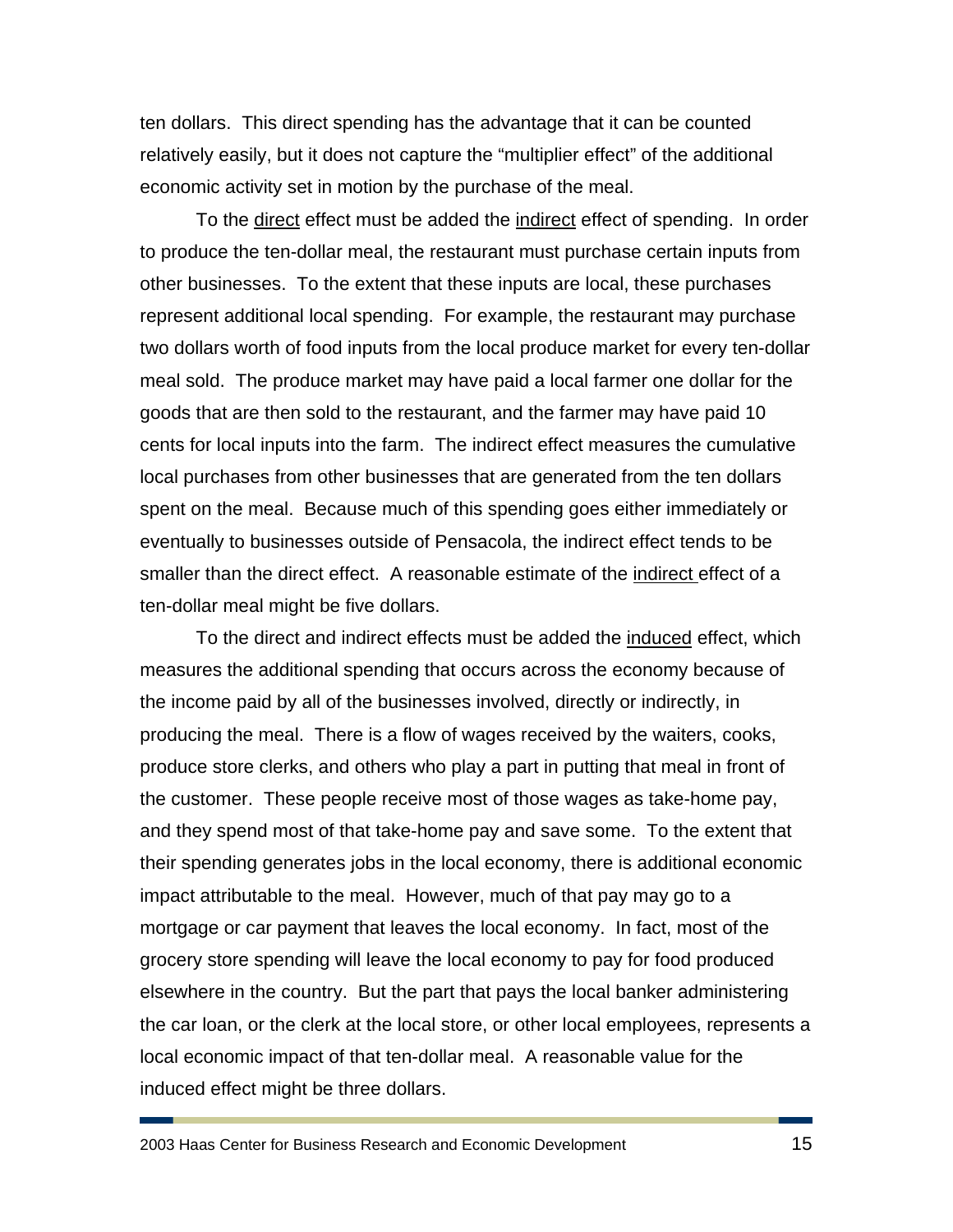Thus, the total local economic impact of the ten dollar meal would be eighteen dollars, representing the initial purchase (the direct effect), plus the local purchases made from other businesses in producing the meal (the indirect effect), plus the local purchases resulting from the spending by households who received wage income while producing the meal (the induced effect). Here, "the multiplier" is said to be 1.8, meaning that every dollar spent on that category (restaurant meals) has a total impact of \$1.80 on the local economy, once the direct, indirect and induced effects are accounted for.

The multiplier effect can also be seen in the number of jobs created by Commerce Park related spending. The number of jobs created includes those employees working directly in businesses that work at the Commerce Park, people working for companies that support operations of these businesses, and those who become employed as a result of the overall increased wage base associated with the Commerce Park locally.

In order to say that the multiplier is 1.8 (versus some other number like 1.2 or 3.7), the U.S. Department of Commerce, Bureau of Economic Analysis, uses actual historical data, specific to each county in the country, to describe how goods and services are produced in each county. These tables show the amount of inputs from other industries used to produce a dollar's worth of output in a particular industry. A number of commercial firms have elaborated on these basic input-output tables and used them to produce software that models these economic relationships. These are called economic impact models, or Input-Output models. The Haas Center owns several of these models and uses *IMPLAN Professional Social Accounting & Impact Analysis Software* (IMPLAN), which is the most widely used model, in most economic impact studies.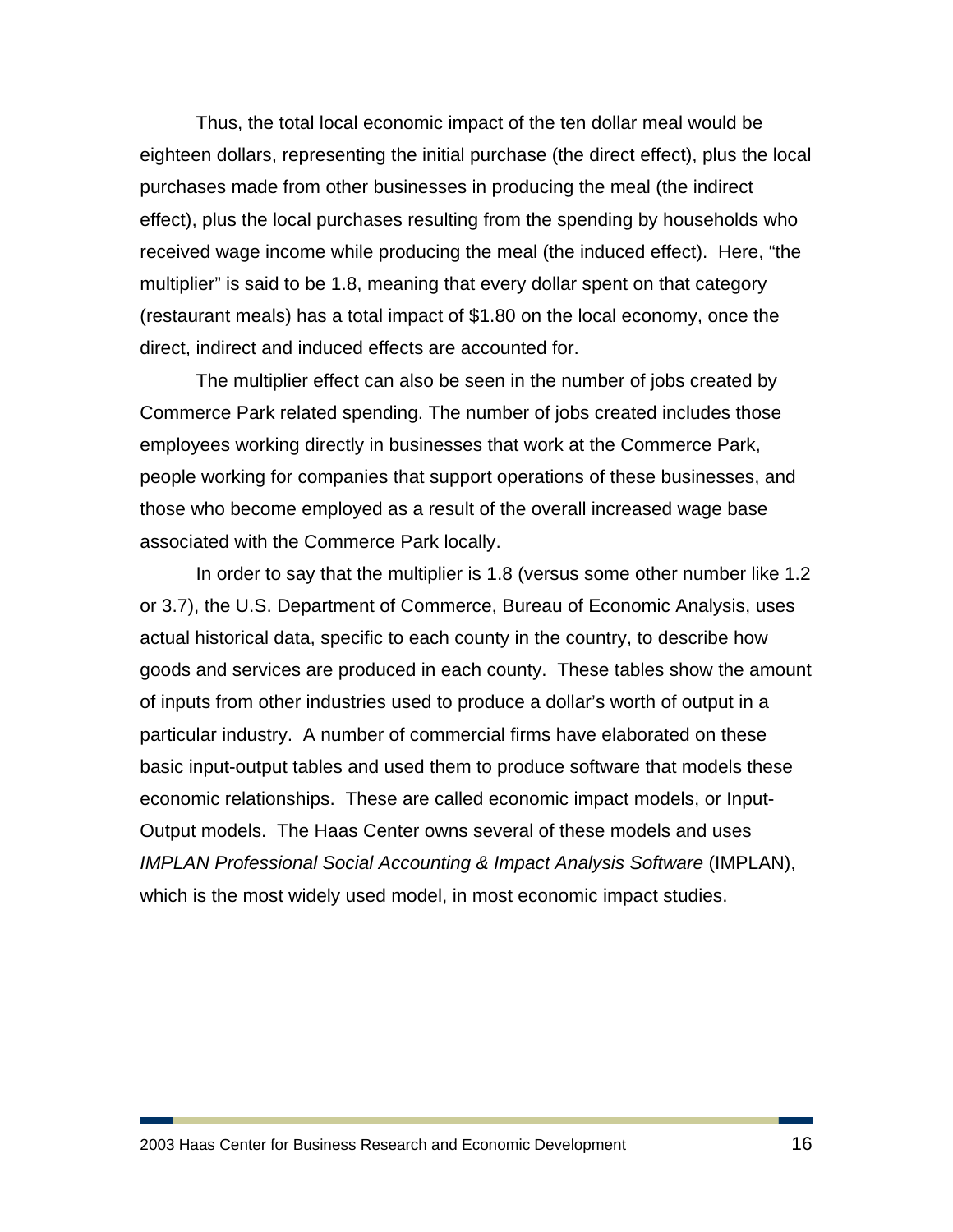# Overview of Pensacola Area Economy

The Pensacola Metropolitan Statistical Area (MSA) consists of two counties, Escambia and Santa Rosa. Pensacola MSA has an estimated 2002 population of 424,010, with approximately 157,070 households and a mean household income of \$61,493. Average annual employment for the area is 220,990 persons, who receive \$9,522,196,000 in total earnings. Total industry output for the MSA is approximately  $$19,870,053,000^2$ . The largest industry sector is the services sector, which employs an annual average of 73,340 persons, followed by retail trade (41,850), military/DoD Civilians (23,446), $3$  state and local government (21,710), and construction (16,110).

A review of employment data is a good way to identify and understand Pensacola's key industries. Employment data provides the number of people whose incomes depend directly on each particular industry. Employment data is also shown to provide an indication of which industries are growing and which are declining, as well as to reveal the relative importance of each industry to the local economy. Figure 1 compares relative employment by industry sector for the United States, Florida, and the Pensacola MSA. It shows the service industry employs the largest share of the MSA's workforce, and that the retail trade, government, and construction industries are also significant employers. The retail trade, military, and federal civilian sectors employ a larger percentage of the local workforce than is true for the State or Nation as a whole.

 $\overline{a}$ 

<sup>&</sup>lt;sup>2</sup> IMPLAN Professional Social Accounting & Impact analysis Software 3<br>3 Cleritos, Inc. Cuptom Summary Benert of Escombia and Santa Bene

<sup>&</sup>lt;sup>3</sup> Claritas, Inc. Custom Summary Report of Escambia and Santa Rosa; Woods and Poole Economics; C.O. NAS Pensacola letter dated November 14, 2001.

Note: Highly dynamic military population with 36,000 student throughput annually.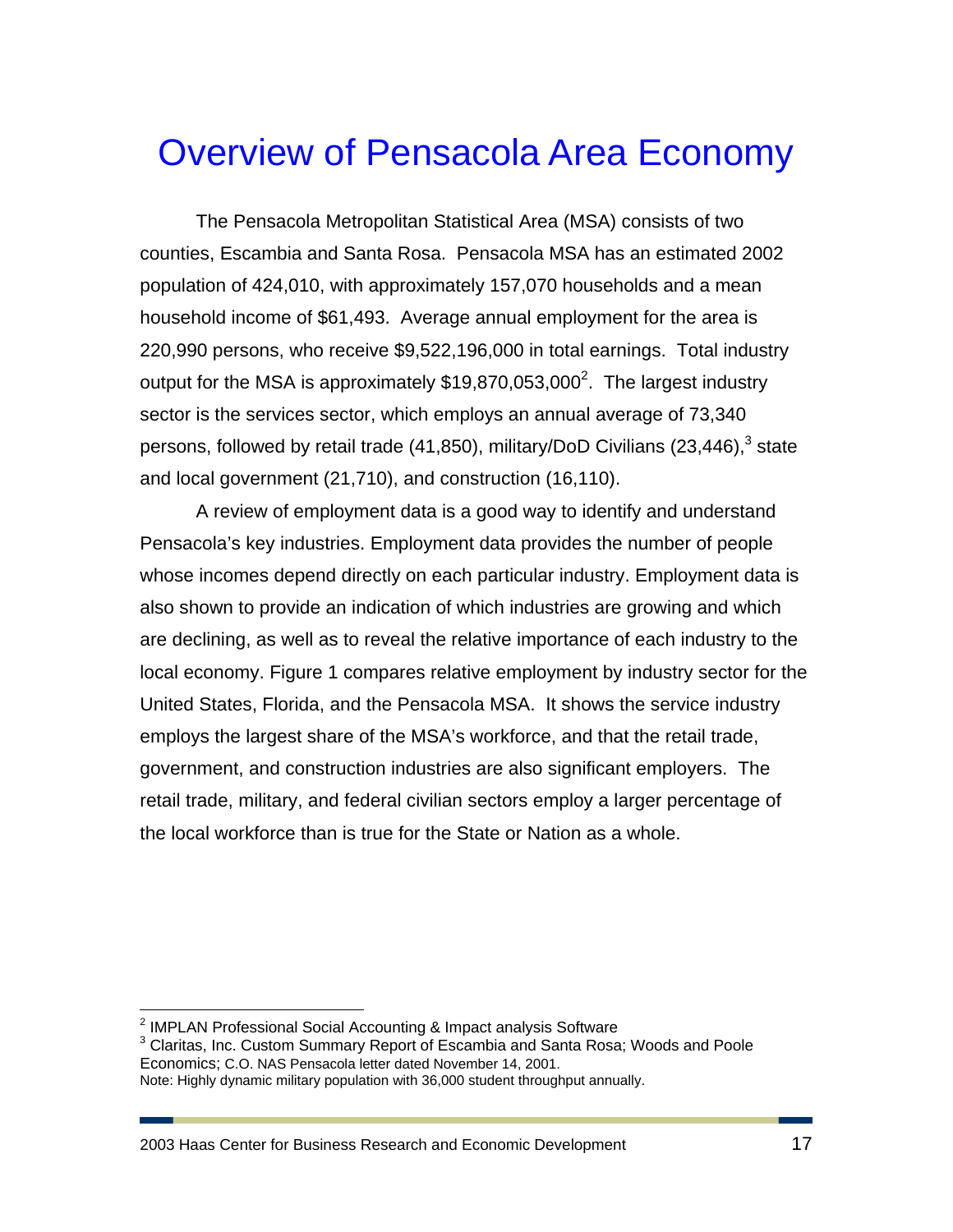

**Figure 1 - Employment by Industry Sector for the U.S., Florida, and Pensacola** 

Source: Woods and Poole Economics 2000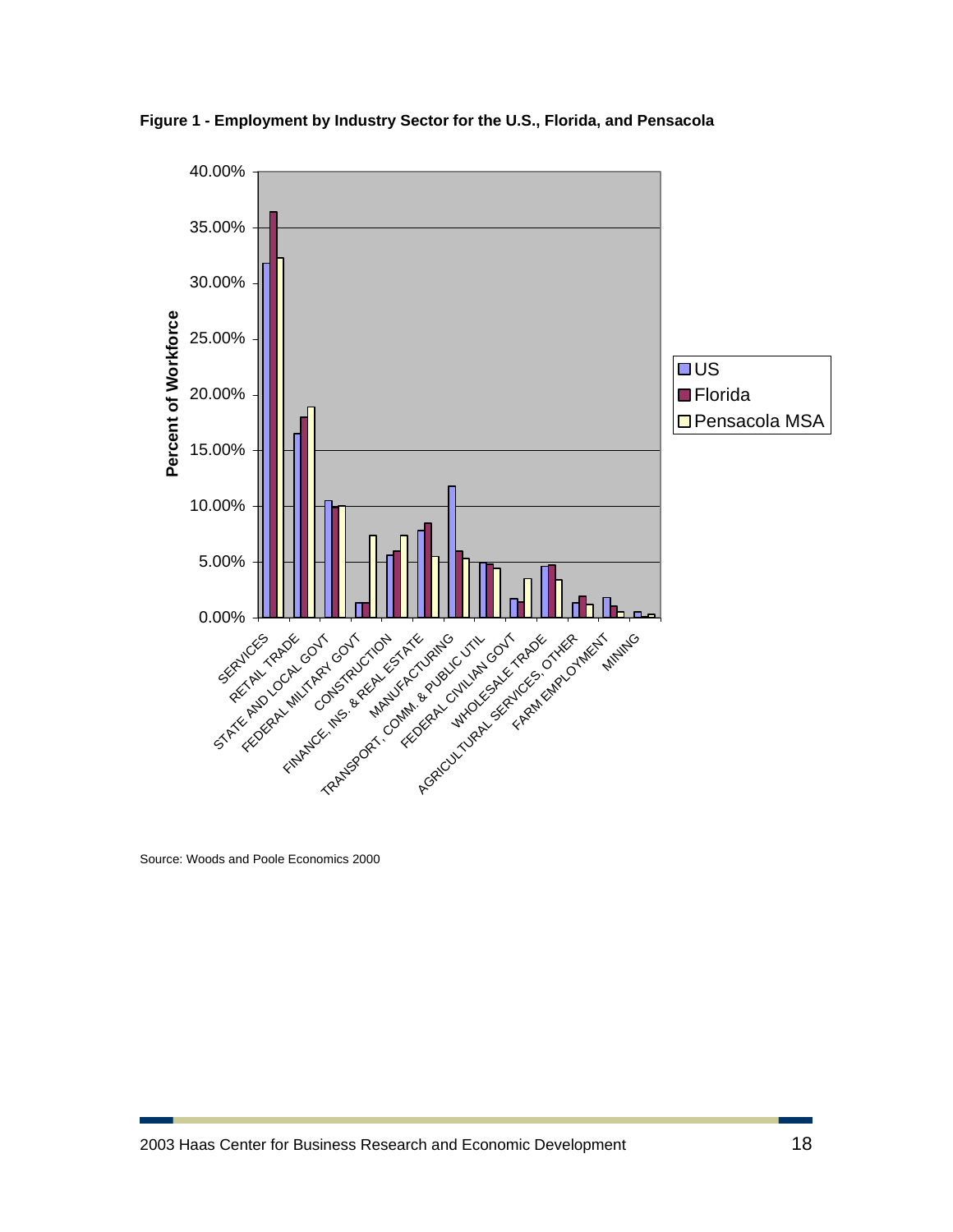## *Historical Employment Trends*

Figure 2 below show trends in employment from 1970 to present, and projections to 2025, broken out by major industry sector. While sectors such as manufacturing, federal civilians, and transportation, communication and public utilities are projected to stay relatively stable over this period; other sectors are forecast to grow substantially, both on sheer numbers and as a share of Pensacola employment. Most notable in Figure 2 is the expansion of employment over the past few decades in services, construction, and retail trade. Growth trends in these industries are projected to continue into the next decade.



**Figure 2 - Pensacola Employment Projections Through 2025 by Industry** 

Source: Woods and Poole Economics 2000

To facilitate an understanding of trends in the Pensacola economy, industry sectors were divided into three broad employment categories: private goods producers, private service producers, and government. Employment (in thousands of jobs) is presented in Figures 3, 4, and 5 respectively. The goods producing industries (Figure 3) include agriculture, manufacturing, mining and construction. Nationally, the goods producing share of total employment has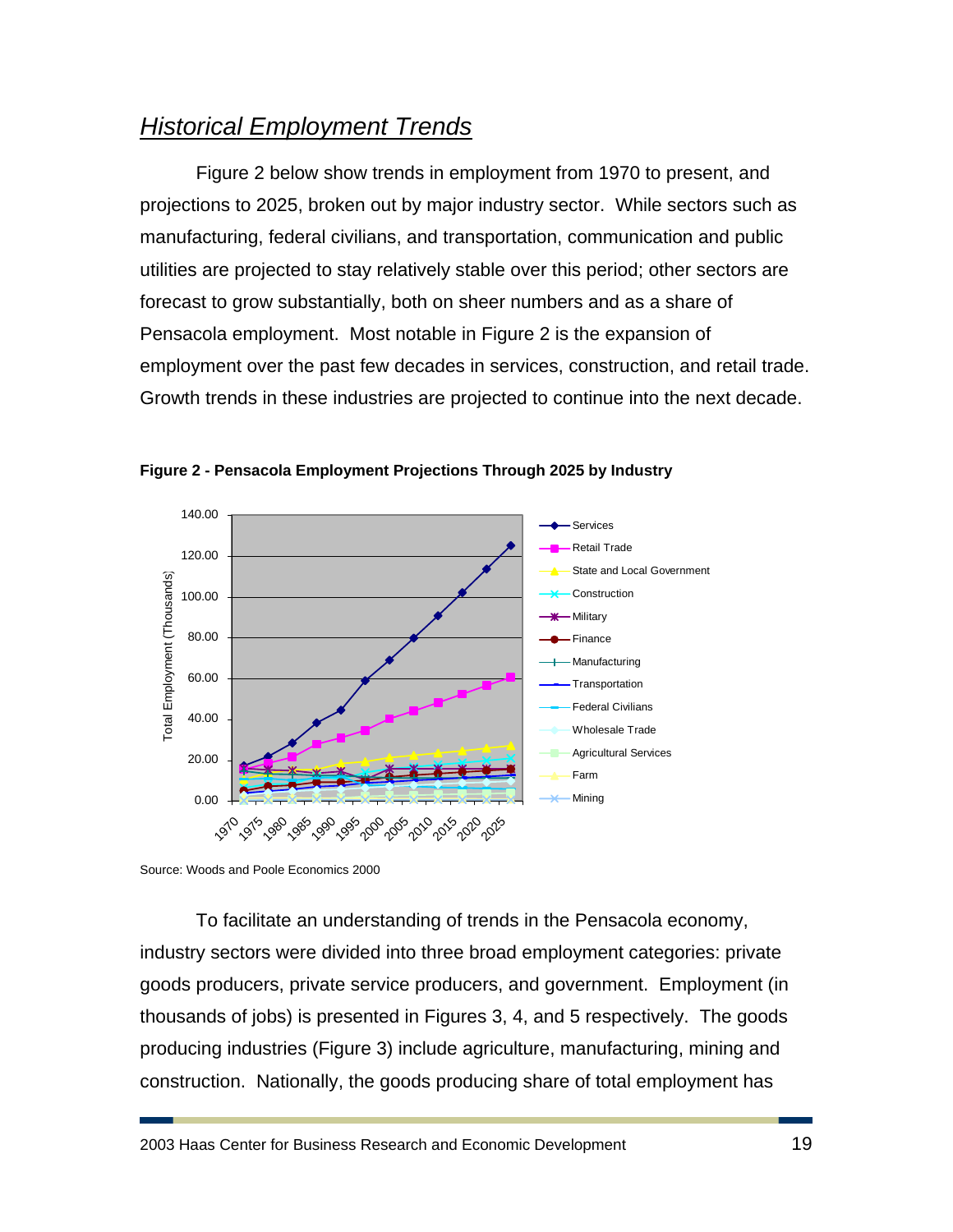declined steadily over the last three decades, from 32.1% of employment in 1970 to 21.0% in 2000. The employment shrinkage has been driven by improvements in technology and the resulting increase in output per worker. Overall output, measured in terms of both farm produce, extracted minerals and manufactured goods, has increased dramatically. However, automated production methods mean that more output can be produced with fewer workers.

The Pensacola MSA has seen declining manufacturing employment during the 1990's, mirroring national trends. Pensacola's construction and agricultural services industries represent a larger share of the goods producing sector since 1970, while farm employment has declined during the same time period.





Goods Producing Industries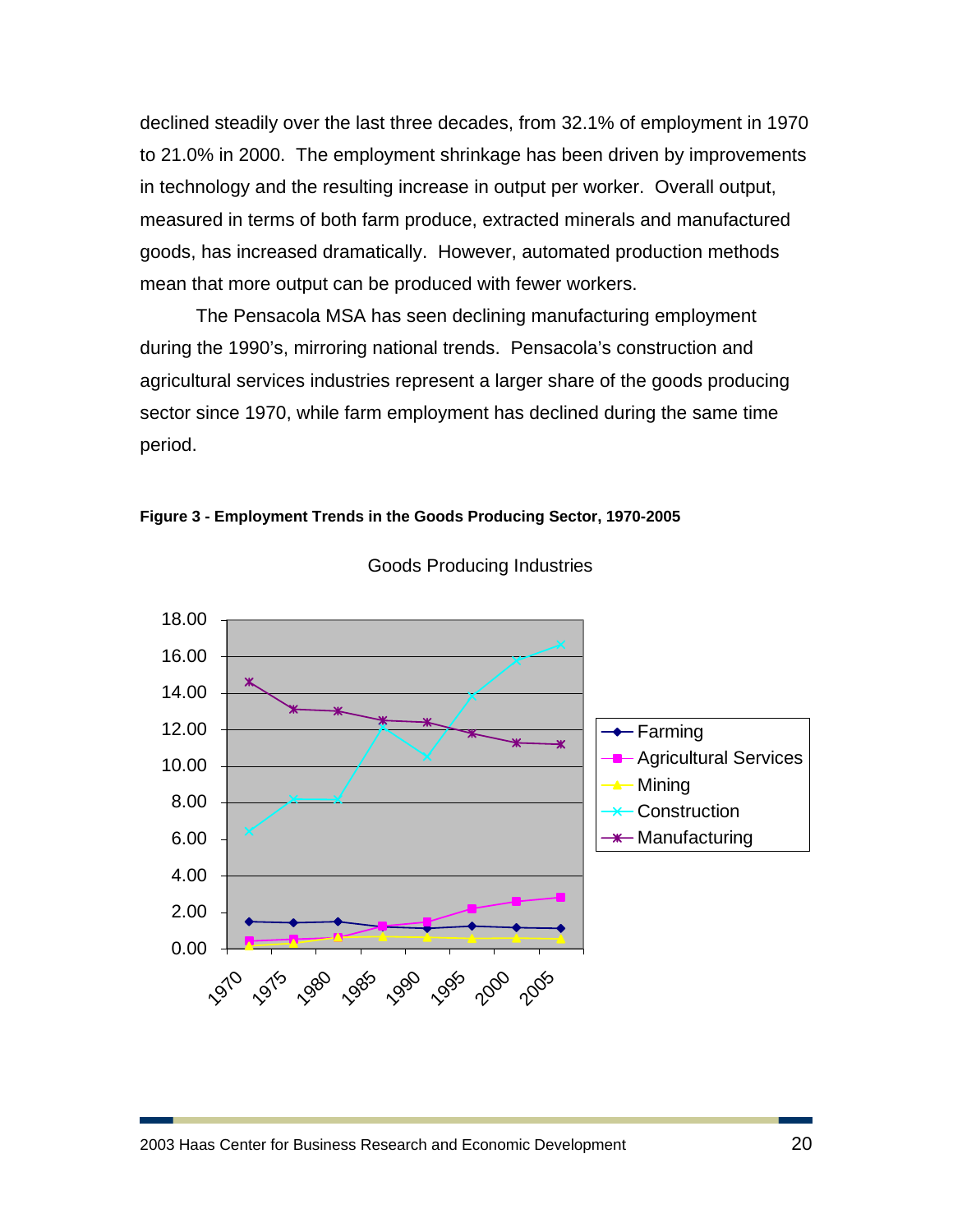The service producing sector (Figure 4) of the economy has five major components: Personal, Business, and Professional services; Retail Trade; Finance, Insurance, and Real Estate; Wholesale Trade; and Transportation & Public Utilities. Nationally, this sector of total employment has climbed steadily since the Second World War. In recent years, Services have grown from approximately 49% of total U.S. employment in 1980 to 65.6% in 2000. Overall, this sector of the national economy has added workers in most years of the last decade. Pensacola has seen strong growth in both personal, business and professional services and retail trade over the past three decades.





Service Industries

The government sector employment for the Pensacola MSA is shown in Figure 5 below. State and local government accounts for approximately 48% of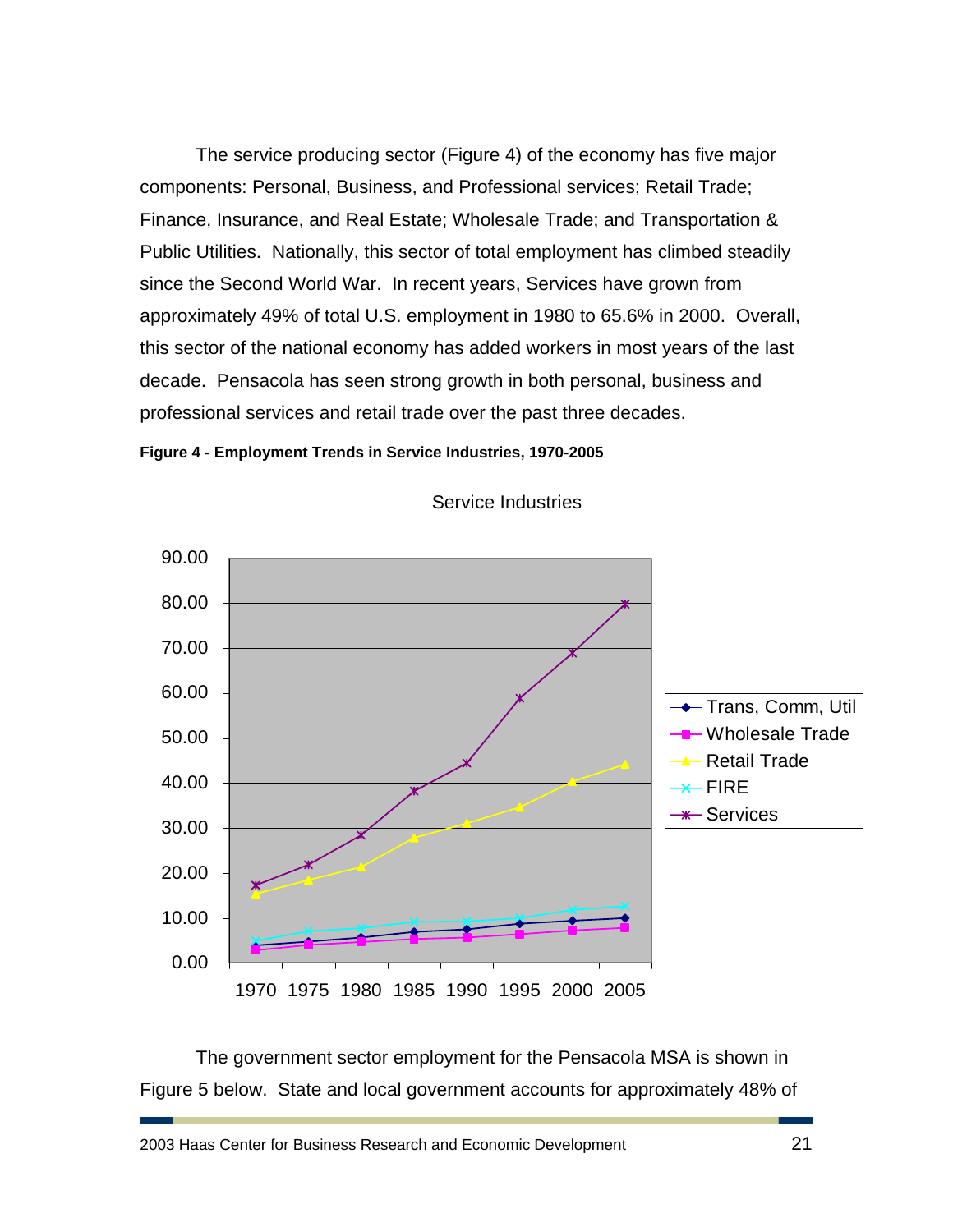government employment in the Pensacola MSA, and both state and local and federal government have experienced increasing employment between 1970- 2000. Federal civilian employees in Pensacola have borne most of the burden of Department of Defense (DoD) employment cutbacks in the past few decades. The large military and DoD employment in Pensacola presents important defense contracting opportunities locally.





Government Sectors

Figure 6 below shows what this differential job growth has meant for the share of MSA employment for different sectors. Here, the 1970-2000 period is shown. Over the past three decades, manufacturing employment has dropped from 14.0% of total employment to only 5.3% of employment. Meanwhile, employment in retail trade has increased over time (eating and drinking places are included under retail trade), and the share of retail in total employment has grown from 14% to 18%. The share of service employment, which includes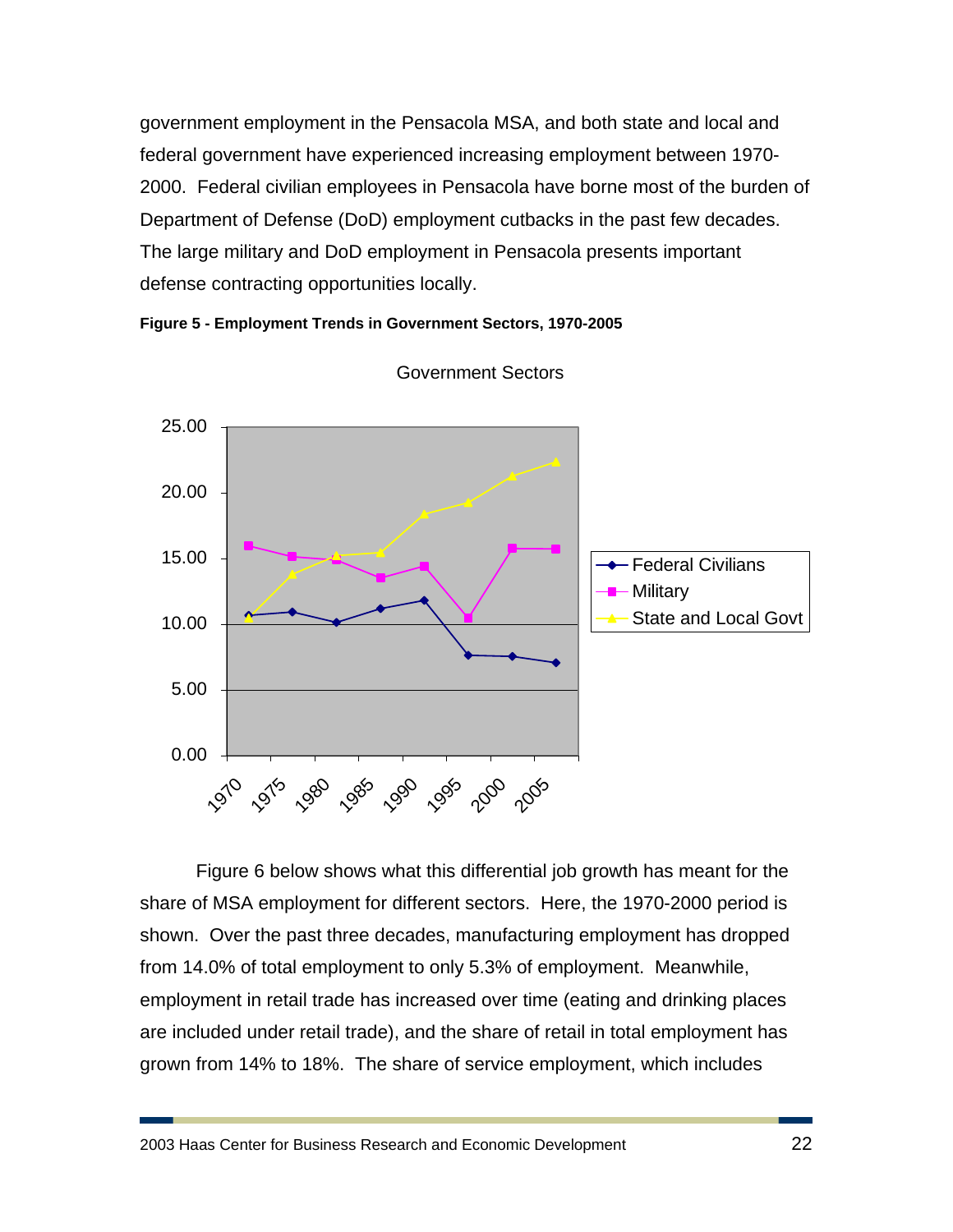lodging places, as well as a wide variety of business services, grew by more than half, from 16.5% to 32.3% of total MSA employment over the period. In addition, construction and finance, insurance and real estate sectors grew slightly as a share of total employment, while military and federal civilian share of total employment dropped sharply.





Source: Woods and Poole Economics 2000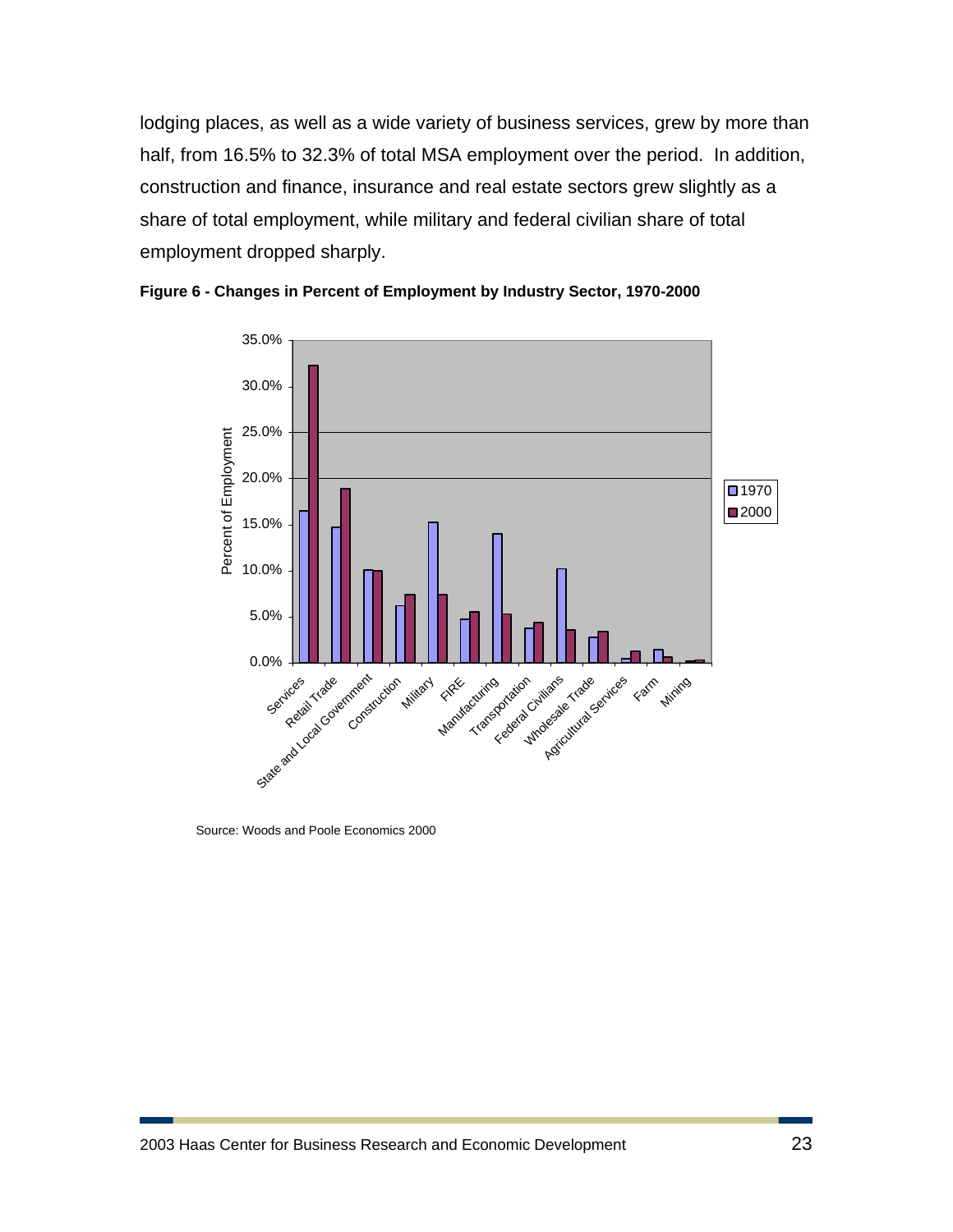Figure 7 shows changes in the actual number of persons employed during the same 1970 through 2000 time-period for each major industry sector in the Pensacola area.



**Figure 7 – Changes in Number of Persons Employed by Industry Between 1970-2000**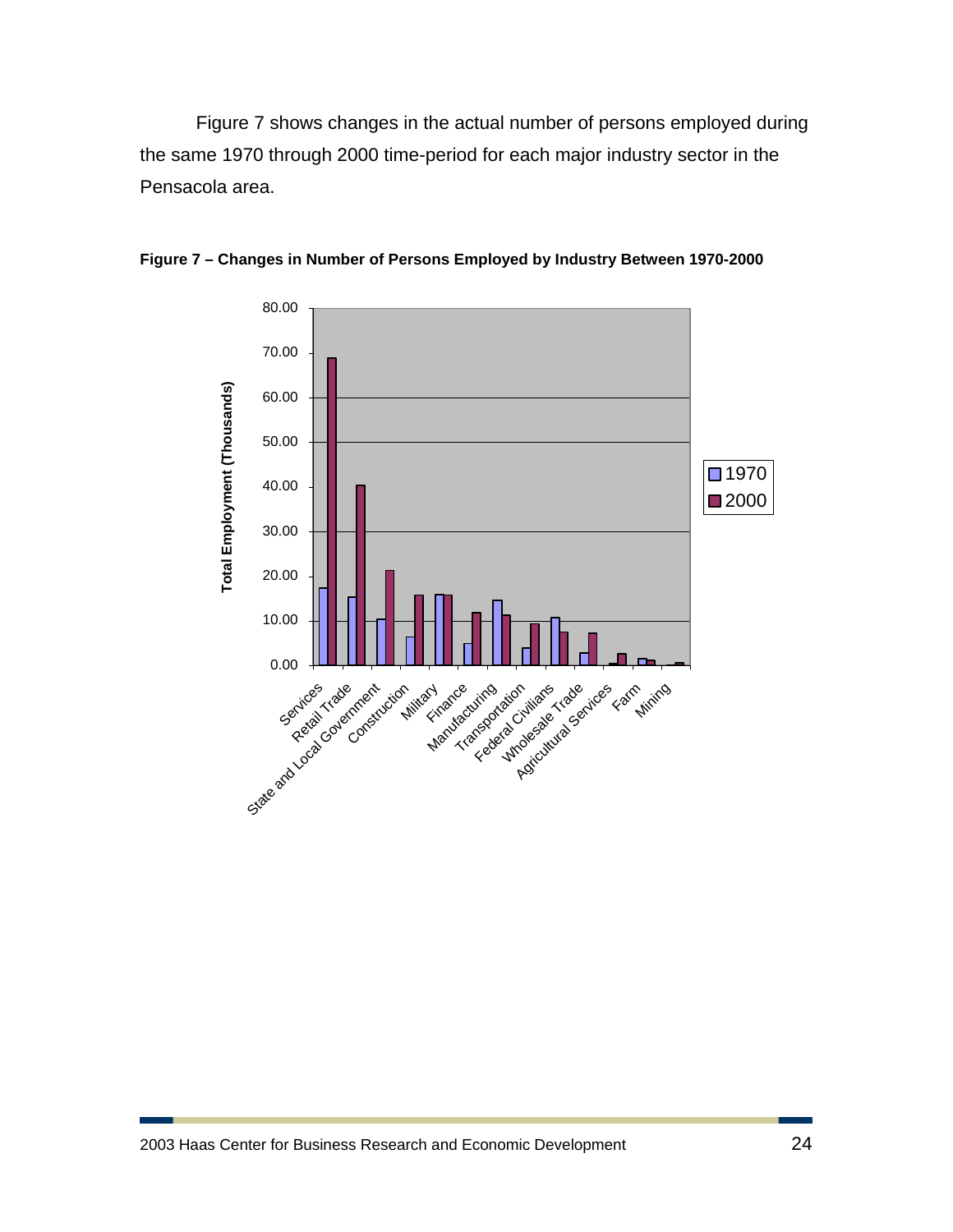## Does Pensacola Need a Commerce Park?

Communities often seek to obtain synergistic affects by integrating a commerce parks tenants and activities into the fabric of the community and its broader economic development goals and strategies. Recruiting efforts for the commerce park are often focused on attracting and developing businesses that will contribute resources to the development of those specific targeted industries that have already established a foothold in the region. This strategy of building on existing competitive strengths helps the regions existing companies compete and grow, and hopefully increases the commerce park's chances for success. Efforts to attract businesses that complement existing industries makes sense. These companies are already in the community, are often owned locally, and their profits are invested back into the community. And, they can be powerful allies in recruiting new companies into the region that complement their business by serving as suppliers or customers.

| <b>Industry</b>                  | <b>Percent of Supply Chain Available Locally</b> |
|----------------------------------|--------------------------------------------------|
| Industrial Services              | 13.7%                                            |
| Silicon Technology               | 11.2%                                            |
| <b>Transportation Technology</b> | 22.2%                                            |
| Health and Medical Technology    | 85.5%                                            |
| Information Technology           | 38.9%                                            |

**Table 2 - Percent of our Targeted Industries Supply Chain Available Locally** 

The Pensacola Area Chamber of Commerce has identified our region's targeted industry clusters as: Information Technology, Industrial Services, Health & Medical Technology, Silicon Technology, and Transportation Equipment. Table 2 above shows the percent of goods and services in each of these targeted industry's supply chain that are available locally. It illustrates the absence of many industries essential to a fully developed industry cluster. Because such a low percentage of their suppliers are available locally, area companies must go outside the region to obtain many of the products, services, and technologies that they need. If these missing elements could be attracted to our area, the addition of these critical suppliers will strengthen the existing local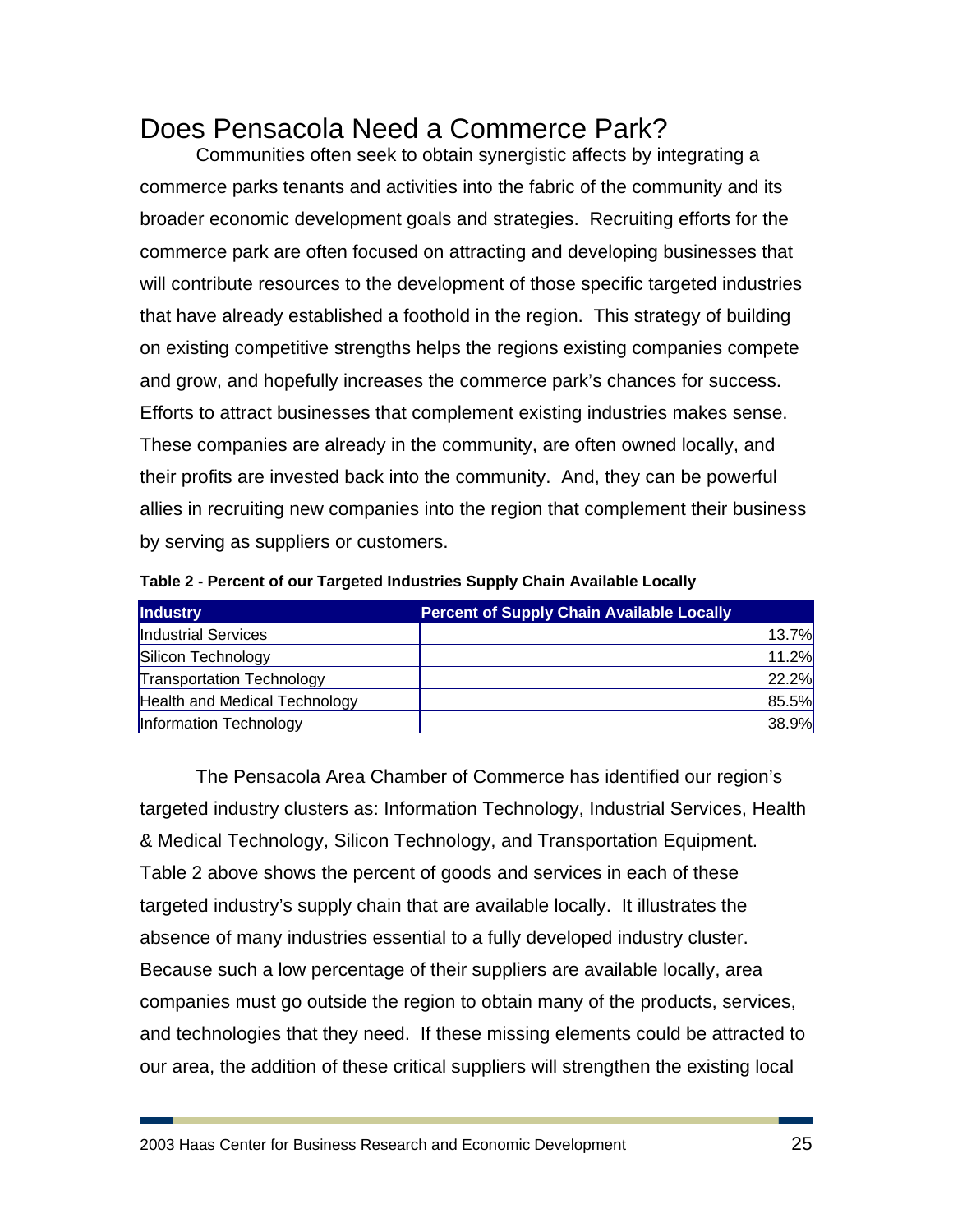clusters and facilitate the goal of retaining core businesses. Meanwhile, the newly attracted industries will benefit from ready-made markets for their products, and their proximity to local businesses will allow the tailoring of products to meet the specific needs of Pensacola's existing core industries. By addressing gaps and limitations in the economic foundations of our existing industry clusters, a successful commerce park could improve the region's ability to retain and grow industry and its ability to compete in global markets.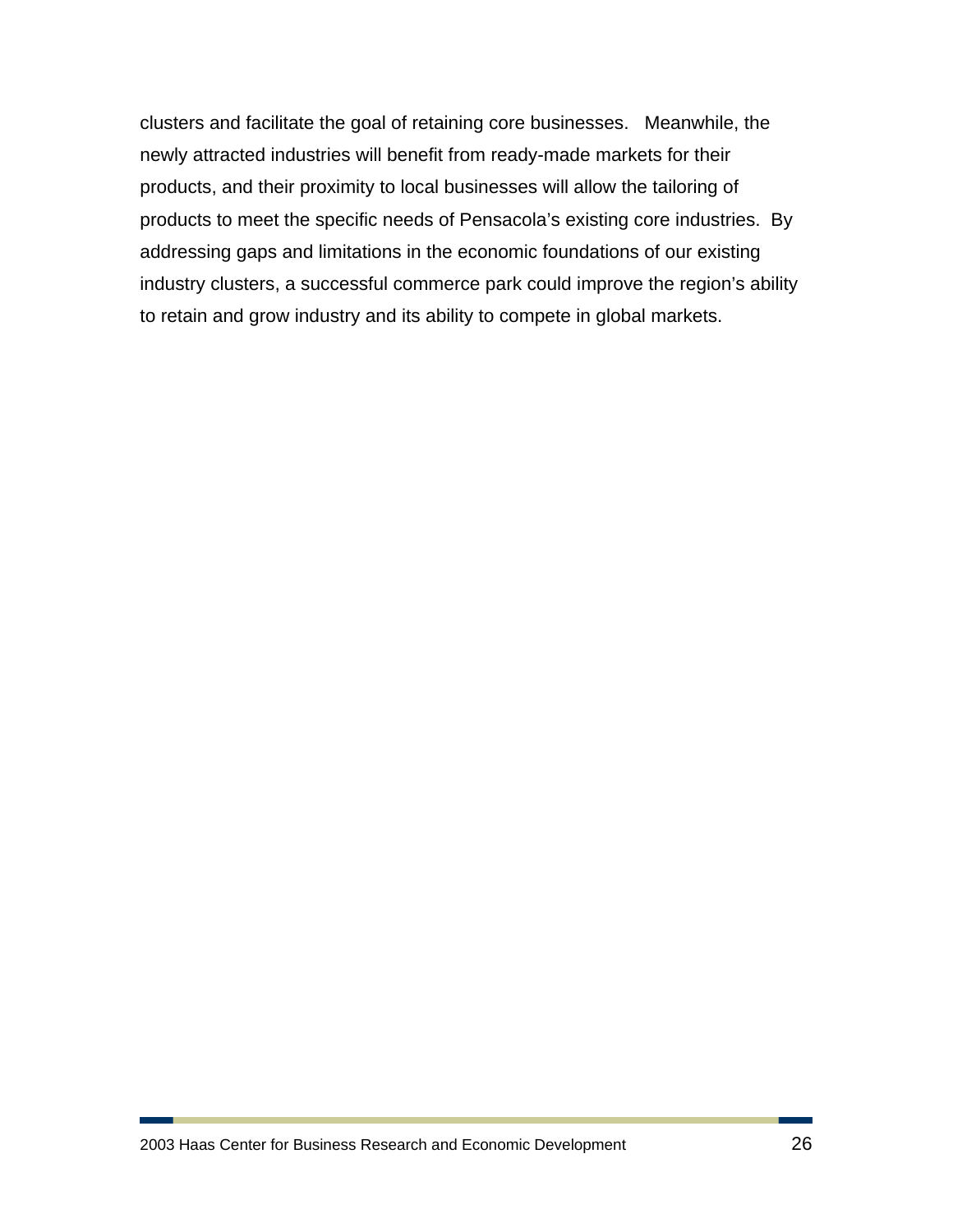## Effect of Industry Selection

The type of businesses that are attracted to the Commerce Park will also determine the magnitude and direction of the economic impact on the local economy. Businesses that are labor intensive will have a different impact than those that are capital intensive. Manufacturing industries that are able to purchase the supplies they need from local suppliers will impact the economy differently than those who must go outside the local area for supplies. A software developer using primarily intellectual assets to produce their final product will have a different impact than a business that must purchase many goods and services to produce it's product. Figures 8-10 below illustrate the economic impact per job that some of Pensacola's existing industries have on the local economy.





Employee Compensation Per Job

Source: IMPLAN Professional Social Accounting & Impact Analysis Software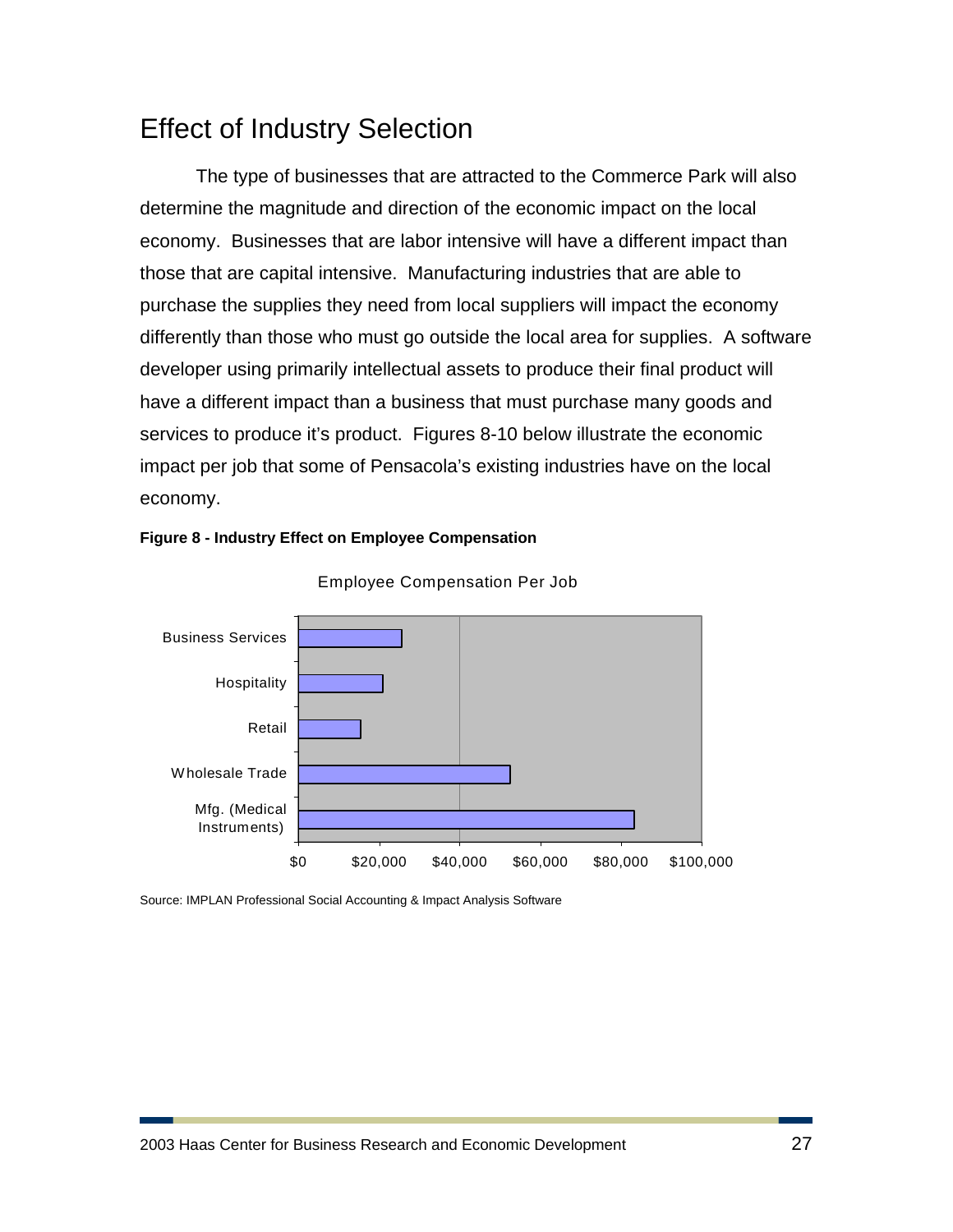



Source: IMPLAN Professional Social Accounting & Impact Analysis Software

#### **Figure 10 - Industry Effect on Total Spending Generated**



Source: IMPLAN Professional Social Accounting & Impact Analysis Software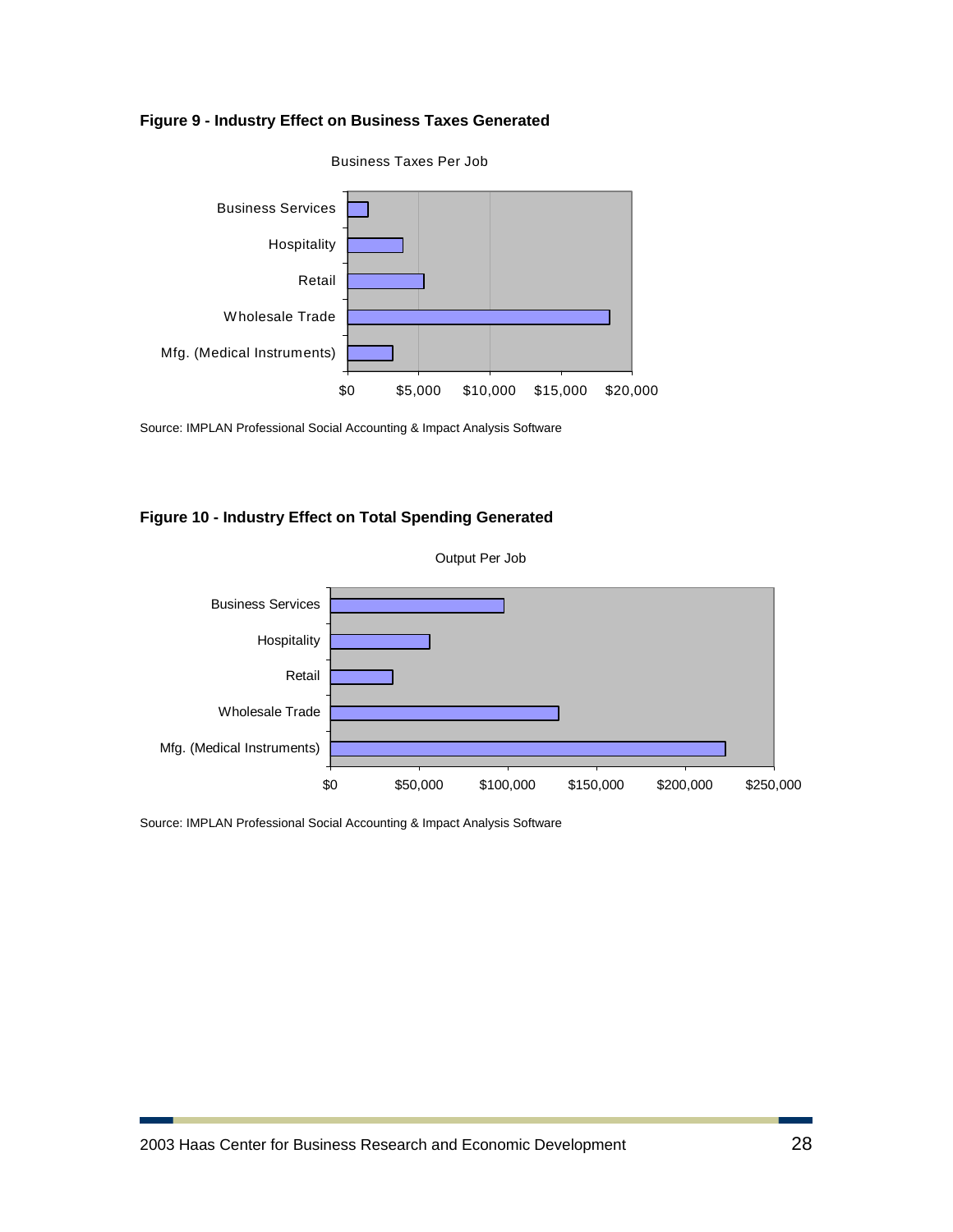# Estimated Economic Impact of the Proposed Palafox Commerce Park

The Palafox Commerce Park Master Plan envisions that when completely developed, the Commerce Park will contain approximately 650,000 square feet of facilities housing office, light manufacturing, and warehouse distribution businesses<sup>4</sup>. The economic impact estimates in this analysis are based upon the following assumptions:

 $\blacktriangleright$  Sixty percent of the square footage will be occupied by light manufacturing businesses, twenty percent by wholesale trade, and twenty percent by professional business service companies;

▶ The light manufacturing businesses average 2.0 employees per 1000 square feet, wholesale trade and professional business service companies average 3.59 employees per 1000 square feet $5$ ;

▶ The Commerce Park is 20% developed at year three, 80% developed at year 7, and 100% developed after 10 years.

► Construction costs for the 650,000 square feet of facilities average \$45 per square foot.

## Economic Impact After Three Years

Given the assumptions above, the Commerce Park will support 391 employees after three years and at 20% of full development. The operating and capital expenditures of the Commerce Park tenants after three years will inject an estimated \$55 million in direct spending each year that stays in the local economy. When the total impact of the Commerce Park is considered (i.e., when taking the "multiplier effect" into account), approximately \$83 million in local retail and business-to-business sales will be generated each year. About 649 jobs will be either directly or indirectly supported by this new business activity in the local economy along with incomes of approximately \$26 million (see Table 3). The Commerce Park will generate almost \$884,000 in local tax revenues annually

2003 Haas Center for Business Research and Economic Development 29

 $\overline{a}$ 

<sup>&</sup>lt;sup>4</sup> Palafox Commerce Park Master Plan, A Partnership Between Escambia County and the City of Pensacola, Florida, Landers-Atkins Planners, Inc.

<sup>&</sup>lt;sup>5</sup> Based on employee density calculations of the Institute of Transportation Engineers, Trip Generation Handbook.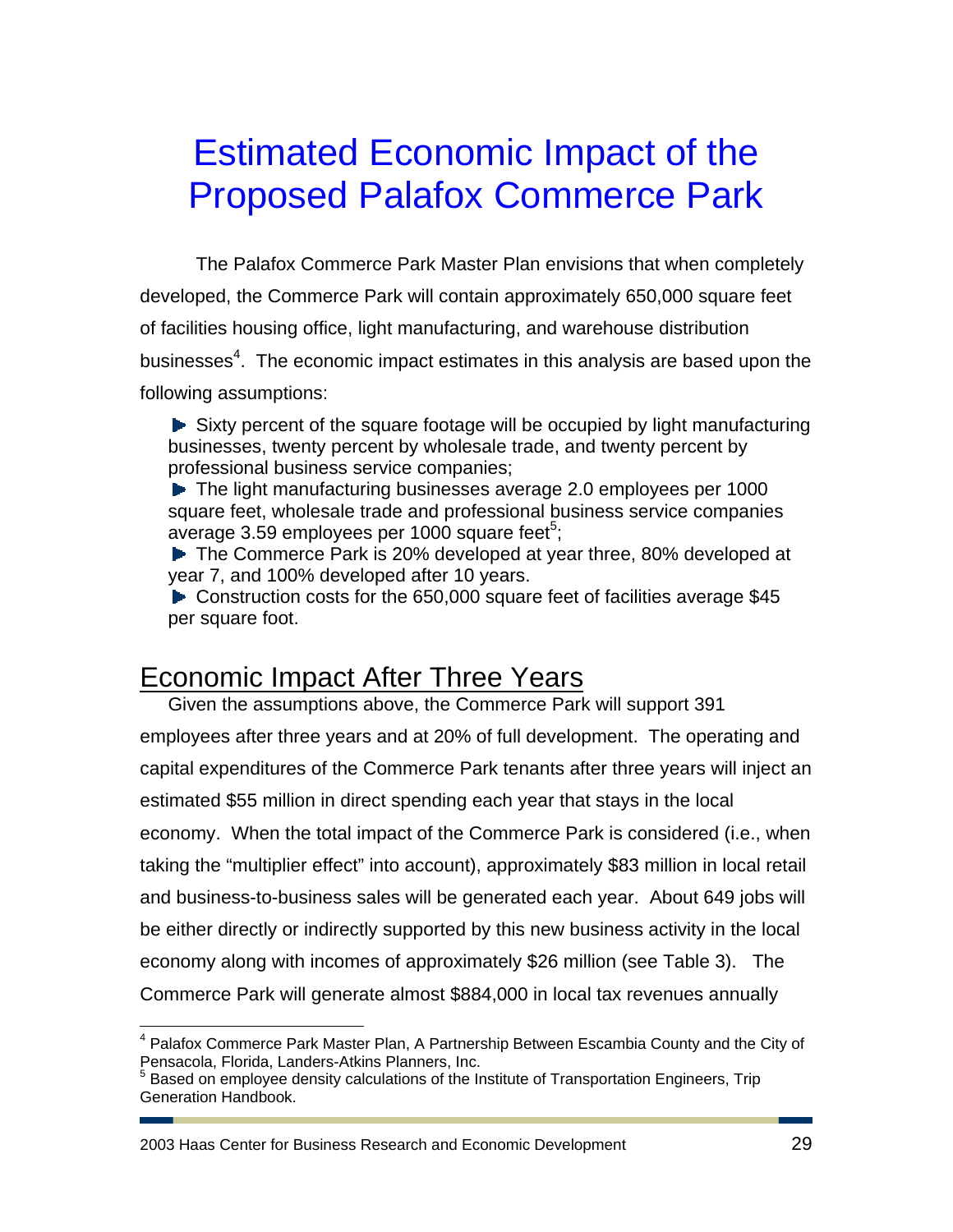after three years and 20% of full development. The construction of the facilities required to support a Commerce Park that is 20% fully developed will stimulate additional economic activity only during the period of construction. Approximately \$5.8 million in local retail and business-to-business sales will be generated while this construction occurs. About 91 jobs will be either directly or indirectly supported by this new construction activity in the local economy along with incomes of approximately \$3.5 million. Construction spending will generate approximately \$959,000 in federal, state, and local tax revenues.

| <b>Commerce Park Estimated Economic Impact After Three Years</b> |                                                                          |              |              |              |  |  |  |  |  |
|------------------------------------------------------------------|--------------------------------------------------------------------------|--------------|--------------|--------------|--|--|--|--|--|
| <b>Estimated Park Business Tenants</b><br><b>Spending Impact</b> | <b>Direct</b>                                                            | Indirect     | Induced      | Total        |  |  |  |  |  |
| <b>Total Spending (Output)</b>                                   | \$54,953,228                                                             | \$16,575,265 | \$12,078,875 | \$83,607,367 |  |  |  |  |  |
| <b>Incomes Generated</b>                                         | \$15,104,374                                                             | \$6,689,842  | \$4,643,268  | \$26,437,484 |  |  |  |  |  |
| <b>Jobs Supported</b>                                            | 342.8                                                                    | 154.5        | 151.46       | 649          |  |  |  |  |  |
| <b>Estimated Construction Impact</b>                             | <b>Direct</b>                                                            | Indirect     | Induced      | Total        |  |  |  |  |  |
| <b>Total Spending (Output)</b>                                   | \$5,850,000                                                              | \$2,030,992  | \$1,630,916  | \$9,511,908  |  |  |  |  |  |
| <b>Incomes Generated</b>                                         | \$1,997,907                                                              | \$888,665    | \$626,939    | \$3,513,511  |  |  |  |  |  |
| <b>Jobs Supported</b>                                            | 48.3                                                                     | 22.18        | 20.46        | 91           |  |  |  |  |  |
| <b>Annual Federal Tax Revenues</b><br>\$6,496,867<br>Generated   |                                                                          |              |              |              |  |  |  |  |  |
| Annual State Tax Revenues Generated \$2,063,269                  |                                                                          |              |              |              |  |  |  |  |  |
| Annual Local Tax Revenues Generated \$884,258                    |                                                                          |              |              |              |  |  |  |  |  |
|                                                                  | Source: IMPLAN Professional Social Accounting & Impact analysis Software |              |              |              |  |  |  |  |  |

**Table 3 - Summary of Estimated Economic Impacts After Three Years**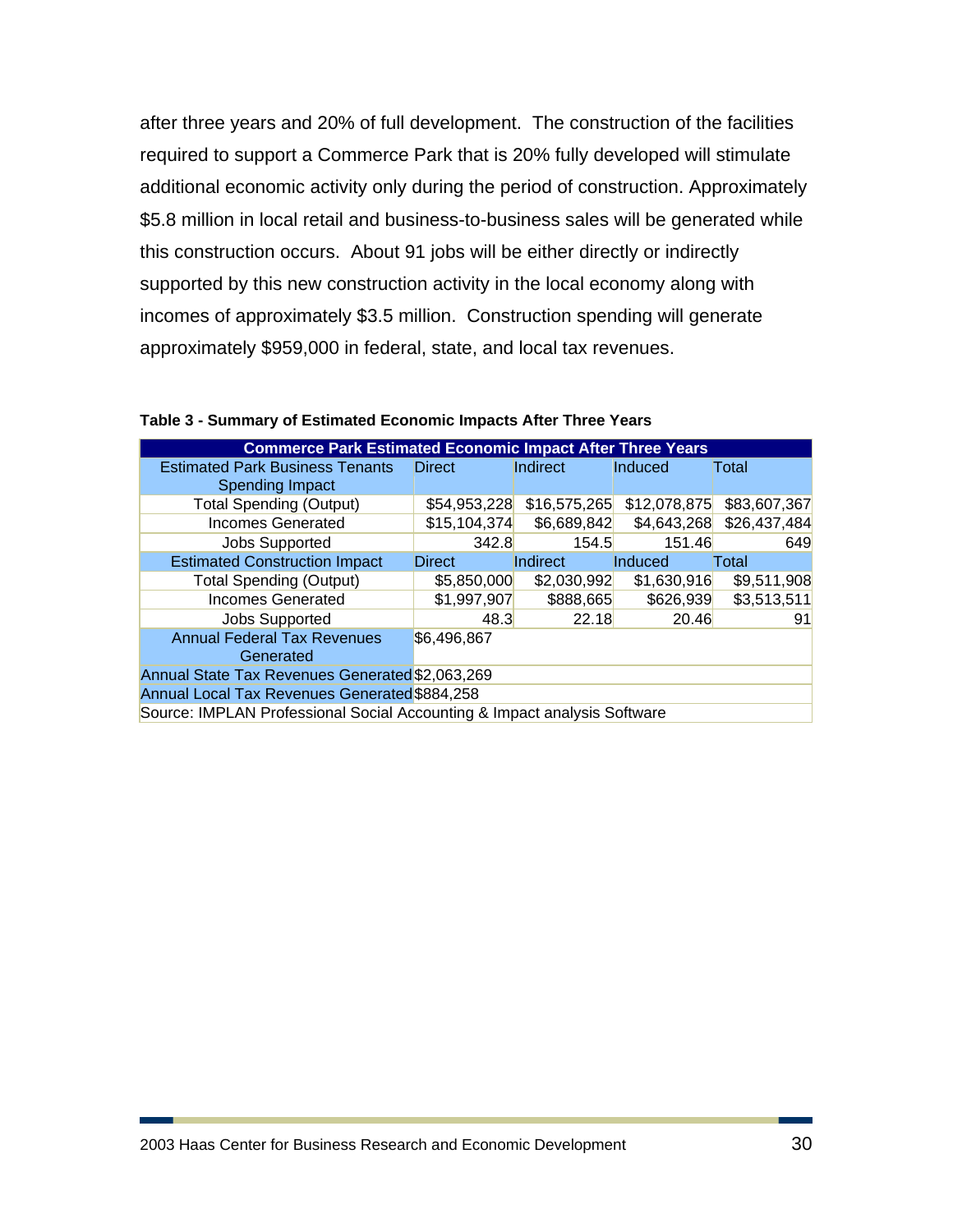## Economic Impact After Seven Years

After seven years, we assume that the Commerce Park will be 80% developed. At 80% development, the Commerce Park will support 1,371 employees. The operating and capital expenditures of the Commerce Park tenants will inject an estimated \$219 million in direct spending each year that stays in the local economy. When the total impact of the Commerce Park is considered (i.e., when taking the "multiplier effect" into account), approximately \$334 million in local retail and business-to-business sales will be generated each year. About 2,595 jobs will be either directly or indirectly supported by this new business activity in the local economy along with incomes of approximately \$105 million (see Table 4). The Commerce Park will generate almost \$3.5 million in local tax revenues annually after seven years and 80% of full development. The construction of the business facilities required to support a Commerce Park that is 80% developed will stimulate additional economic activity only during the period of construction. Approximately \$38 million in local retail and business-tobusiness sales will be generated while this construction occurs. About 364 jobs will be either directly or indirectly supported by this new construction activity in the local economy along with incomes of approximately \$14 million.

Approximately \$3.8 million in additional federal, state, and local tax revenues will have been generated by the construction of 80% of the 650,000 square feet of facilities.

| <b>Commerce Park Estimated Annual Economic Impact After Seven Years</b> |               |              |             |                            |  |  |  |
|-------------------------------------------------------------------------|---------------|--------------|-------------|----------------------------|--|--|--|
| <b>Estimated Park Business Tenants</b>                                  | <b>Direct</b> | Indirect     | Induced     | Total                      |  |  |  |
| Spending Impact                                                         |               |              |             |                            |  |  |  |
| <b>Total Spending (Output)</b>                                          | \$219,812,911 | \$66,301,058 |             | \$48,315,501 \$334,429,466 |  |  |  |
| <b>Incomes Generated</b>                                                | \$60,417,495  | \$26,759,370 |             | \$18,573,070 \$105,749,936 |  |  |  |
| <b>Jobs Supported</b>                                                   | 1,371         | 618          | 606         | 2,595                      |  |  |  |
| <b>Estimated Construction Impact</b>                                    | <b>Direct</b> | Indirect     | Induced     | Total                      |  |  |  |
| <b>Total Spending (Output)</b>                                          | \$23,400,000  | \$8,123,969  | \$6,523,663 | \$38,047,632               |  |  |  |
| <b>Incomes Generated</b>                                                | \$7,991,628   | \$3,554,662  | \$2,507,756 | \$14,054,046               |  |  |  |
| <b>Jobs Supported</b>                                                   | 193           | 89           | 82          | 364                        |  |  |  |
| <b>Annual Federal Tax Revenues</b>                                      | \$25,987,468  |              |             |                            |  |  |  |
| Generated                                                               |               |              |             |                            |  |  |  |
| Annual State Tax Revenues Generated \$8,253,078                         |               |              |             |                            |  |  |  |
| Annual Local Tax Revenues Generated \$3,537,033                         |               |              |             |                            |  |  |  |

#### **Table 4 - Summary of Estimated Impacts After Seven Years**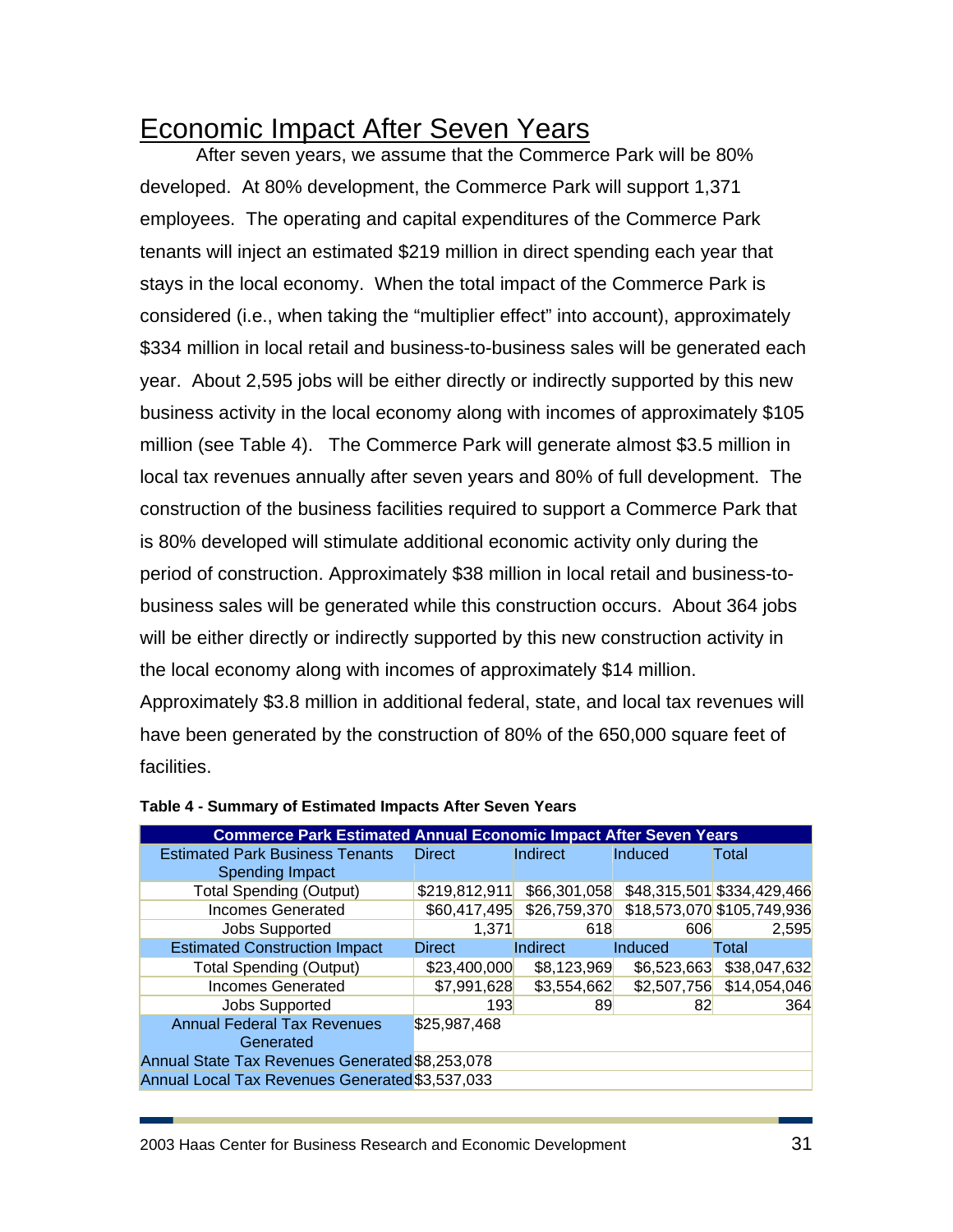## Economic Impact After Ten Years

After ten years, we assume that the Commerce Park will be 100% developed. At 100% development, the Commerce Park will support 1,714 employees. Sixty percent of Commerce Park tenants are assumed to be employed in light manufacturing, twenty percent in wholesale trade, and twenty percent in business service industries. The operating and capital expenditures of the Commerce Park tenants will inject an estimated \$274 million in direct spending each year that stays in the local economy. When the total impact of the Commerce Park is considered (i.e., when taking the "multiplier effect" into account), approximately \$418 million in local retail and business-to-business sales will be generated each year. About 3,244 jobs will be either directly or indirectly supported by this new business activity in the local economy along with incomes of approximately \$132 million (see Table 5). The Commerce Park will generate approximately \$4.4 million in local tax revenues annually after ten years when fully developed. The construction of the 650,000 square feet of business facilities will have stimulated additional economic activity during the period of construction. A total of approximately \$47 million in local retail and business-tobusiness sales will be generated by this construction. About 455 jobs will have been either directly or indirectly supported by this new construction activity in the local economy along with incomes of approximately \$17.5 million. Approximately \$4.7 million in additional federal, state, and local tax revenues will have been generated by the construction of 100% of the 650,000 square feet of facilities.

| <b>Commerce Park Estimated Annual Economic Impact After Ten Years</b> |               |              |             |                            |  |  |
|-----------------------------------------------------------------------|---------------|--------------|-------------|----------------------------|--|--|
| <b>Estimated Park Business Tenants</b>                                | <b>Direct</b> | Indirect     | Induced     | Total                      |  |  |
| Spending Impact                                                       |               |              |             |                            |  |  |
| <b>Total Spending (Output)</b>                                        | \$274,766,139 | \$82,876,323 |             | \$60,394,376 \$418,036,833 |  |  |
| <b>Incomes Generated</b>                                              | \$75,521,869  | \$33,449,212 |             | \$23,216,338 \$132,187,420 |  |  |
| <b>Jobs Supported</b>                                                 | 1,714         | 773          | 757         | 3,244                      |  |  |
| <b>Estimated Construction Impact</b>                                  | <b>Direct</b> | Indirect     | Induced     | Total                      |  |  |
| <b>Total Spending (Output)</b>                                        | \$29,250,000  | \$10,154,961 | \$8,154,579 | \$47,559,540               |  |  |
| <b>Incomes Generated</b>                                              | \$9,989,535   | \$4,443,327  | \$3,134,695 | \$17,567,557               |  |  |
| Jobs Supported                                                        | 242           | 111          | 102         | 455                        |  |  |
| <b>Federal Tax Revenues Generated</b>                                 | \$32,484,335  |              |             |                            |  |  |
| <b>State Tax Revenues Generated</b>                                   | \$10,316,347  |              |             |                            |  |  |
| Annual Local Tax Revenues Generated \$4,421,292                       |               |              |             |                            |  |  |

### **Table 5 - Summary of Estimated Economic Impacts After Ten Years**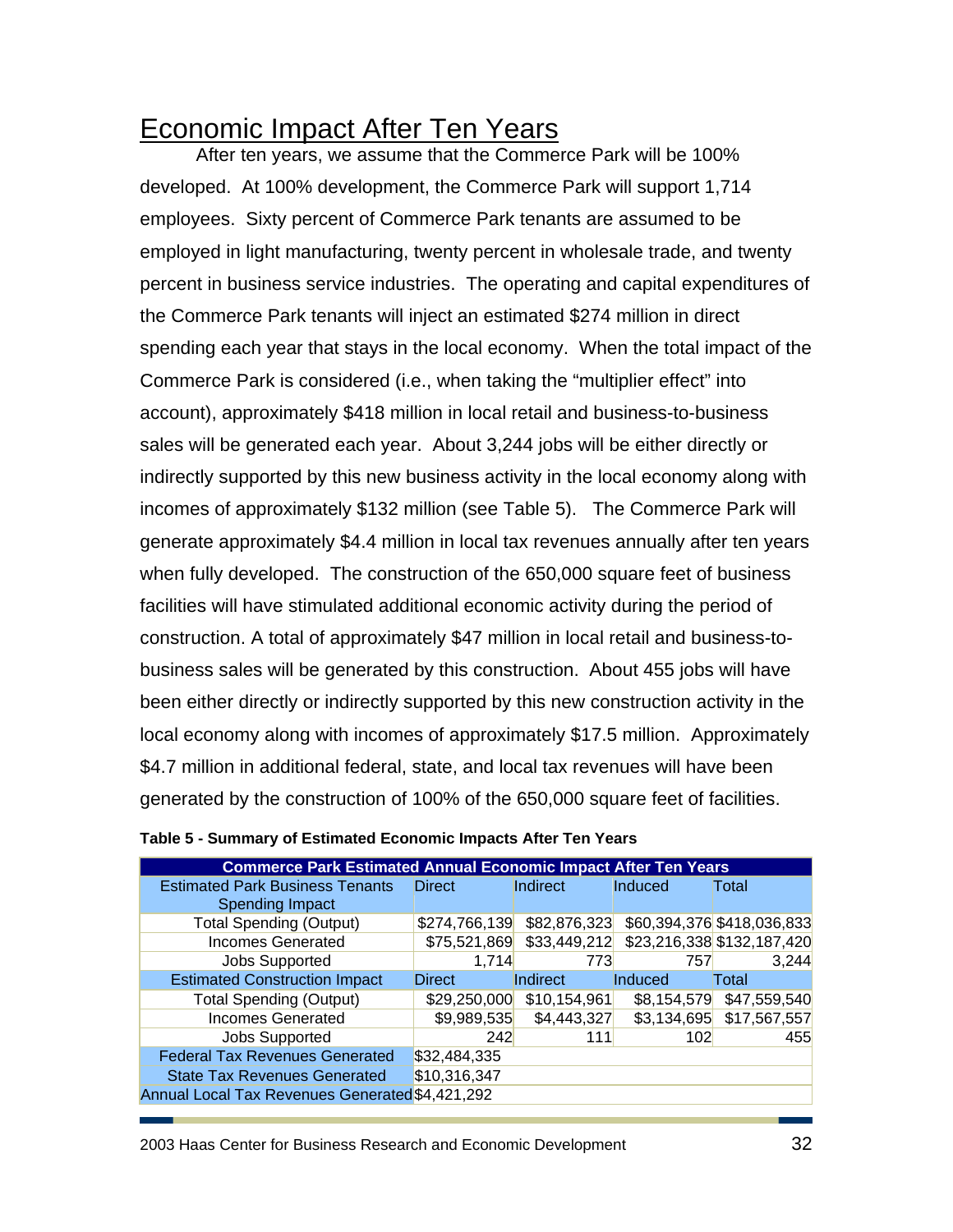#### Annual School District Revenues \$263,572

Figure 12 below, and Table 6 on the next page, shows the industry sectors that will receive the largest economic stimulus from Commerce Park business and construction activities given the assumptions of this analysis.





Table 6 below describes the estimated impact that Commerce Park economic activities will have on the other industry sectors in the region in terms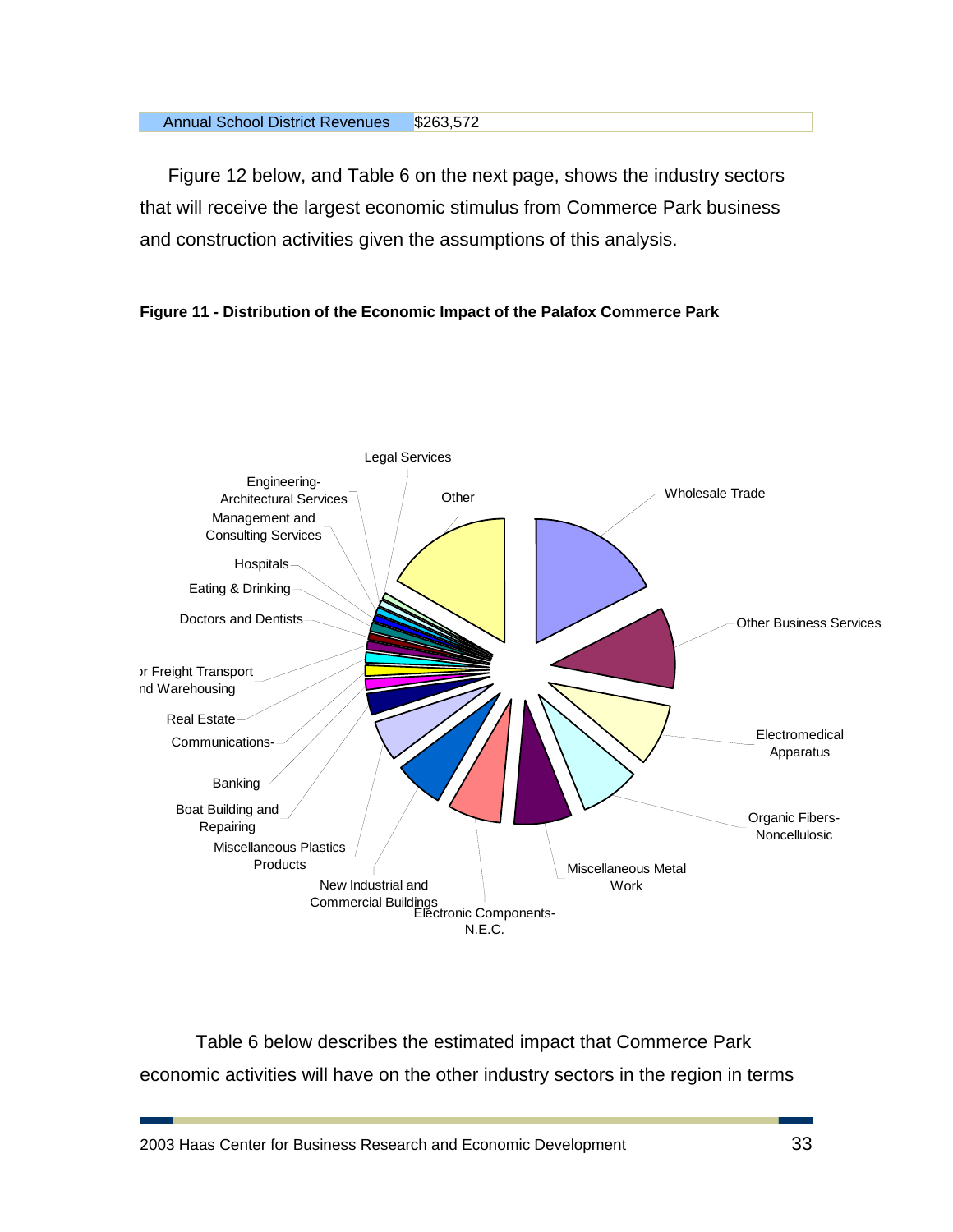of spending generated, incomes supported, and jobs created. For example, Table 6 shows that when the Commerce Park is fully developed, the economic stimulus that it generates will support an additional 53.9 accountants and bookkeepers in the local economy. It will generate an additional \$1,392,136 in incomes for the banking industry. Furthermore, while it has no direct effect on the local real estate market, the new jobs that it creates will indirectly stimulate an additional \$5,889,025 in spending in that sector.

| Industry                                          | <b>Direct</b> | <b>Indirect</b>           | <b>Induced</b> | <b>Total</b><br><b>Spending</b> | <b>Incomes</b><br>Generated | <b>Jobs</b><br><b>Gener-</b><br>ated |
|---------------------------------------------------|---------------|---------------------------|----------------|---------------------------------|-----------------------------|--------------------------------------|
| <b>Wholesale Trade</b>                            |               | \$60,141,280 \$16,817,624 | \$4,086,217    | \$81,045,120                    | \$34,048,864                | 629.3                                |
| <b>Other Business Services</b>                    | \$45,771,604  | \$3,632,040               | \$822,992      | \$50,226,636                    | \$13,950,793                | 512.5                                |
| Electro medical<br>Apparatus                      | \$36,316,052  | \$475,524                 | \$23,609       | \$36,815,184                    | \$11,544,309                | 131.8                                |
| Organic Fibers-<br>Noncellulosic                  | \$29,011,336  | \$6,805,472               | \$49,534       | \$35,866,344                    | \$11,355,032                | 160.7                                |
| Miscellaneous Metal<br>Work                       | \$35,328,188  | \$1,248                   | \$5            | \$35,329,440                    | \$4,357,513                 | 130.0                                |
| <b>Electronic Components-</b><br>N.E.C.           | \$31,082,414  | \$1,855,810               | \$7,398        | \$32,945,622                    | \$4,272,149                 | 137.8                                |
| New Industrial and<br><b>Commercial Buildings</b> | \$29,250,000  | \$0                       | \$0            | \$29,250,000                    | \$9,989,535                 | 241.5                                |
| <b>Miscellaneous Plastics</b><br>Products         | \$24,461,340  | \$41,022                  | \$1,412        | \$24,503,774                    | \$5,761,544                 | 130.2                                |
| Boat Building and<br>Repairing                    | \$12,653,925  | \$5,679                   | \$1,011        | \$12,660,615                    | \$2,831,249                 | 130.1                                |
| Banking                                           | \$0           | \$3,826,873               | \$3,384,056    | \$7,210,929                     | \$1,392,136                 | 28.8                                 |
| <b>Communications-Except</b><br>Radio and TV      | \$0           | \$4,764,390               | \$1,749,984    | \$6,514,374                     | \$1,585,064                 | 23.9                                 |
| <b>Real Estate</b>                                | \$0           | \$2,859,630               | \$3,029,395    | \$5,889,025                     | \$798,115                   | 30.6                                 |
| Motor Freight Transport<br>and Warehousing        | \$0           | \$4,110,087               | \$834,143      | \$4,944,230                     | \$1,638,820                 | 43.3                                 |
| <b>Doctors and Dentists</b>                       | \$0           | \$0                       | \$4,555,622    | \$4,555,622                     | \$2,719,760                 | 44.0                                 |
| Eating & Drinking                                 | \$0           | \$651,638                 | \$3,719,304    | \$4,370,942                     | \$1,668,176                 | 117.1                                |
| Hospitals                                         | \$0           | \$16,444                  | \$4,239,688    | \$4,256,133                     | \$2,521,494                 | 63.0                                 |
| Management and<br><b>Consulting Services</b>      | \$0           | \$3,442,724               | \$560,479      | \$4,003,203                     | \$1,831,049                 | 48.0                                 |
| Engineering- Architectural<br>Services            | \$0           | \$3,473,809               | \$168,159      | \$3,641,968                     | \$1,662,520                 | 35.6                                 |
| <b>Legal Services</b>                             | \$0           | \$2,169,458               | \$1,411,880    | \$3,581,338                     | \$2,672,334                 | 31.3                                 |
| Maintenance and Repair<br><b>Other Facilities</b> | \$0           | \$2,664,945               | \$733,940      | \$3,398,885                     | \$2,164,427                 | 52.9                                 |
| Computer and Data<br><b>Processing Services</b>   | \$0           | \$2,819,316               | \$484,027      | \$3,303,343                     | \$2,462,979                 | 37.5                                 |
| Accounting-Auditing and<br>Bookkeeping            | \$0           | \$2,831,547               | \$459,378      | \$3,290,925                     | \$2,449,488                 | 53.9                                 |
| Personnel Supply<br>Services                      | \$0           | \$2,804,791               | \$429,375      | \$3,234,165                     | \$3,036,579                 | 109.5                                |

**Table 6 - Distribution of Economic Impacts of the Fully Developed Commerce Park** 

2003 Haas Center for Business Research and Economic Development 34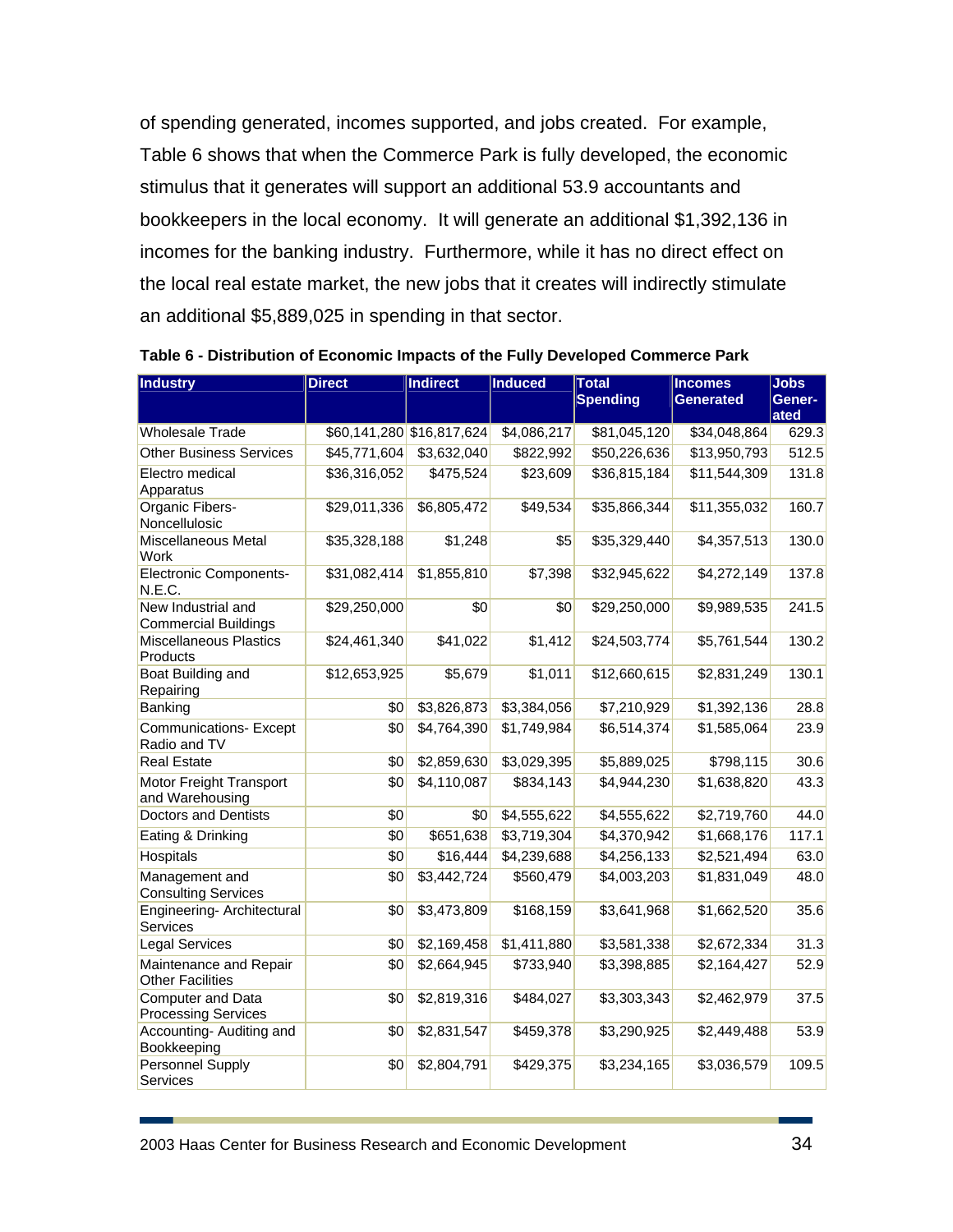| Industry                                                   | <b>Direct</b>                              | <b>Indirect</b> | <b>Induced</b>           | <b>Total</b><br><b>Spending</b> | <b>Incomes</b><br><b>Generated</b> | <b>Jobs</b><br>Gener-<br>ated |
|------------------------------------------------------------|--------------------------------------------|-----------------|--------------------------|---------------------------------|------------------------------------|-------------------------------|
| <b>Automotive Dealers &amp;</b><br><b>Service Stations</b> | \$0                                        | \$724,936       | \$2,193,067              | \$2,918,003                     | \$1,302,148                        | 32.8                          |
| <b>Insurance Carriers</b>                                  | \$0                                        | \$304,292       | \$2,237,243              | \$2,541,535                     | \$578,327                          | 44.1                          |
| Other State and Local<br><b>Govt Enterprises</b>           | \$0                                        | \$1,097,010     | \$1,074,624              | \$2,171,634                     | \$453,788                          | 11.2                          |
| Hotels and Lodging<br>Places                               | \$0                                        | \$1,338,596     | \$767,631                | \$2,106,228                     | \$829,301                          | 37.6                          |
| <b>Food Stores</b>                                         | \$0                                        | \$87,830        | \$1,739,970              | \$1,827,799                     | \$1,086,834                        | 44.1                          |
| <b>Credit Agencies</b>                                     | \$0                                        | \$925,388       | \$809,765                | \$1,735,153                     | \$1,163,729                        | 26.7                          |
| <b>Plastics Materials and</b><br>Resins                    | \$0                                        | \$1,686,504     | \$4,381                  | \$1,690,885                     | \$133,509                          | 2.9                           |
| Automobile Repair and<br>Services                          | \$0                                        | \$783,376       | \$856,896                | \$1,640,272                     | \$570,319                          | 18.3                          |
| Miscellaneous Retail                                       | \$0                                        | \$155,228       | \$1,345,460              | \$1,500,688                     | \$719,014                          | 42.6                          |
| General Merchandise<br><b>Stores</b>                       | \$0                                        | \$79,672        | \$1,389,972              | \$1,469,643                     | \$696,431                          | 40.0                          |
| Security and Commodity<br><b>Brokers</b>                   | \$0                                        | \$873,572       | \$548,617                | \$1,422,189                     | \$687,121                          | 7.5                           |
| <b>U.S. Postal Service</b>                                 | \$0                                        | \$1,015,944     | \$318,673                | \$1,334,617                     | \$1,088,976                        | 17.1                          |
| Radio and TV<br>Broadcasting                               | \$0                                        | \$989,356       | \$214,594                | \$1,203,950                     | \$458,154                          | 5.8                           |
| <b>Electric Services</b>                                   | \$0                                        | \$568,438       | \$593,827                | \$1,162,265                     | \$242,835                          | 3.6                           |
| Air Transportation                                         | \$0                                        | \$744,986       | \$412,588                | \$1,157,574                     | \$472,728                          | 11.6                          |
| Advertising                                                | \$0                                        | \$952,673       | \$184,653                | \$1,137,326                     | \$559,265                          | 9.2                           |
| Other Medical and Health<br><b>Services</b>                | \$0                                        | \$546           | \$1,125,066              | \$1,125,612                     | \$523,863                          | 21.0                          |
| <b>Equipment Rental and</b><br>Leasing                     | \$0                                        | \$932,940       | \$138,133                | \$1,071,073                     | \$363,764                          | 7.1                           |
| Automobile Rental and<br>Leasing                           | \$0                                        | \$674,455       | \$227,853                | \$902,308                       | \$275,128                          | 10.7                          |
| <b>Blast Furnaces and Steel</b><br><b>Mills</b>            | \$0                                        | \$820,718       | \$1,318                  | \$822,036                       | \$204,415                          | 2.1                           |
| Cyclic Crude- Interm. &<br>Indus. Organic Chem.            | \$0                                        | \$787,261       | \$14,947                 | \$802,208                       | \$224,683                          | 0.5                           |
| Services To Buildings                                      | \$0                                        | \$548,390       | \$246,180                | \$794,570                       | \$327,928                          | 17.1                          |
| <b>Building Materials &amp;</b><br>Gardening               | \$0                                        | \$126,650       | \$648,189                | \$774,839                       | \$429,127                          | 14.4                          |
| Newspapers                                                 | \$0                                        | \$619,443       | \$142,942                | \$762,385                       | \$311,083                          | 8.0                           |
| <b>Commercial Printing</b>                                 | \$0                                        | \$655,512       | \$106,573                | \$762,085                       | \$241,365                          | 6.3                           |
| Miscellaneous Repair<br>Shops                              | \$0                                        | \$639,380       | \$108,676                | \$748,056                       | \$259,941                          | 12.3                          |
| Furniture & Home<br><b>Furnishings Stores</b>              | \$0                                        | \$98,043        | \$649,928                | \$747,971                       | \$371,425                          | 15.5                          |
| Apparel & Accessory<br><b>Stores</b>                       | \$0                                        | \$61,635        | \$683,876                | \$745,511                       | \$296,597                          | 16.5                          |
| Nursing and Protective<br>Care                             | \$0                                        | \$0             | \$703,660                | \$703,660                       | \$498,109                          | 20.0                          |
| Other                                                      | \$0                                        |                 | \$8,668,444 \$18,308,048 | \$26,976,493                    | \$7,671,145                        | \$268                         |
| Total                                                      | $$304,016,139$ $$93,031,288$ $$68,548,955$ |                 |                          | \$465,596,381                   | \$149,754,976                      | 3,698.4                       |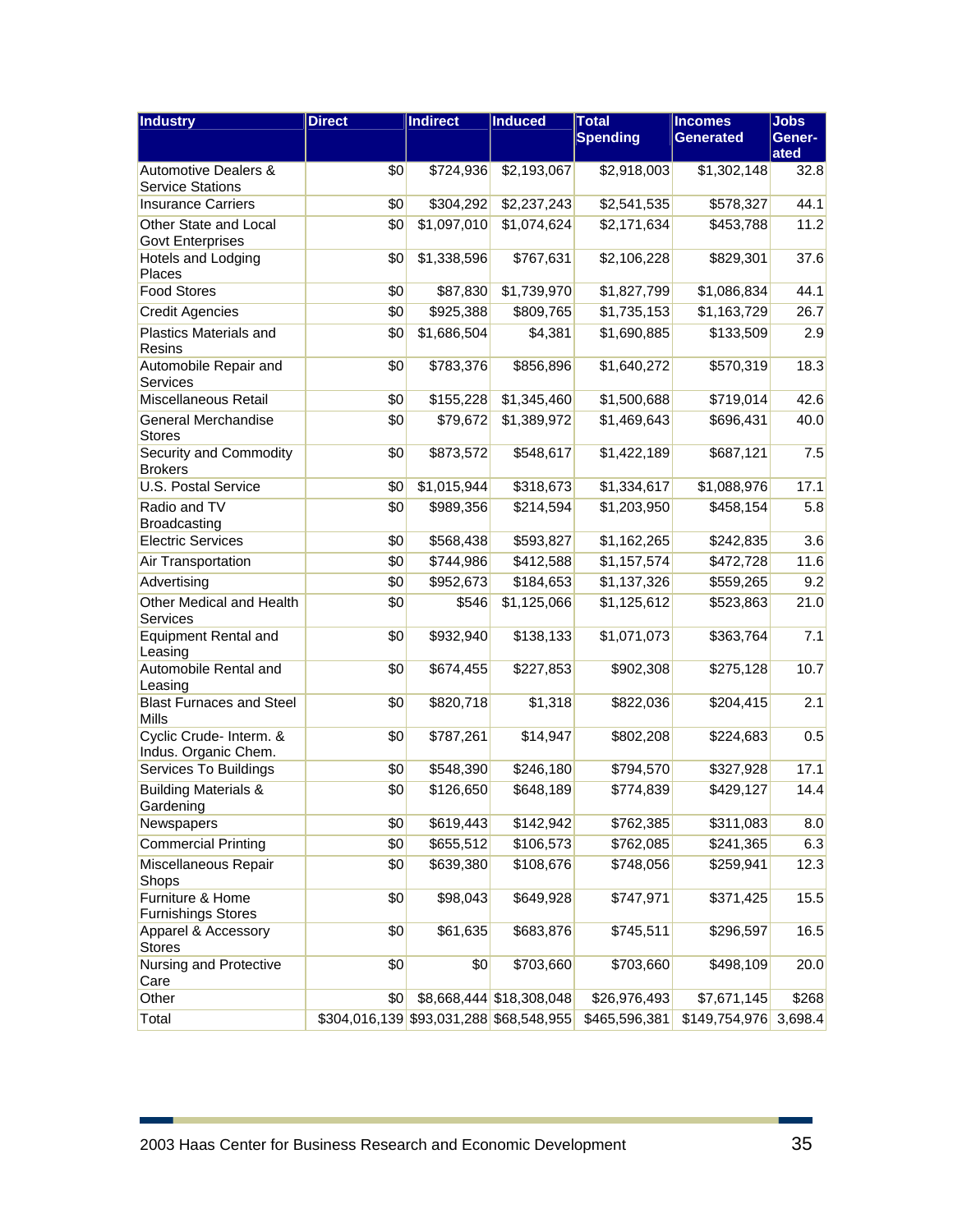# Methodology and Assumptions

Impact analysis describes the magnitude of change in overall economic activity that an economic stimulus (in this case the development of the Palafox Commerce Park) has on all the other industry sectors in the region. The analysis looks at the direct stimulus and calculates the "multiplier effect" of the additional economic activity set in motion by this original economic stimulus. In order to calculate the multiplier, the model uses actual historical data, specific to the local area, from the U.S. Department of Commerce, Bureau of Economic Analysis, to describe how goods and services are produced. These tables show the amount of inputs from other industries used to produce a dollar's worth of output in a particular industry. These data are assembled in computer models called economic impact models, or Input-Output models. Data sources used in inputoutput models include:

- ▶ Bureau of Economic Analysis (BEA) Covered Employment and Wages
- ▶ BEA Regional Economic Information System (REIS) Data
- **BEA Output Data**
- ▶ National Income and Product Accounts
- **BEA Current Benchmark IO Study**

Industry output numbers are derived from several sources including Bureau of Census economic census, BEA output estimates, and the BLS employment projections. Employment is derived from ES202 data supplemented by county business patterns and REIS data.

Several measures of economic activity are estimated, including total output, income, tax revenues, and employment.

Economic *output* is the total value of purchases by intermediate (businessto-business sales) and final consumers.

**►** The *income* figures that are reported are the sum of proprietor's income and wages, salaries, and benefits accruing to workers in these businesses.

*Employment* figures represent the number of jobs supported by sales of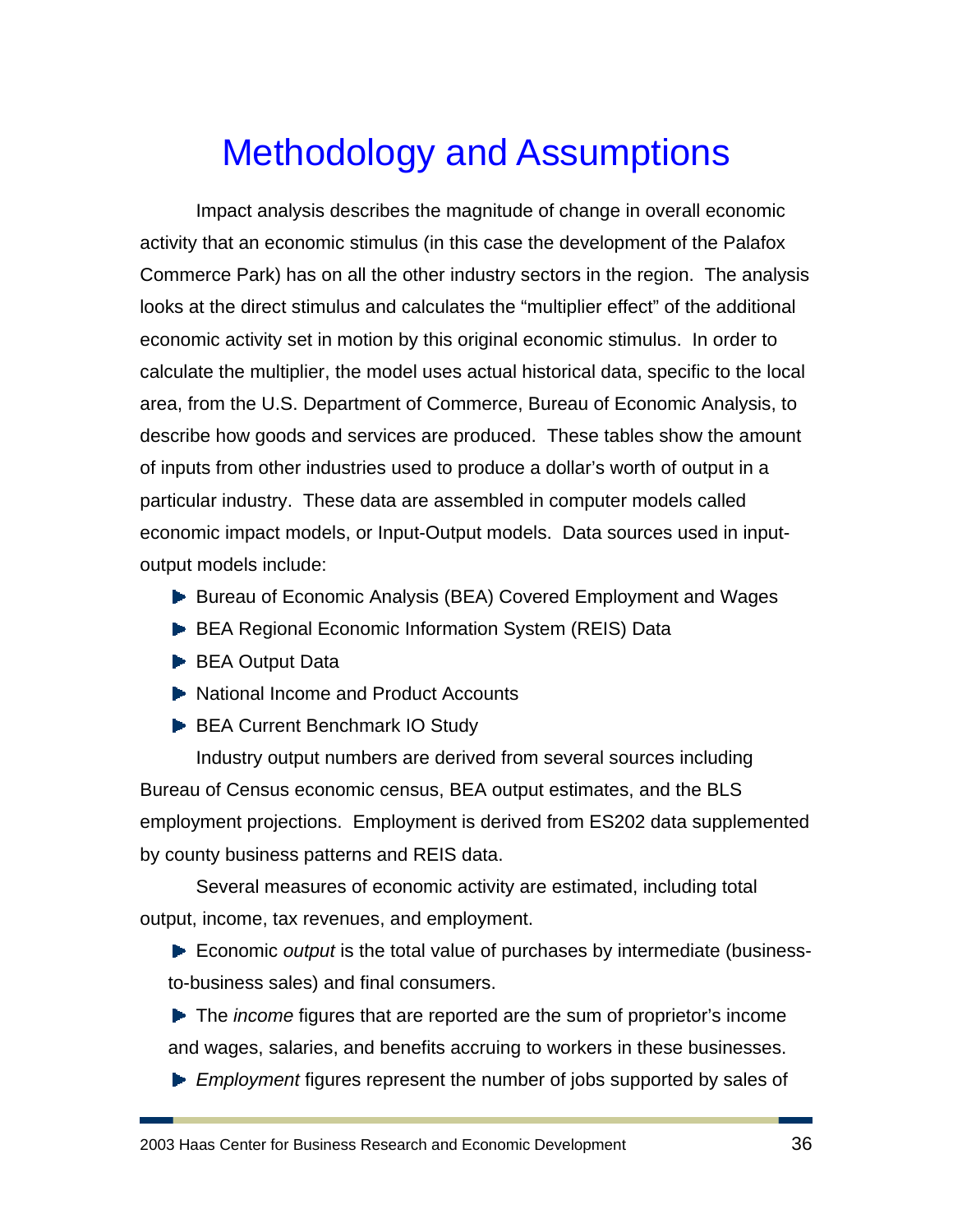goods and services to consumers and by the increased level of inter-industry transactions.

The effects of stimuli on economic activity are broken down into three components: direct, indirect, and induced. *Direct* effects are the changes in the industries to which a final demand change (the stimulus being measured in the study) was made*. Indirect* effects are the changes in inter-industry purchases as they respond to the new demands of the directly affected industries. These indirect purchases continue until leakage from the region stop the cycle. *Induced* effects reflect changes in spending from households as income increases or decreases due to the changes in production.

The measured economic impacts are limited to quantifiable impacts. In addition to the quantifiable economic impacts associated with the development of the proposed Commerce Park, there are also numerous intangible benefits. These benefits include the contribution that the presence of an environmentally clean Commerce Park will make in the improved quality of life, and increased property values of residents living nearby. Benefit flows also include the attraction of additional skilled workforce to the area. The new Commerce Park could provide a stimulus to further investment in economically distressed innercity neighborhoods that surround it, that may not occur in the area without its cleanup and development. Local economic development efforts may also benefit from the change in perceptions that the community would experience due to the successful development of this Commerce Park. Banks and insurance companies may become more willing to work with nearby businesses, once the superfund site has been cleaned up. Each of these contributions has a significant but difficult to measure economic impact on the regional economy, which is not included in this analysis.

Also not included in the analysis are intangible costs that would undoubtedly be associated with developing and operating a Commerce Park, including increased traffic congestion, or other possible additional burdens on public infrastructure. Another risk is that the Commerce Park may fail, leaving the county with an under-used facility in an otherwise valuable location.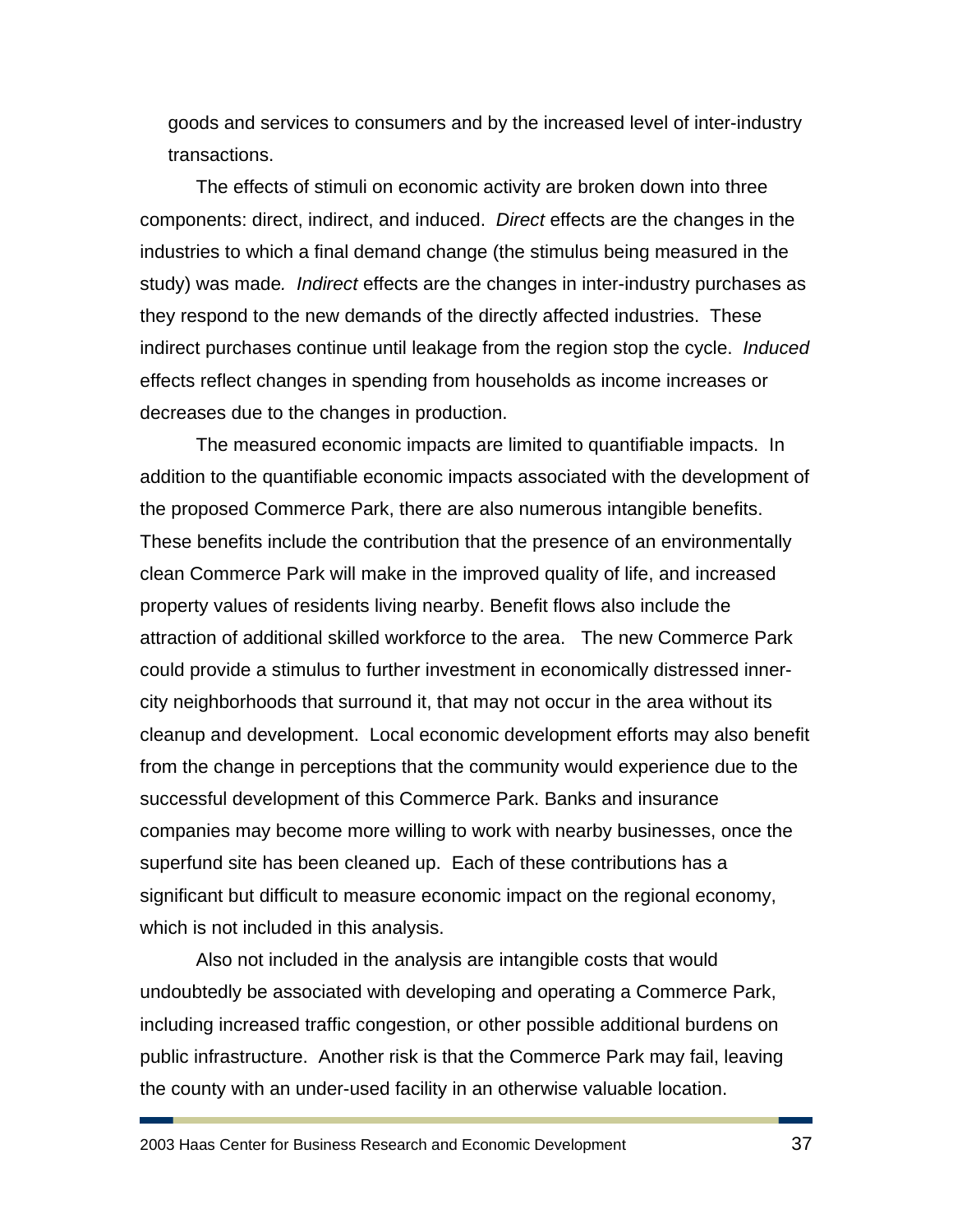The following questions were addressed when preparing to conduct this economic impact study:

### *What is the geographic location of the economic activity and what is the economic area of interest?*

 $\blacktriangleright$  The selection of the region influences both the amount of spending captured and the multiplier effects. Only spending that takes place within the region of interest is included as stimulating the changes in economic activity, and all measures of impacts are for businesses and households within this local region. Considering initial impact site, residential location of the labor force and travel corridors (for the induced impact), location of supporting industries and services, and the location of consumers, this study uses the two county Pensacola MSA.

### *What are the local expenditures?*

▶ This is expressed in terms of spending (capital and operating budget) generated by buy various industries as determined by the number of workers they employ. Industry employment in the proposed Commerce Park is estimated using "employees per square foot" of business facilities as provided by the Institute of Transportation Engineers, *Trip Generation Handbook*. This is a standard source of employee per square foot information used in transportation studies, and in economic impact studies of this type. The *Palafox Commerce Park Master Plan*, prepared by Landers-Atkins Planners, Inc, provided estimated usage of the Commerce Park. Estimated construction costs for the 650,000 square feet of Commerce Park facilities were provided by the Pensacola Area Chamber of Commerce Sites and Buildings Committee members.

▶ This study assumes that sixty percent of the square footage will be occupied by light manufacturing businesses, twenty percent by wholesale trade, and twenty percent by professional business service companies. This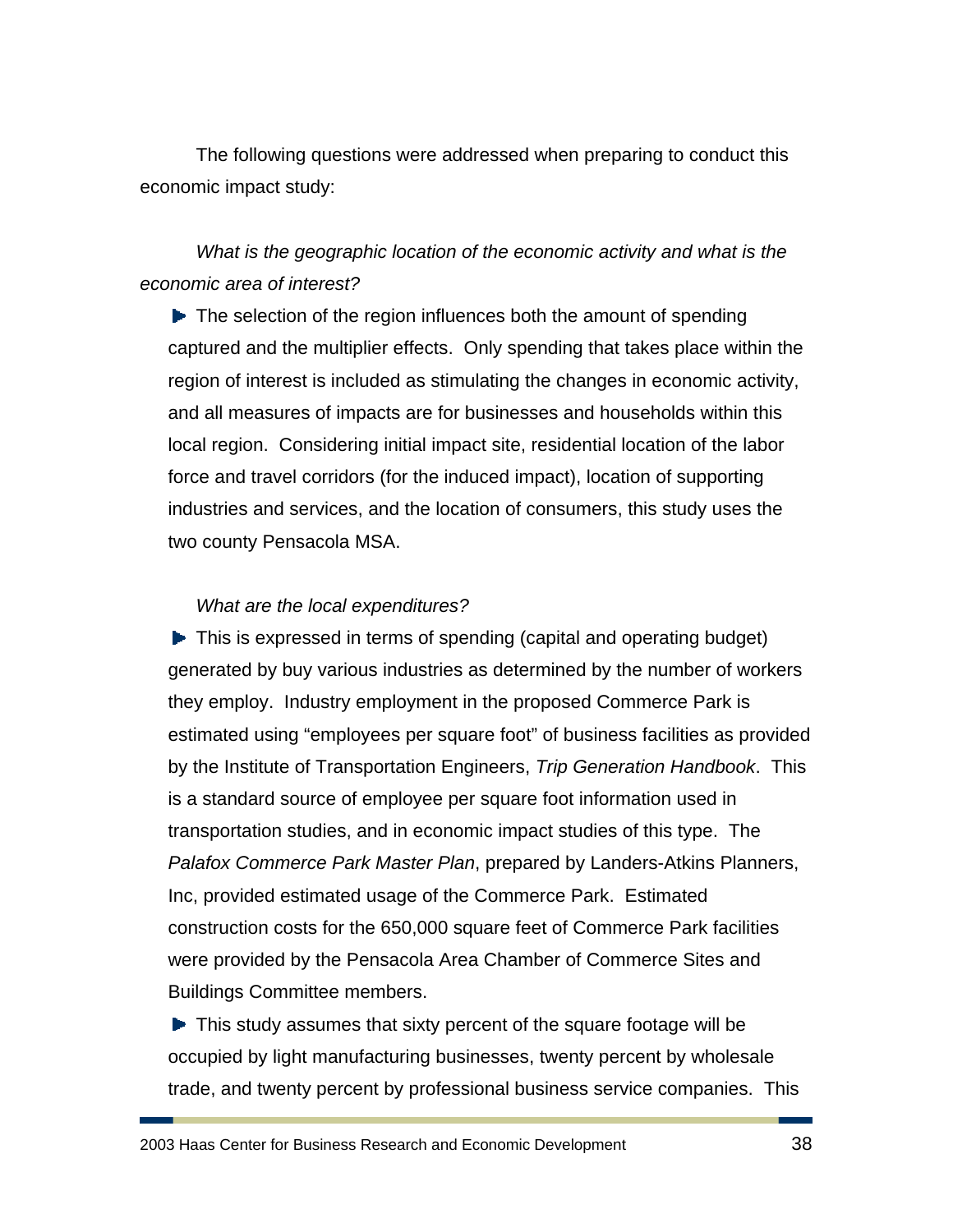industry mix is suggested by the Palafox Commerce Park Master Plan, and received support at a meeting attended by representatives of the Pensacola Chamber of Commerce, Escambia County, and the City of Pensacola.

▶ The light manufacturing businesses are assumed to average 2.0 employees per 1000 square feet, wholesale trade and professional business service companies average 3.59 employees per 1000 square feet $6$ ;

The Commerce Park is assumed to be 20% developed at year three, 80% developed at year 7, and 100% developed after 10 years.

► Construction costs for the 650,000 square feet of facilities average \$45 per square foot.

 $\blacktriangleright$  The impacts measured are gross (not net) impacts. The study assumes no impact from incentive programs.

Spending counted should be new spending, not a substitute for other similar activities. To the extent that spending merely replaces other spending that would have otherwise occurred in the study area, the impact is reduced.

▶ Wages and salaries are assumed to be paid to individuals who live in the study area.

 $\blacktriangleright$  The study assumes that construction contracts are awarded to a local contractor.

#### *What is the activity time frame?*

<u>.</u>

Some impacts are one-time (such as building construction), some are reoccurring (such as the operations of the Commerce Park business tenants). Each of the measures of reoccurring economic impact in the model's reports reflects the value generated by industry for an annual calendar year of production.

2003 Haas Center for Business Research and Economic Development 39

 $6$  Based on employee density calculations of the Institute of Transportation Engineers, Trip Generation Handbook.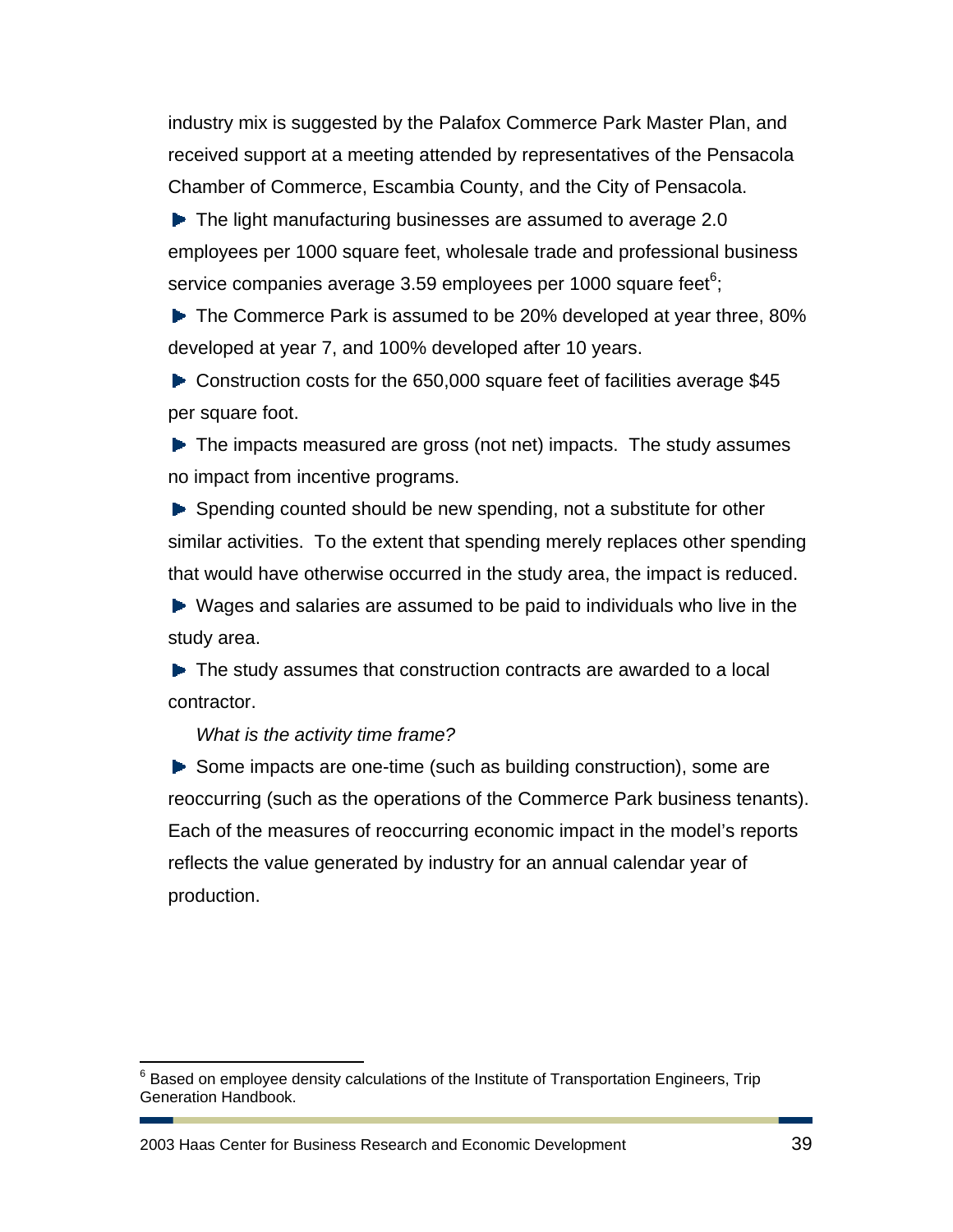### *In what industry or institution does the spending occur?*

The institutions looked at in this analysis are households. The development of a Commerce Park will result in increased employment and household income. In this study, we do not look at the effects on government.

▶ The Pensacola Area Chamber of Commerce, based on actual prospect inquiries that they have worked with over the past year, provided the particular industries that this study assumes will eventually occupy the industrial park. Table 6 below is the prospect information provided for this study by the Chamber of Commerce.

| Table 7 - Industry Prospect Information Provided by the Pensacola Area Chamber of |  |
|-----------------------------------------------------------------------------------|--|
| <b>Commerce</b>                                                                   |  |

| <b>Acreage/Square Feet Proposed Capital</b> |                   | <b>Proposed No. Of</b> | <b>Type Of Work/Description</b>                                                    |
|---------------------------------------------|-------------------|------------------------|------------------------------------------------------------------------------------|
| <b>Requested</b>                            | <b>Investment</b> | <b>Employees</b>       |                                                                                    |
| 50,000                                      | \$6,000,000       |                        | 100 Lumber Distribution                                                            |
| 50,000                                      | \$10,000,000      |                        | 125 Medical Device                                                                 |
| 50,000                                      | \$2,500,000       |                        | 500 Customer Service Center                                                        |
| 41,000                                      | \$38,700,000      |                        | 39 Polymers Industry                                                               |
| 100,000                                     | \$55,000,000      |                        | 1000 Distribution Center                                                           |
| 60,000                                      | \$10,000,000      |                        | 150 Boat Manufacturer                                                              |
| 65,000                                      | \$3,000,000       |                        | 350 Customer Service Center                                                        |
| 85,000                                      | \$5,000,000       |                        | 125 Plastic Container<br>Manufacturer                                              |
| 43,000                                      | \$30,000,000      |                        | 80 Light Metal Component<br><b>Manufacturer For</b><br><b>Automotive Parts</b>     |
| 3,000                                       | \$100,000         |                        | 5 Manufacturer & Distributor<br>For Diagnostics Systems<br>For Infectious Diseases |
| 2,000                                       | \$100,000         |                        | 5 Manufacturer Of Signs<br><b>Employing Led</b><br>Technologies                    |
| 1,000                                       | \$100,000         |                        | 3Retail                                                                            |
| 1,500                                       | \$1,000,000       |                        | 5 Information Technology<br><b>Firm Providing Networks</b>                         |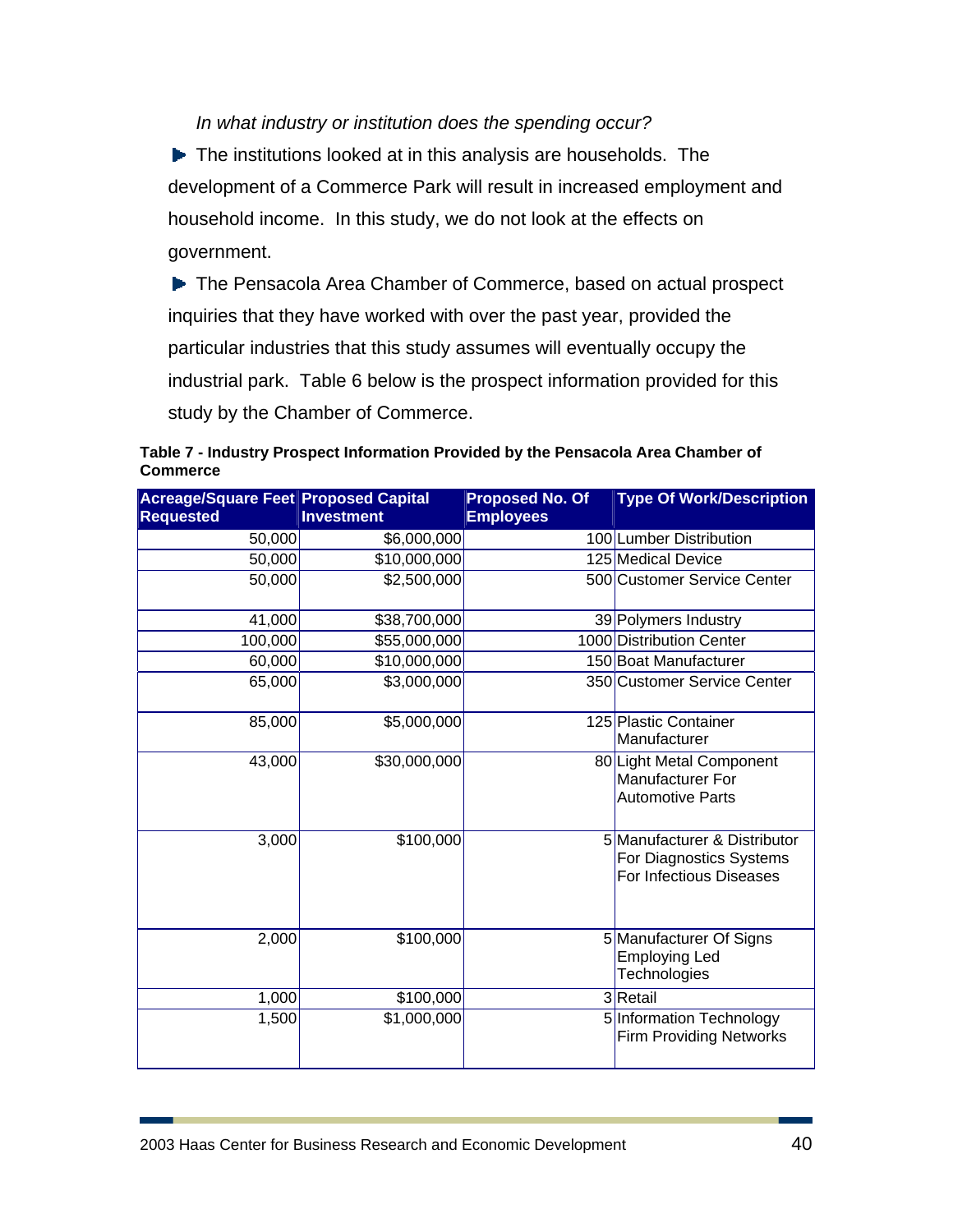| <b>Acreage/Square Feet Proposed Capital</b><br><b>Requested</b> | <b>Investment</b> | <b>Proposed No. Of</b><br><b>Employees</b> | <b>Type Of Work/Description</b> |
|-----------------------------------------------------------------|-------------------|--------------------------------------------|---------------------------------|
| 80.000                                                          | \$2,000,000       |                                            | 20 Manufacturer & Distributor   |

Commodity or Industry driven impact. In an *industry* final demand change, only the industry impacted receives the direct impact. With *commodity*, all industries producing the commodity receive part of the change. This study looks at industry driven impacts. If an industry is not present in the region, that portion of the impact is lost.

**Margins represent the difference between producer and purchaser prices.** Margining assigns impact to the correct sector: manufacturer, transportation, wholesale markup, and retail markup. If the purchaser price were applied to the industry (e.g. Retail sector) the model would calculate an average production of all items provided by retail (plastics for toys, oil for refined gasoline, lumber for furniture, etc.) instead of calculating the production of the specific item (t-shirts) and its associated linkages. Only retail stores that buy goods from manufacturers use margins, service-oriented stores (entertainment, amusement) produce the service at the time of purchase and do not have margins. Margins are also not applied to eating and drinking establishments. Households, Industry, Investment, Federal Government, and State and Local Government all have different margins based on purchasing power.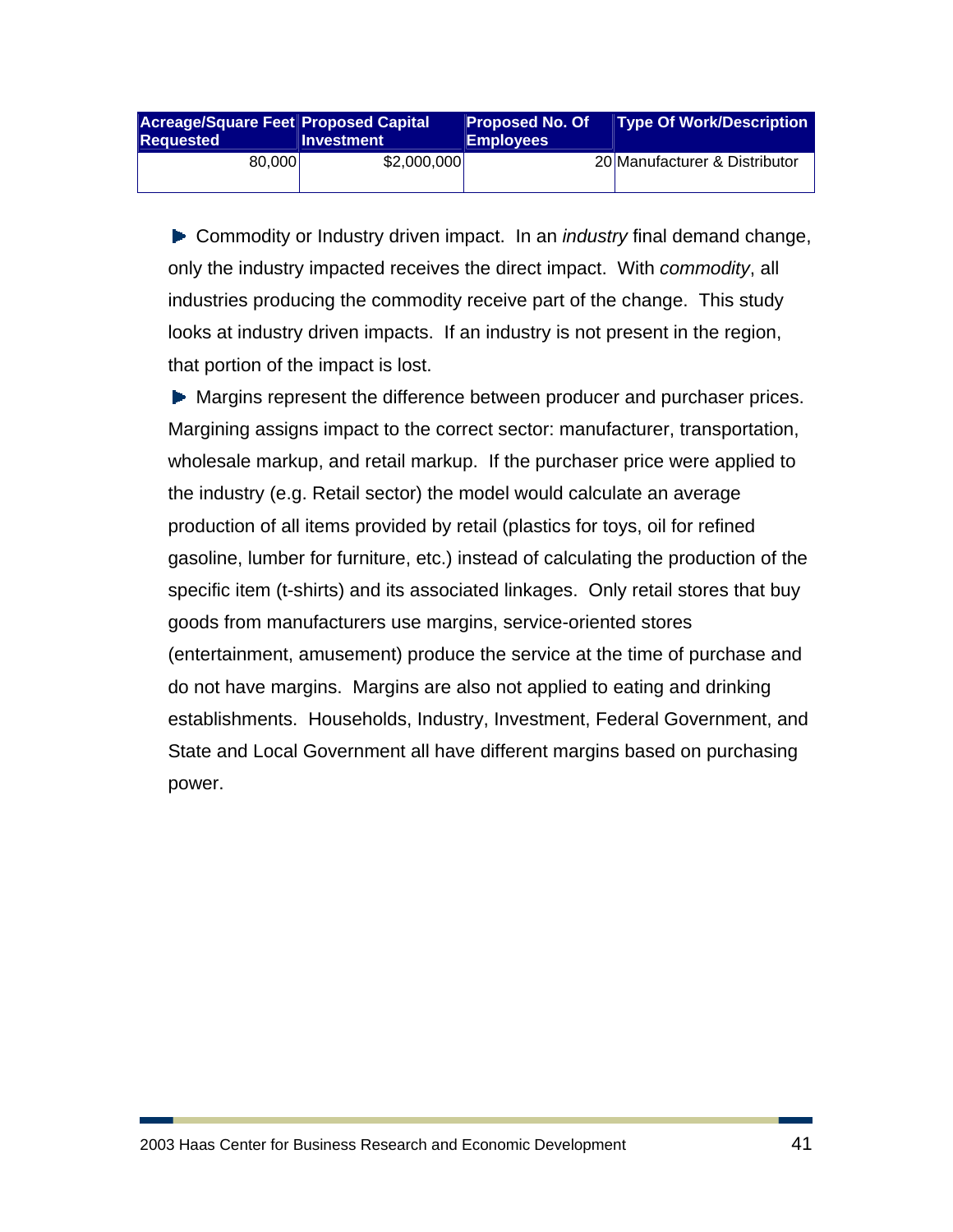# Survey of Pensacola's Targeted **Industries**

In September 2000, the Haas Center mailed a survey to firms in Pensacola's targeted industry clusters to learn their views concerning the best potential uses of the Commerce Park. The survey results are included in this report to provide an indication of the views of the local business community. Pensacola's targeted industry clusters include the following industry sectors: Information Technology, Industrial Services, Health & Medical Technology, Silicon Technology, and Transportation Equipment. Using the State Business Directory by InfoUSA database, every firm in the Pensacola Metropolitan Statistical Area who's SIC matched the targeted business and industry sector list provided by the PACC was mailed a survey (those SIC's, businesses, and the survey instrument are included in the appendix). Over 200 firms from these industry sectors are currently doing business in Escambia and Santa Rosa Counties. The response rate was approximately 10 percent, so the following responses should be considered as informational rather than definitive.

## Doing Business in Pensacola

Most of the businesses (83%) that responded to the survey were locally owned companies. When they were asked, "Overall, how would you rate the Pensacola region as a place to do business," 83% responded either "This is an excellent place to do business" (41.7%) or "this is an adequate place to do business" (41.7%). Only 16.7% stated, "This is not a good place to do business.

## Growth Expectations

Growth expectations for these businesses appeared favorable. When asked, "What is the likelihood of your company expanding or adding product lines or divisions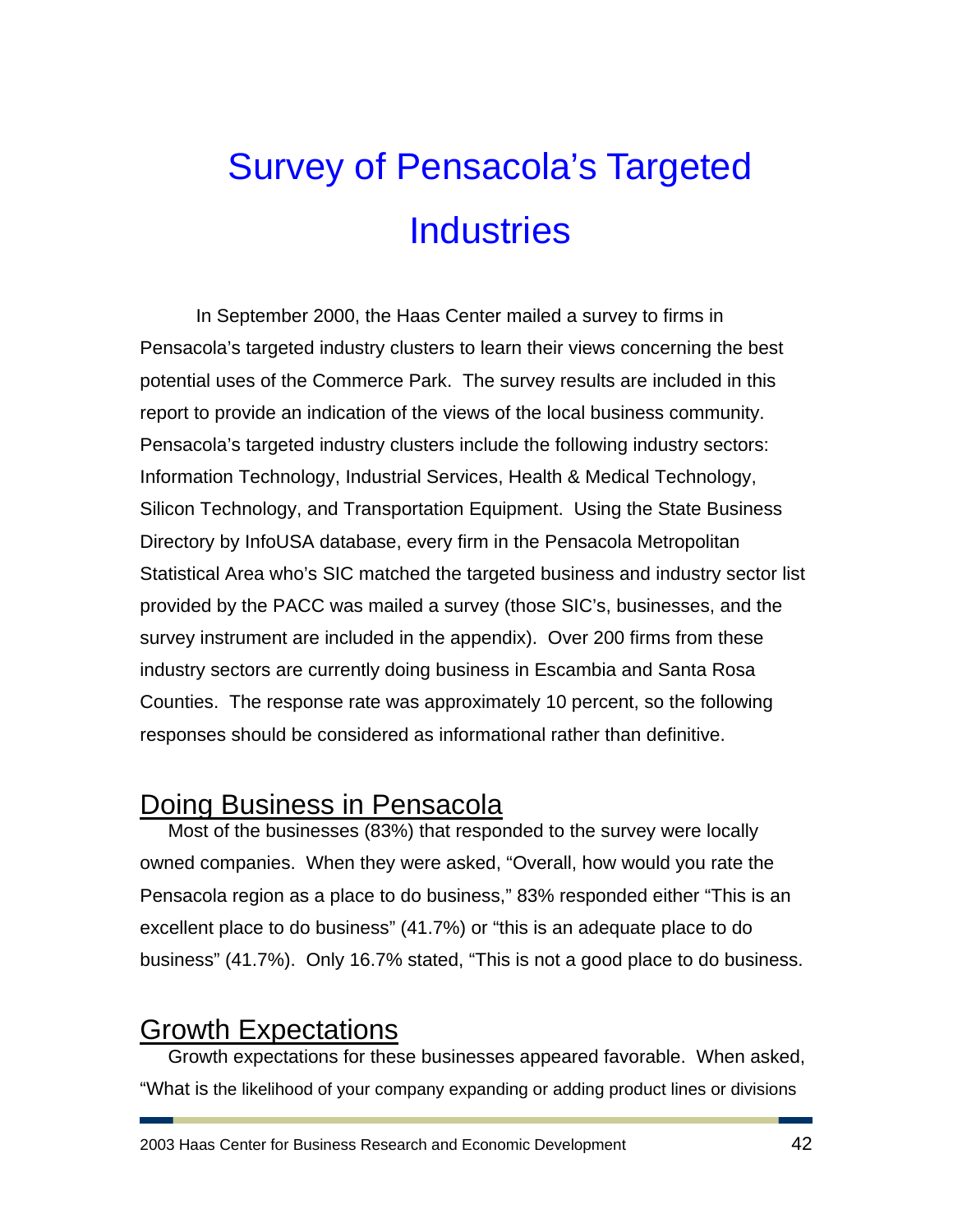over the next two to five years," 75% answered either Very likely (66.7%) or likely (8.3%). When asked, "What are the barriers to expanding your business, the most common responses were capital and workforce availability. Other barriers to expansion cited were: Lack of Liability Insurance Carriers, Limited core business opportunities, Site Availability, State Regulations, Trial Attorneys, and Site Location. When asked, "What type of assistance would help your business to become more profitable," the most common responses were workforce development and training programs. Other assistance requested were: Capital for improvement and upgrading; Northwest Florida market is weak, we need to attract more business to this area; Nursing Home Regulation Modification; Other companies need to be ISO 9000 certified if we partner/use as a supplier; Quality/ISO 9000 Programs; and Technology Transfer.

### **Customers**

The majority of the customers for these businesses are local. When asked, "What is the percentage of your Customers that are from the Pensacola region (Escambia and Santa Rosa Counties)," the Mean response was 60%. When asked, "What percent of your Customers are located outside the Pensacola Region," the Mean response was 40%.

## **Suppliers**

Concerning business linkages with suppliers, the survey responses supported the Input-Output model findings that supplier goods and services are often imported. When asked, "What percent of your Suppliers are from the Pensacola region (Escambia and Santa Rosa County)," the Mean response was 20.8%, with a Mean of almost 80% of suppliers being located outside the Pensacola region. Businesses were asked to list the industry sectors that they use as suppliers. The type of business that survey respondents listed as their primary suppliers are provided in Table 7 below.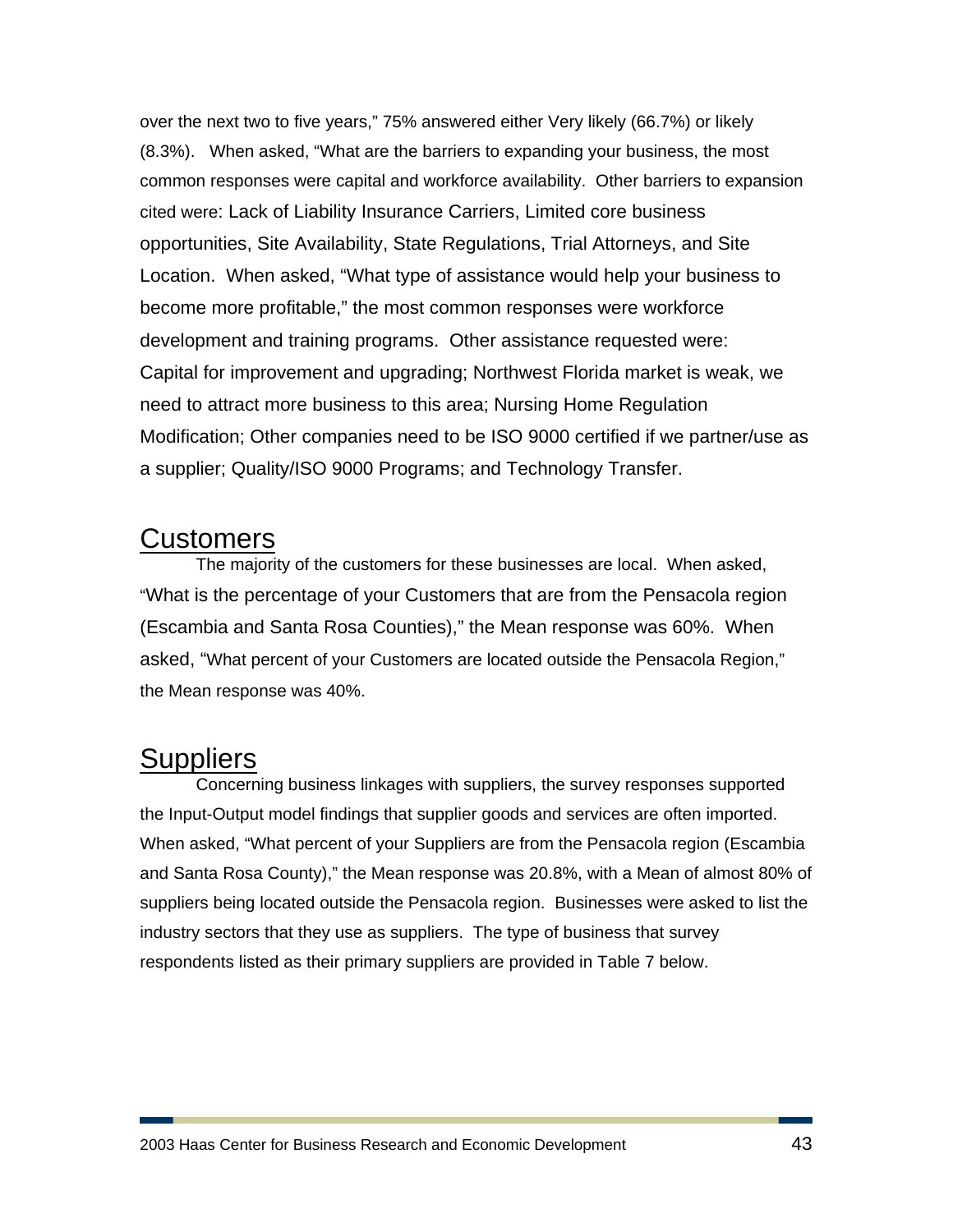#### **Table 8 - Suppliers Used by Local Businesses**

| <b>Suppliers Used By Area Businesses</b>         |
|--------------------------------------------------|
| Alum. Steel                                      |
| <b>Computer Equipment</b>                        |
| <b>Computers and Software</b>                    |
| <b>Custodial supplies</b>                        |
| Depot level repair on aircraft and parts         |
| <b>Electronic Parts</b>                          |
| <b>FAA repair stations</b>                       |
| <b>Food Service</b>                              |
| <b>Food Wholesalers</b>                          |
| <b>Gulf South Medical Supplies</b>               |
| <b>Insurance Companies</b>                       |
| Manufacturers                                    |
| <b>Medical Supplies</b>                          |
| Office supplies                                  |
| Oil/lube/special tools                           |
| <b>Property and Casualty Insurance Companies</b> |
| Steering and suspension parts                    |
| Telecommunication                                |
| W/D's                                            |

Firms were asked, "Why do you use suppliers that are located outside the Pensacola region." The reasons most frequently given were that suppliers were not available locally, and pricing. Other reasons cited by survey respondents included: Directed by government contract, Lack of customer service and poor selection, National contract.

Firms were asked "What types of suppliers would you like to see locate in the Pensacola area." Suppliers that local firms who responded to the survey mentioned that they would like to see locate in Pensacola are listed in Table 8 below.

|  | Table 9 - Suppliers That Local Firms Would Like to see Locate in Pensacola |  |
|--|----------------------------------------------------------------------------|--|
|  |                                                                            |  |

| <b>Suppliers Wanted</b>                                          |
|------------------------------------------------------------------|
| A good office supply store that doesn't warehouse what you need. |
| Business that are FAA certified                                  |
| Certified FAA repair stations or similar facilities              |
| Computer equipment is limited, and prices are too expensive      |
| Computers and Software companies                                 |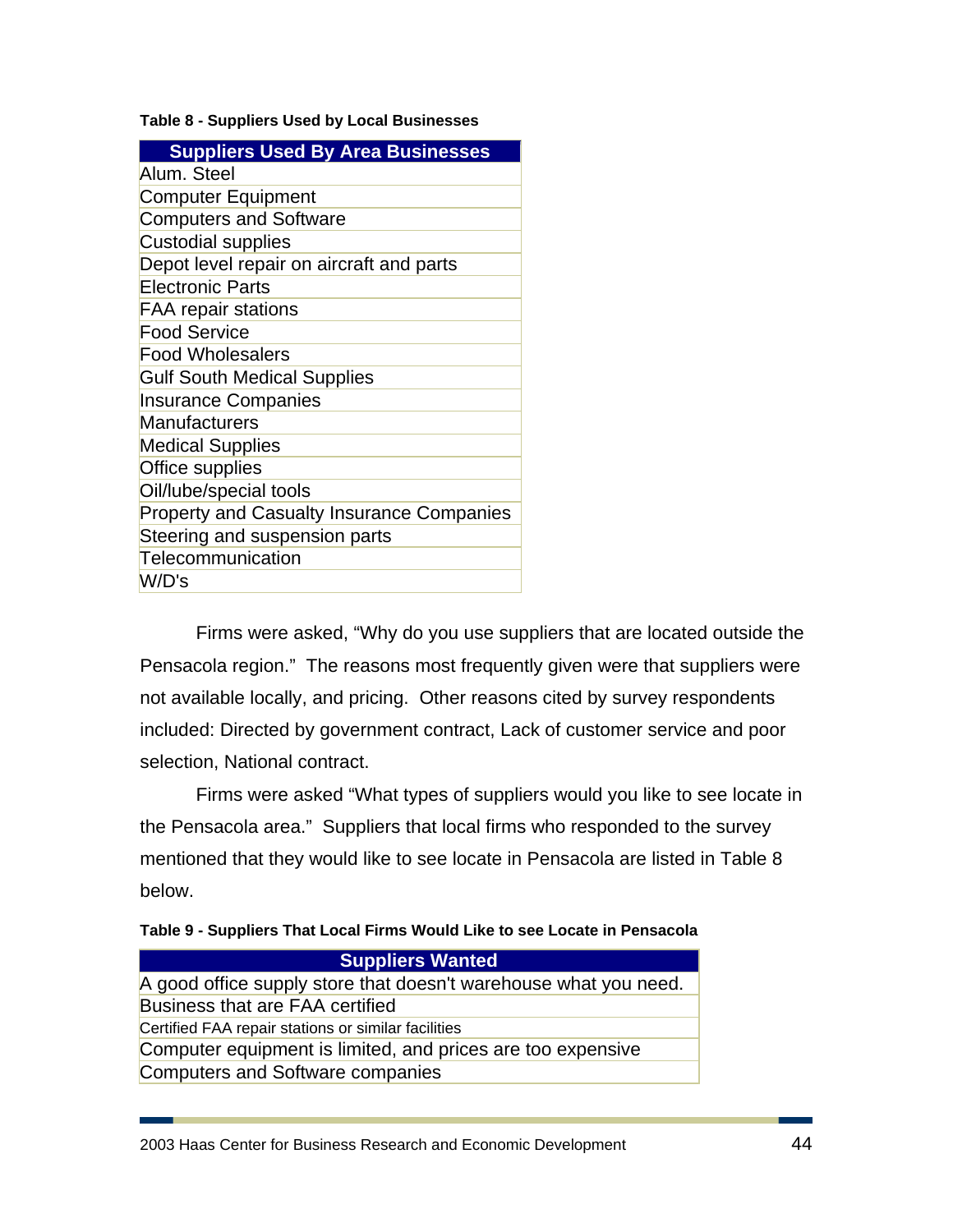| <b>Suppliers Wanted</b>                   |
|-------------------------------------------|
| <b>HVAC Equipment</b>                     |
| Local Insurer for Independent Agents      |
| <b>Manufacture of Aviation Parts</b>      |
| <b>Manufacture of Electronic Parts</b>    |
| <b>Medical Supplies</b>                   |
| Metals                                    |
| Property and Casualty Insurance companies |
| Steering and suspension parts             |
| Telecommunications                        |

# Factors Influencing Business Location Decision

To provide an indication of the determinants of business location decisions, businesses were asked, "What factors were most important in your decision to locate your business in Pensacola." The factors cited as most important were Availability of skilled workforce, followed by Quality of Life, Labor Cost, and Location next to other companies. Table 9 below provides their responses in descending order of stated importance.

|                                                   | What factors were most important in your decision to locate your business |
|---------------------------------------------------|---------------------------------------------------------------------------|
|                                                   | in Pensacola?                                                             |
|                                                   | 1= Very Important; 2=Important; 3=Somewhat Important; 4=Not Important     |
| Factor                                            | Mean Response                                                             |
| Availability of skilled workforce                 | 1.44                                                                      |
| Quality of life                                   | 1.60                                                                      |
| Labor cost                                        | 1.66                                                                      |
| Location next to other companies                  | 2.22                                                                      |
| Taxes                                             | 2.22                                                                      |
| <b>Education opportunities</b>                    | 2.22                                                                      |
| <b>Public utilities and services</b>              | 2.33                                                                      |
| Government programs (assistance,<br>incentives)   | 2.33                                                                      |
| Market access                                     | 2.33                                                                      |
| Land (zoning, cost, availability)                 | 2.44                                                                      |
| Permit processes                                  | 2.55                                                                      |
| Supply access (raw materials,<br>components)      | 2.55                                                                      |
| Business services (financial, legal,<br>research) | 2.77                                                                      |

### **Table 10 - Factors Influencing Business Location Decision**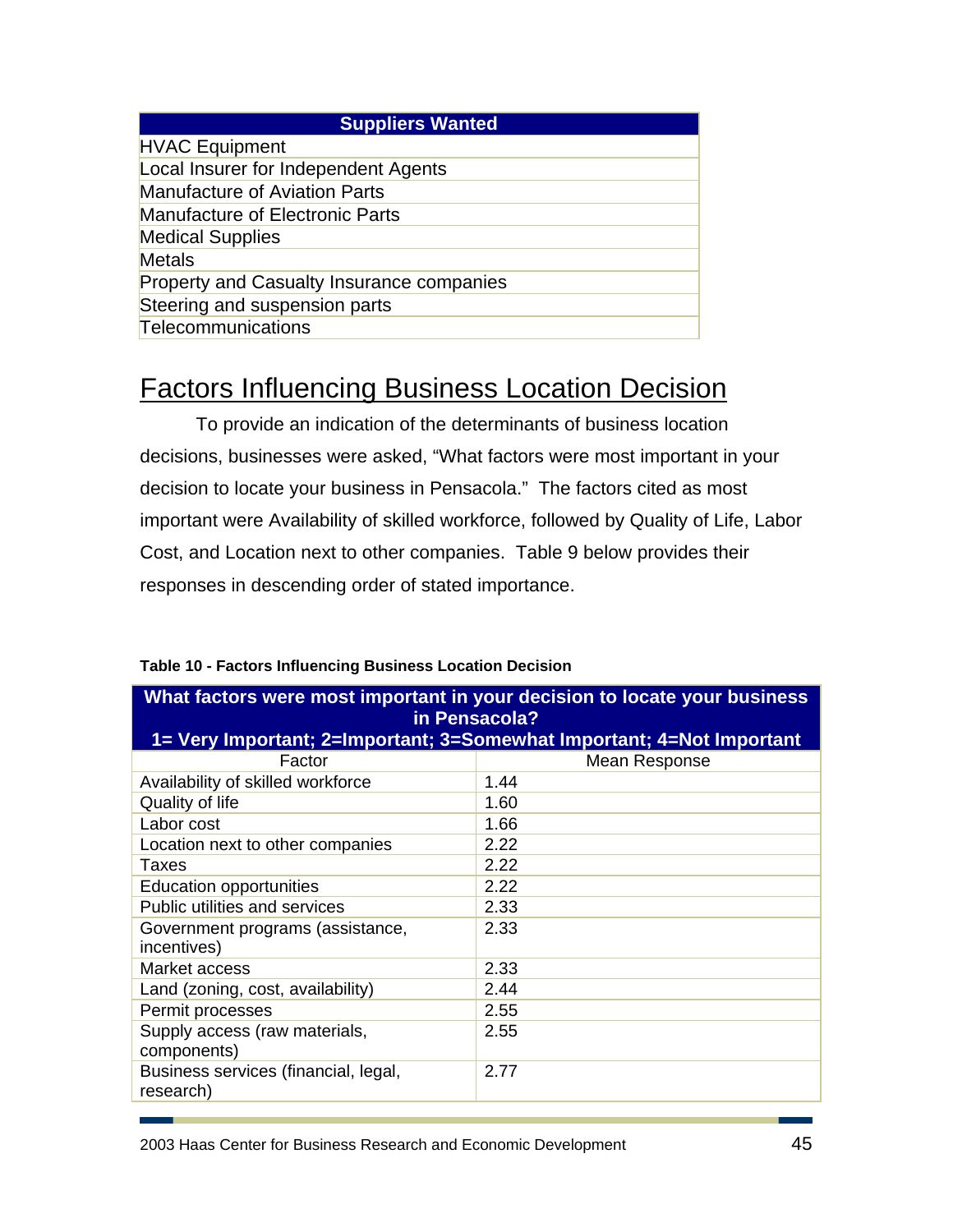| in Pensacola?<br>1= Very Important; 2=Important; 3=Somewhat Important; 4=Not Important | What factors were most important in your decision to locate your business |
|----------------------------------------------------------------------------------------|---------------------------------------------------------------------------|
| Capital                                                                                | 2.88                                                                      |
| <b>Air Transportation</b>                                                              | 3.11                                                                      |
| Road, Rail Transportation                                                              | 3.11                                                                      |

# Competitive Advantages Of Doing Business In Pensacola

To provide an indication of what local firms considered to be the competitive advantages of doing business in Pensacola as opposed to another region, firms were asked: "Please rate the following factors, indicating whether you consider them to be an advantage or disadvantage of doing business in the Pensacola region as opposed to another location." Quality of life and labor costs were rated the biggest advantages offered by the Pensacola region. Access to suppliers, education and training opportunities, and air transportation were cited most often as disadvantages of locating a business in Pensacola. Survey responses are provided in Table 10 below. The lower the Mean response, the more of an advantage this region offered for the factor.

### **Table 11 - Advantages Pensacola Offers to Businesses**

| We would like to know what you feel are the competitive advantages or<br>disadvantages of doing business in the Pensacola region as opposed to another<br>location. Please rate the following factors, indicating whether you consider them<br>to be an advantage or disadvantage.<br>1=Major Advantage, 2=Advantage, 3=No Effect, 4=Disadvantage, 5=Major<br><b>Disadvantage</b> |                      |  |
|-----------------------------------------------------------------------------------------------------------------------------------------------------------------------------------------------------------------------------------------------------------------------------------------------------------------------------------------------------------------------------------|----------------------|--|
| <b>Factor</b>                                                                                                                                                                                                                                                                                                                                                                     | <b>Mean Response</b> |  |
| Quality of life                                                                                                                                                                                                                                                                                                                                                                   | 1.50                 |  |
| Labor costs                                                                                                                                                                                                                                                                                                                                                                       | 2.09                 |  |
| Infrastructure                                                                                                                                                                                                                                                                                                                                                                    | 2.63                 |  |
| Energy costs                                                                                                                                                                                                                                                                                                                                                                      | 2.63                 |  |
| Business attitude of local government                                                                                                                                                                                                                                                                                                                                             | 2.63                 |  |
| Access to customers                                                                                                                                                                                                                                                                                                                                                               | 2.72                 |  |
| Local taxes and regulations                                                                                                                                                                                                                                                                                                                                                       | 2.72                 |  |
| Zoning and land use                                                                                                                                                                                                                                                                                                                                                               | 2.81                 |  |
| Road, Rail Transportation                                                                                                                                                                                                                                                                                                                                                         | 2.90                 |  |
| Capital availability                                                                                                                                                                                                                                                                                                                                                              | 3.09                 |  |
| Availability of skilled workforce                                                                                                                                                                                                                                                                                                                                                 | 3.18                 |  |
| Access to research facilities                                                                                                                                                                                                                                                                                                                                                     | 3.18                 |  |
| Air Transportation                                                                                                                                                                                                                                                                                                                                                                | 3.18                 |  |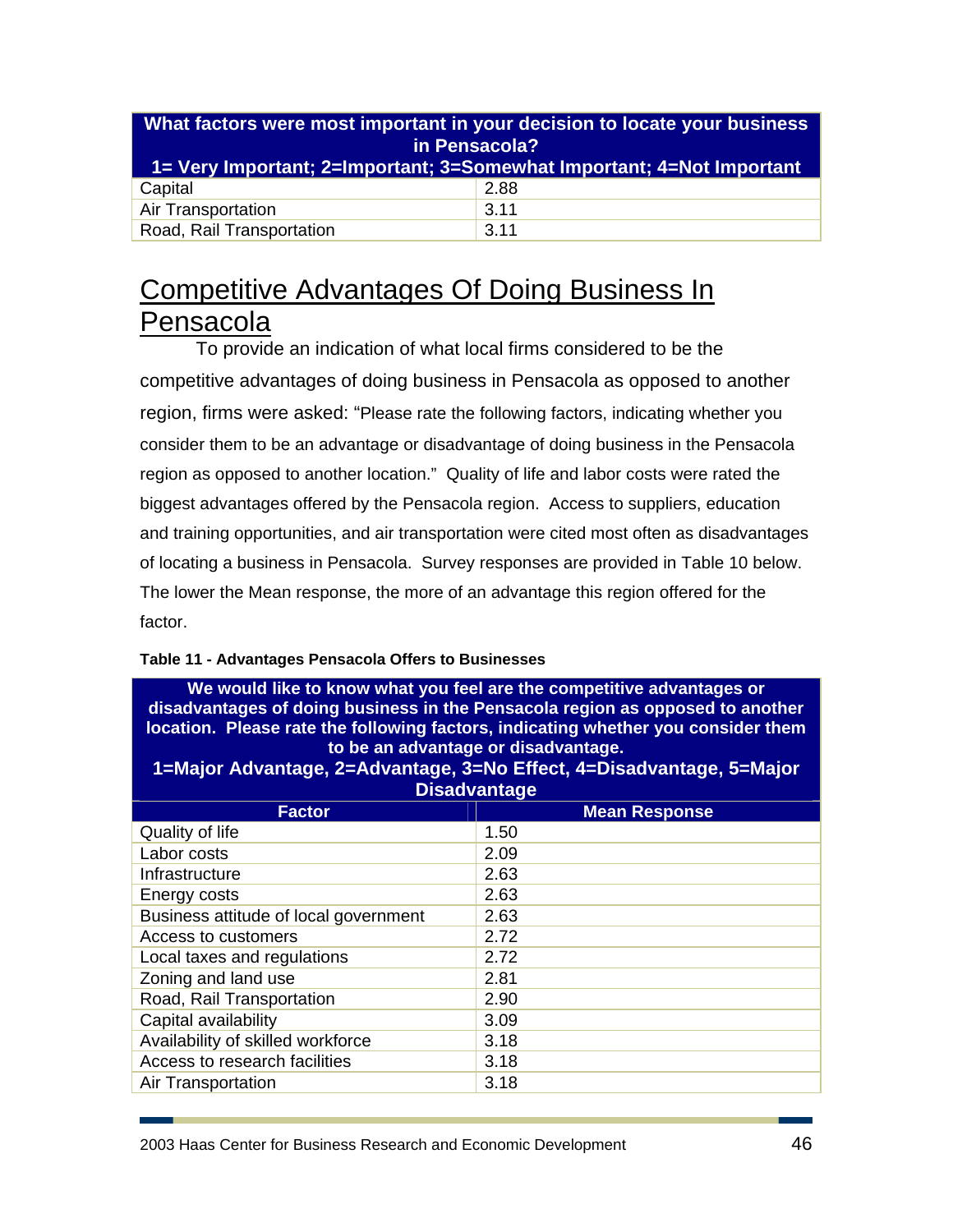|                                      | We would like to know what you feel are the competitive advantages or<br>disadvantages of doing business in the Pensacola region as opposed to another<br>location. Please rate the following factors, indicating whether you consider them<br>to be an advantage or disadvantage.<br>1=Major Advantage, 2=Advantage, 3=No Effect, 4=Disadvantage, 5=Major<br><b>Disadvantage</b> |
|--------------------------------------|-----------------------------------------------------------------------------------------------------------------------------------------------------------------------------------------------------------------------------------------------------------------------------------------------------------------------------------------------------------------------------------|
| <b>Factor</b>                        | <b>Mean Response</b>                                                                                                                                                                                                                                                                                                                                                              |
| Education and training opportunities | 3.27                                                                                                                                                                                                                                                                                                                                                                              |
| Access to suppliers                  | 3.36                                                                                                                                                                                                                                                                                                                                                                              |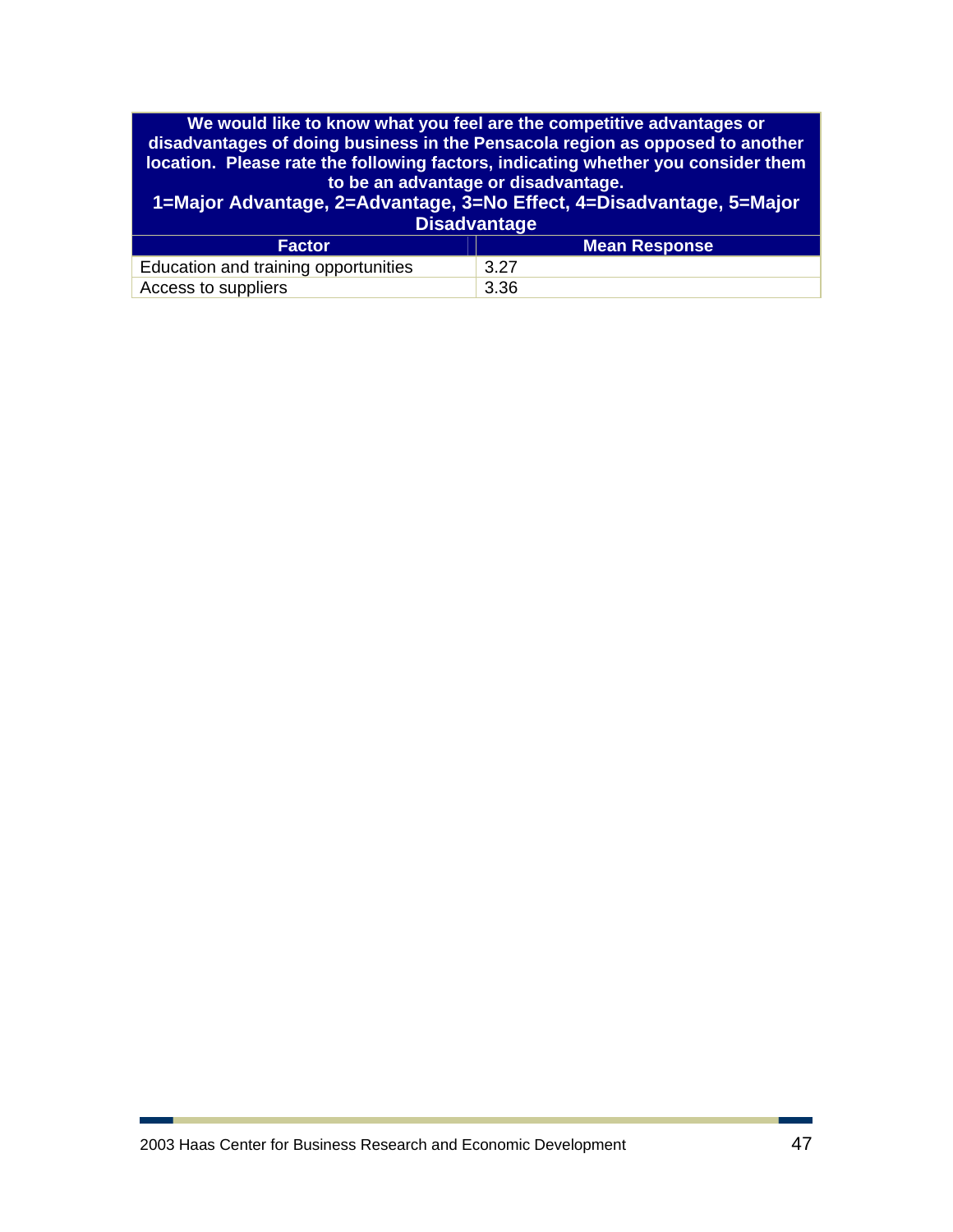# Appendix

# *Glossary Of Terms*

| Analysis Of<br>An economic impact analysis identifies the economic contribution of a single<br>event (e.g. injection of tourist dollars for a particular tourist attraction within a<br>Economic<br>specified region) to the remaining industry sectors within the same region.<br>Impact<br>Indicates how state, regional and local policies, relationships and local<br><b>Business</b><br>Climate<br>communities support business development.<br>The process undertaken to market your community to prospective businesses<br><b>Business</b><br>Recruitment<br>(may include visiting with companies at trade shows, hosting familiarization<br>tours, responding to inquiries, sending printed collateral, etc.)<br>Programs geared toward insuring the success of existing industry. Usually<br><b>Business</b><br>Retention<br>targeted to "at risk" industries.<br>Geographic concentrations of interdependent, complementary and/or<br><b>Clusters</b><br>competing businesses in related industries that trade with each other.<br><b>Direct Effects</b><br>The effects of stimuli on economic activity are broken down into three |
|----------------------------------------------------------------------------------------------------------------------------------------------------------------------------------------------------------------------------------------------------------------------------------------------------------------------------------------------------------------------------------------------------------------------------------------------------------------------------------------------------------------------------------------------------------------------------------------------------------------------------------------------------------------------------------------------------------------------------------------------------------------------------------------------------------------------------------------------------------------------------------------------------------------------------------------------------------------------------------------------------------------------------------------------------------------------------------------------------------------------------------------------|
|                                                                                                                                                                                                                                                                                                                                                                                                                                                                                                                                                                                                                                                                                                                                                                                                                                                                                                                                                                                                                                                                                                                                              |
|                                                                                                                                                                                                                                                                                                                                                                                                                                                                                                                                                                                                                                                                                                                                                                                                                                                                                                                                                                                                                                                                                                                                              |
|                                                                                                                                                                                                                                                                                                                                                                                                                                                                                                                                                                                                                                                                                                                                                                                                                                                                                                                                                                                                                                                                                                                                              |
|                                                                                                                                                                                                                                                                                                                                                                                                                                                                                                                                                                                                                                                                                                                                                                                                                                                                                                                                                                                                                                                                                                                                              |
|                                                                                                                                                                                                                                                                                                                                                                                                                                                                                                                                                                                                                                                                                                                                                                                                                                                                                                                                                                                                                                                                                                                                              |
|                                                                                                                                                                                                                                                                                                                                                                                                                                                                                                                                                                                                                                                                                                                                                                                                                                                                                                                                                                                                                                                                                                                                              |
|                                                                                                                                                                                                                                                                                                                                                                                                                                                                                                                                                                                                                                                                                                                                                                                                                                                                                                                                                                                                                                                                                                                                              |
|                                                                                                                                                                                                                                                                                                                                                                                                                                                                                                                                                                                                                                                                                                                                                                                                                                                                                                                                                                                                                                                                                                                                              |
|                                                                                                                                                                                                                                                                                                                                                                                                                                                                                                                                                                                                                                                                                                                                                                                                                                                                                                                                                                                                                                                                                                                                              |
|                                                                                                                                                                                                                                                                                                                                                                                                                                                                                                                                                                                                                                                                                                                                                                                                                                                                                                                                                                                                                                                                                                                                              |
|                                                                                                                                                                                                                                                                                                                                                                                                                                                                                                                                                                                                                                                                                                                                                                                                                                                                                                                                                                                                                                                                                                                                              |
|                                                                                                                                                                                                                                                                                                                                                                                                                                                                                                                                                                                                                                                                                                                                                                                                                                                                                                                                                                                                                                                                                                                                              |
|                                                                                                                                                                                                                                                                                                                                                                                                                                                                                                                                                                                                                                                                                                                                                                                                                                                                                                                                                                                                                                                                                                                                              |
| components: direct, indirect, and induced. Direct effects are the changes in                                                                                                                                                                                                                                                                                                                                                                                                                                                                                                                                                                                                                                                                                                                                                                                                                                                                                                                                                                                                                                                                 |
| the industries to which a final demand change (the stimulus being measured in                                                                                                                                                                                                                                                                                                                                                                                                                                                                                                                                                                                                                                                                                                                                                                                                                                                                                                                                                                                                                                                                |
| the study) was made. Industries producing goods and services for                                                                                                                                                                                                                                                                                                                                                                                                                                                                                                                                                                                                                                                                                                                                                                                                                                                                                                                                                                                                                                                                             |
| consumption purchase goods and services from other producers for final use                                                                                                                                                                                                                                                                                                                                                                                                                                                                                                                                                                                                                                                                                                                                                                                                                                                                                                                                                                                                                                                                   |
| (final demand).                                                                                                                                                                                                                                                                                                                                                                                                                                                                                                                                                                                                                                                                                                                                                                                                                                                                                                                                                                                                                                                                                                                              |
| EDC/EDO/EDA<br>Economic Development Corporation, Economic Development Organization,                                                                                                                                                                                                                                                                                                                                                                                                                                                                                                                                                                                                                                                                                                                                                                                                                                                                                                                                                                                                                                                          |
| Economic Development Alliance. These acronyms are used to refer to the                                                                                                                                                                                                                                                                                                                                                                                                                                                                                                                                                                                                                                                                                                                                                                                                                                                                                                                                                                                                                                                                       |
| non-profit entity that your community has tasked with implementing an                                                                                                                                                                                                                                                                                                                                                                                                                                                                                                                                                                                                                                                                                                                                                                                                                                                                                                                                                                                                                                                                        |
| economic development strategy.                                                                                                                                                                                                                                                                                                                                                                                                                                                                                                                                                                                                                                                                                                                                                                                                                                                                                                                                                                                                                                                                                                               |
| Employment<br>Employment includes total wage and salary employees as well as self                                                                                                                                                                                                                                                                                                                                                                                                                                                                                                                                                                                                                                                                                                                                                                                                                                                                                                                                                                                                                                                            |
| employed jobs in a region. It includes both full-time and part-time workers and                                                                                                                                                                                                                                                                                                                                                                                                                                                                                                                                                                                                                                                                                                                                                                                                                                                                                                                                                                                                                                                              |
| is measured in annual average jobs. Data used to determine employment are<br>ES202, Regional Economic Information System (REIS), and County Business                                                                                                                                                                                                                                                                                                                                                                                                                                                                                                                                                                                                                                                                                                                                                                                                                                                                                                                                                                                         |
| Patterns.                                                                                                                                                                                                                                                                                                                                                                                                                                                                                                                                                                                                                                                                                                                                                                                                                                                                                                                                                                                                                                                                                                                                    |
| A Federal or State designation that allows companies locating in the zones to<br>Enterprise                                                                                                                                                                                                                                                                                                                                                                                                                                                                                                                                                                                                                                                                                                                                                                                                                                                                                                                                                                                                                                                  |
| Zone<br>receive special tax credits.                                                                                                                                                                                                                                                                                                                                                                                                                                                                                                                                                                                                                                                                                                                                                                                                                                                                                                                                                                                                                                                                                                         |
| <b>Final Demand</b><br>Final demands consist of purchases of goods and services for final                                                                                                                                                                                                                                                                                                                                                                                                                                                                                                                                                                                                                                                                                                                                                                                                                                                                                                                                                                                                                                                    |
| consumption as opposed to an intermediate purchase where the good will be                                                                                                                                                                                                                                                                                                                                                                                                                                                                                                                                                                                                                                                                                                                                                                                                                                                                                                                                                                                                                                                                    |
| further remanufactured.                                                                                                                                                                                                                                                                                                                                                                                                                                                                                                                                                                                                                                                                                                                                                                                                                                                                                                                                                                                                                                                                                                                      |
| Incentives<br>Grants, loans, tax breaks or other arrangements (typically monetary in nature)                                                                                                                                                                                                                                                                                                                                                                                                                                                                                                                                                                                                                                                                                                                                                                                                                                                                                                                                                                                                                                                 |
| used to attract and retain businesses that are moving or expanding. Such                                                                                                                                                                                                                                                                                                                                                                                                                                                                                                                                                                                                                                                                                                                                                                                                                                                                                                                                                                                                                                                                     |
| inducements are leveraged at the state and local levels.                                                                                                                                                                                                                                                                                                                                                                                                                                                                                                                                                                                                                                                                                                                                                                                                                                                                                                                                                                                                                                                                                     |
| Indirect<br>Indirect business taxes consist of excise taxes, property taxes, fees, licenses,                                                                                                                                                                                                                                                                                                                                                                                                                                                                                                                                                                                                                                                                                                                                                                                                                                                                                                                                                                                                                                                 |
| and sales taxes paid by businesses. These taxes occur during the normal<br><b>Business Taxes</b>                                                                                                                                                                                                                                                                                                                                                                                                                                                                                                                                                                                                                                                                                                                                                                                                                                                                                                                                                                                                                                             |
| operation of businesses but do not include taxes on profit or income. Indirect                                                                                                                                                                                                                                                                                                                                                                                                                                                                                                                                                                                                                                                                                                                                                                                                                                                                                                                                                                                                                                                               |
| business tax numbers are derived from U.S. Bureau of Economic Analysis                                                                                                                                                                                                                                                                                                                                                                                                                                                                                                                                                                                                                                                                                                                                                                                                                                                                                                                                                                                                                                                                       |
| Gross State Product data.                                                                                                                                                                                                                                                                                                                                                                                                                                                                                                                                                                                                                                                                                                                                                                                                                                                                                                                                                                                                                                                                                                                    |
| <b>Indirect Effects</b><br>The effects of stimuli on economic activity are broken down into three                                                                                                                                                                                                                                                                                                                                                                                                                                                                                                                                                                                                                                                                                                                                                                                                                                                                                                                                                                                                                                            |
| components: direct, indirect, and induced. Indirect effects are the changes in                                                                                                                                                                                                                                                                                                                                                                                                                                                                                                                                                                                                                                                                                                                                                                                                                                                                                                                                                                                                                                                               |
| inter-industry purchases as they respond to the new demands of the directly                                                                                                                                                                                                                                                                                                                                                                                                                                                                                                                                                                                                                                                                                                                                                                                                                                                                                                                                                                                                                                                                  |
| affected industries. These indirect purchases continue until leakage from the                                                                                                                                                                                                                                                                                                                                                                                                                                                                                                                                                                                                                                                                                                                                                                                                                                                                                                                                                                                                                                                                |
| region stop the cycle.                                                                                                                                                                                                                                                                                                                                                                                                                                                                                                                                                                                                                                                                                                                                                                                                                                                                                                                                                                                                                                                                                                                       |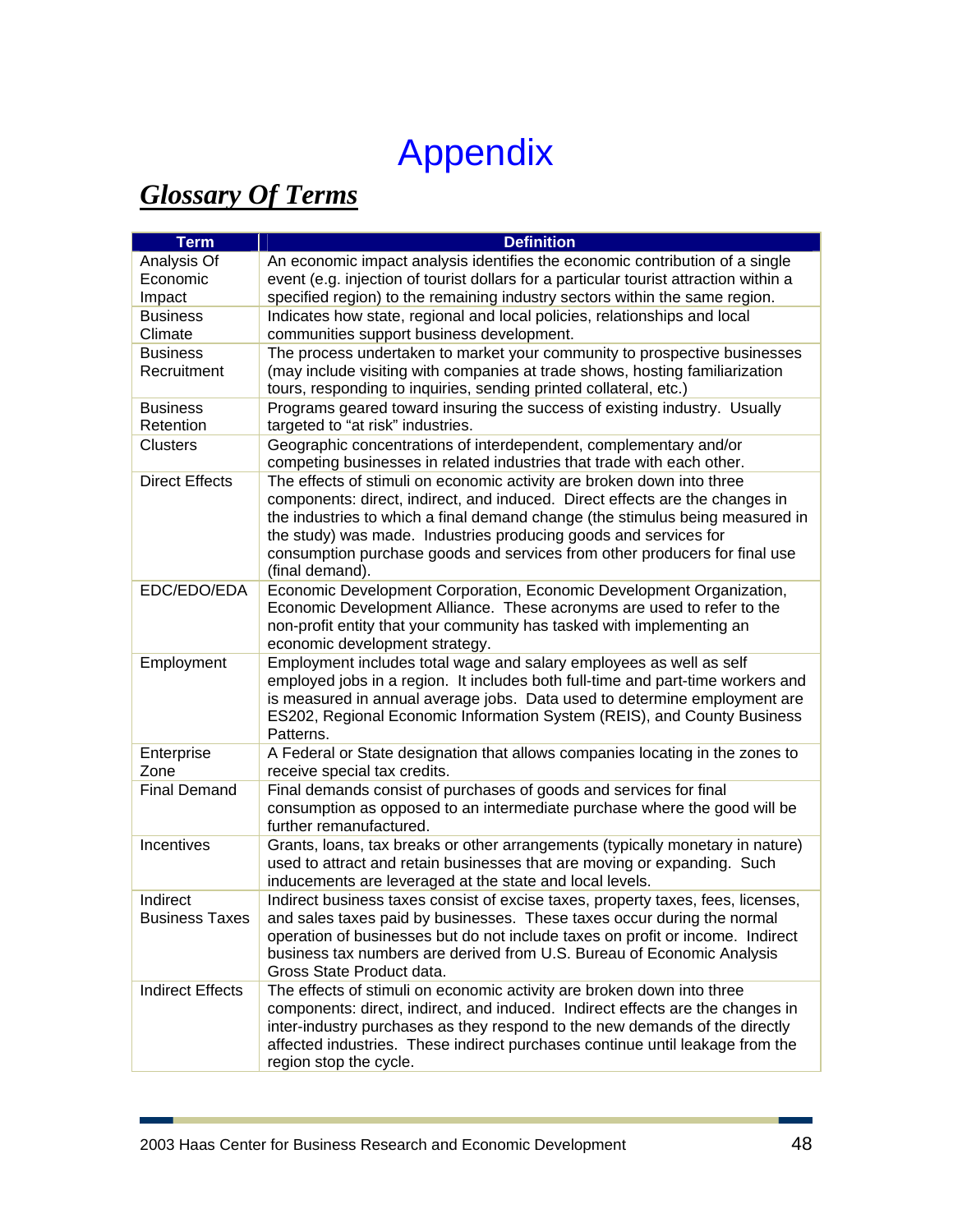| <b>Term</b>            | <b>Definition</b>                                                                                                                                                                                                                                                                                                                                                                                                                                                                                                                                                                                                                                                                                                                                                                                                                                                                                                                              |
|------------------------|------------------------------------------------------------------------------------------------------------------------------------------------------------------------------------------------------------------------------------------------------------------------------------------------------------------------------------------------------------------------------------------------------------------------------------------------------------------------------------------------------------------------------------------------------------------------------------------------------------------------------------------------------------------------------------------------------------------------------------------------------------------------------------------------------------------------------------------------------------------------------------------------------------------------------------------------|
| <b>Induced Effects</b> | The effects of stimuli on economic activity are broken down into three<br>components: direct, indirect, and induced. Induced effects typically reflect<br>changes in spending from households as income increases or decreases due<br>to the changes in production.                                                                                                                                                                                                                                                                                                                                                                                                                                                                                                                                                                                                                                                                            |
| <b>Industrial Park</b> | A tract of land designated and zoned for industrial development. Most<br>industrial parks seek to bring together multiple companies in a "neighborhood"<br>style setting.                                                                                                                                                                                                                                                                                                                                                                                                                                                                                                                                                                                                                                                                                                                                                                      |
| Infrastructure         | A community's existing transportation, communication and utility network.                                                                                                                                                                                                                                                                                                                                                                                                                                                                                                                                                                                                                                                                                                                                                                                                                                                                      |
| Input-Output<br>Model  | A regional economic analysis begins by identifying the relationships among<br>different sectors in a region and then applying the appropriate multipliers in<br>order to determine the amount of impact a change in input to one industry<br>sector will cause in the output of that sector and subsequent sectors. This<br>multiplying affect demonstrates how one dollar is spent and re-spent within the<br>same region. More specifically, regional multipliers can be used to<br>approximate the changes in output, income and employment in all industry<br>sectors resulting from a change in spending in one sector.                                                                                                                                                                                                                                                                                                                   |
| Institutions           | A type of final demand sector. Includes personal consumption expenditures or<br>purchases made by households; federal, state, and local government<br>purchases; investment purchases; and trade.                                                                                                                                                                                                                                                                                                                                                                                                                                                                                                                                                                                                                                                                                                                                              |
| Labor Income           | The terms Labor Income and wages are used interchangeably in this study.<br>Labor Income includes changes in employee compensation and proprietor<br>income resulting from the change in final demand measured by the study.<br>Employee compensation is wage and salary payments as well as benefits<br>including health and life insurance, retirement payments, and any other non-<br>cash compensation. It includes all income to workers paid by employers.<br>Proprietary income consists of payments received by self-employed individuals<br>as income. This is income recorded on Federal Tax Form 1040C. Proprietary<br>income includes income received by private business owners, doctors,<br>lawyers, and so forth. Any income a person receives for payment of self-<br>employed work is counted. Income estimates are derived using ES202,<br>County Business Patterns and Regional Economic Information System (REIS)<br>data. |
| Margins                | Represents the difference between producer and purchaser prices. Producer<br>prices are the prices of the goods at the site of production for commodity<br>industries. Purchaser prices are prices paid by the end user of the good or<br>service at a retail store.                                                                                                                                                                                                                                                                                                                                                                                                                                                                                                                                                                                                                                                                           |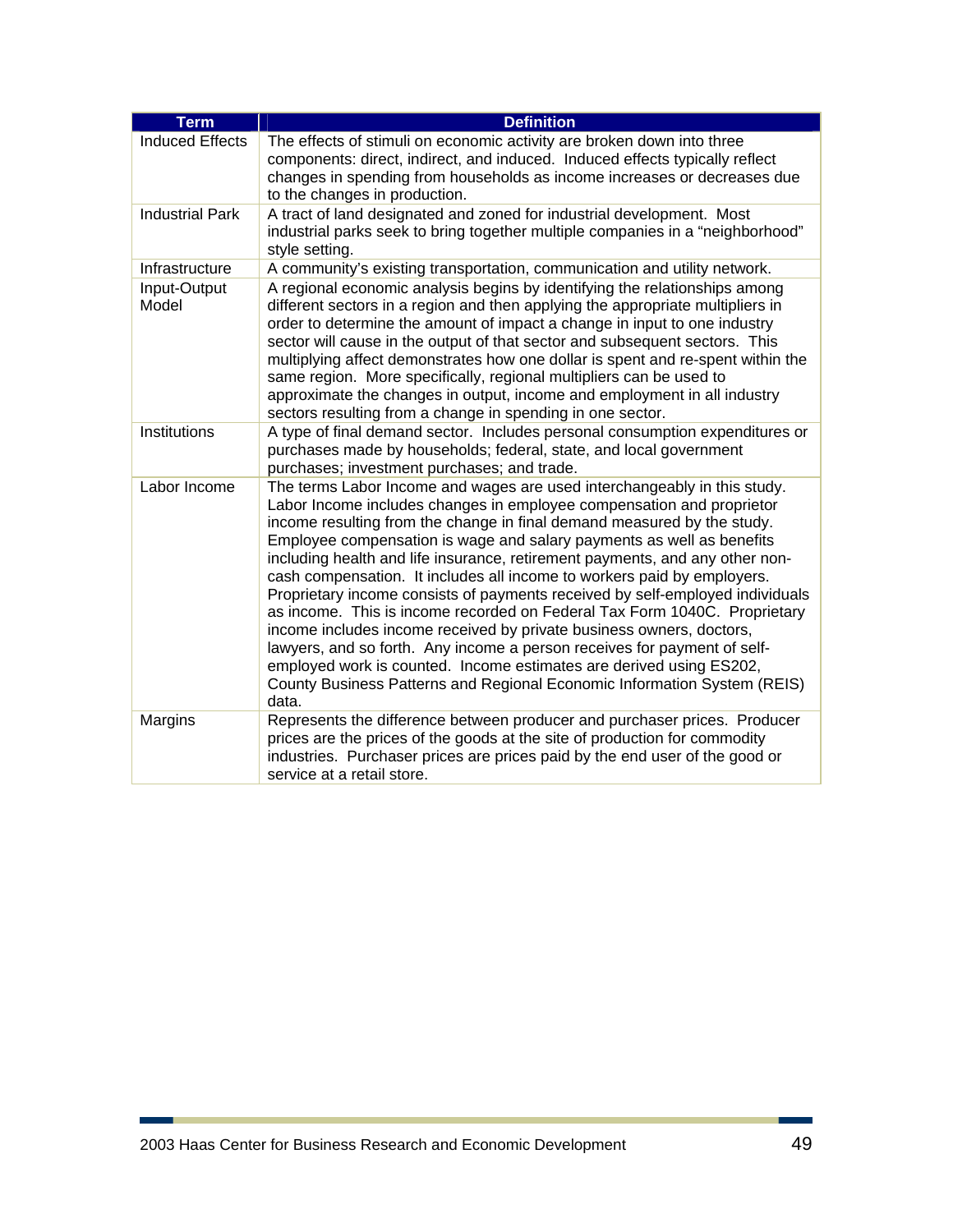| <b>Term</b>             | <b>Definition</b>                                                                                                                                      |  |  |  |  |  |  |  |  |
|-------------------------|--------------------------------------------------------------------------------------------------------------------------------------------------------|--|--|--|--|--|--|--|--|
| Metropolitan            | What is a Metropolitan Statistical Area?                                                                                                               |  |  |  |  |  |  |  |  |
| <b>Statistical Area</b> |                                                                                                                                                        |  |  |  |  |  |  |  |  |
| (MSA)                   | The general concept of a metropolitan area (MA) is one of a large population                                                                           |  |  |  |  |  |  |  |  |
|                         | nucleus, together with adjacent communities that have a high degree of                                                                                 |  |  |  |  |  |  |  |  |
|                         | economic and social integration with that nucleus.                                                                                                     |  |  |  |  |  |  |  |  |
|                         |                                                                                                                                                        |  |  |  |  |  |  |  |  |
|                         | Each MA must contain either a place with a minimum population of 50,000 or a                                                                           |  |  |  |  |  |  |  |  |
|                         | Census Bureau-defined urbanized area and a total MA population of at least                                                                             |  |  |  |  |  |  |  |  |
|                         | 100,000. A MA comprises one or more counties. A MA may also include one or                                                                             |  |  |  |  |  |  |  |  |
|                         | more outlying counties that have close economic and social relationships with                                                                          |  |  |  |  |  |  |  |  |
|                         | the central county. An outlying county must have a specified level of                                                                                  |  |  |  |  |  |  |  |  |
|                         | commuting to the central counties and also must meet certain standards                                                                                 |  |  |  |  |  |  |  |  |
|                         | regarding metropolitan character, such as population density, urban                                                                                    |  |  |  |  |  |  |  |  |
|                         | population, and population growth.                                                                                                                     |  |  |  |  |  |  |  |  |
|                         |                                                                                                                                                        |  |  |  |  |  |  |  |  |
|                         | Primary Metropolitan Statistical Area (PMSA)                                                                                                           |  |  |  |  |  |  |  |  |
|                         | If an area that qualifies as an MA has more than one million persons, primary                                                                          |  |  |  |  |  |  |  |  |
|                         | metropolitan statistical areas (PMSA) may be defined within it. PMSAs consist                                                                          |  |  |  |  |  |  |  |  |
|                         | of a large urbanized county or cluster of counties that demonstrate very strong                                                                        |  |  |  |  |  |  |  |  |
|                         | internal economic and social links, in addition to close ties to other portions of                                                                     |  |  |  |  |  |  |  |  |
|                         | the larger area. When PMSAs are established, the larger area of which they                                                                             |  |  |  |  |  |  |  |  |
|                         | are component parts is designated a consolidated metropolitan statistical area                                                                         |  |  |  |  |  |  |  |  |
|                         | (CMSA).                                                                                                                                                |  |  |  |  |  |  |  |  |
|                         | Metropolitan Statistical Area (MSA)                                                                                                                    |  |  |  |  |  |  |  |  |
|                         | Metropolitan statistical areas (MSAs) are relatively freestanding MAs and are                                                                          |  |  |  |  |  |  |  |  |
|                         | not closely associated with other MAs. These areas typically are surrounded                                                                            |  |  |  |  |  |  |  |  |
|                         | by nonmetropolitan counties.                                                                                                                           |  |  |  |  |  |  |  |  |
| <b>Multipliers</b>      | Industries respond to meet final demands directly or indirectly by supplying                                                                           |  |  |  |  |  |  |  |  |
|                         | goods and services to industries responding directly. Each industry that                                                                               |  |  |  |  |  |  |  |  |
|                         | produces goods and services generates demands for other goods and                                                                                      |  |  |  |  |  |  |  |  |
|                         | services. These demands ripple through the economy, multiplying the original                                                                           |  |  |  |  |  |  |  |  |
|                         | economic impact.                                                                                                                                       |  |  |  |  |  |  |  |  |
| <b>Output Impact</b>    | Total Industry Output is the value of production by industry for an annual                                                                             |  |  |  |  |  |  |  |  |
|                         | calendar year production. Output is measured either by the total value of<br>purchases by intermediate and final consumers, or by intermediate outlays |  |  |  |  |  |  |  |  |
|                         | plus value added. Output can also be thought of as value of sales plus or                                                                              |  |  |  |  |  |  |  |  |
|                         | minus inventory. Most output data is from the Bureau of Economic Analysis                                                                              |  |  |  |  |  |  |  |  |
|                         | output series and the Annual Survey of Manufacturers. Construction output is                                                                           |  |  |  |  |  |  |  |  |
|                         | derived from the current Annual Survey of Construction Put-In-Place. State                                                                             |  |  |  |  |  |  |  |  |
|                         | estimates are from the Census and Survey of Construction Activity.                                                                                     |  |  |  |  |  |  |  |  |
| Prospect                | Term used to refer to a company that is considering your community for                                                                                 |  |  |  |  |  |  |  |  |
|                         | expansion/relocation.                                                                                                                                  |  |  |  |  |  |  |  |  |
| Regional                | Ratios representing the portion of regional demands purchased from local                                                                               |  |  |  |  |  |  |  |  |
| Purchase                | producers. RPC's are used to estimate the trade flows of the model before                                                                              |  |  |  |  |  |  |  |  |
| Coefficients            | multipliers are generated. The portion of the specific impact that is imported                                                                         |  |  |  |  |  |  |  |  |
| (Rpc)                   | will not have an indirect or induced effect.                                                                                                           |  |  |  |  |  |  |  |  |
| Site                    | A tract of land with varying levels of infrastructure that has been targeted for<br>economic development.                                              |  |  |  |  |  |  |  |  |
|                         |                                                                                                                                                        |  |  |  |  |  |  |  |  |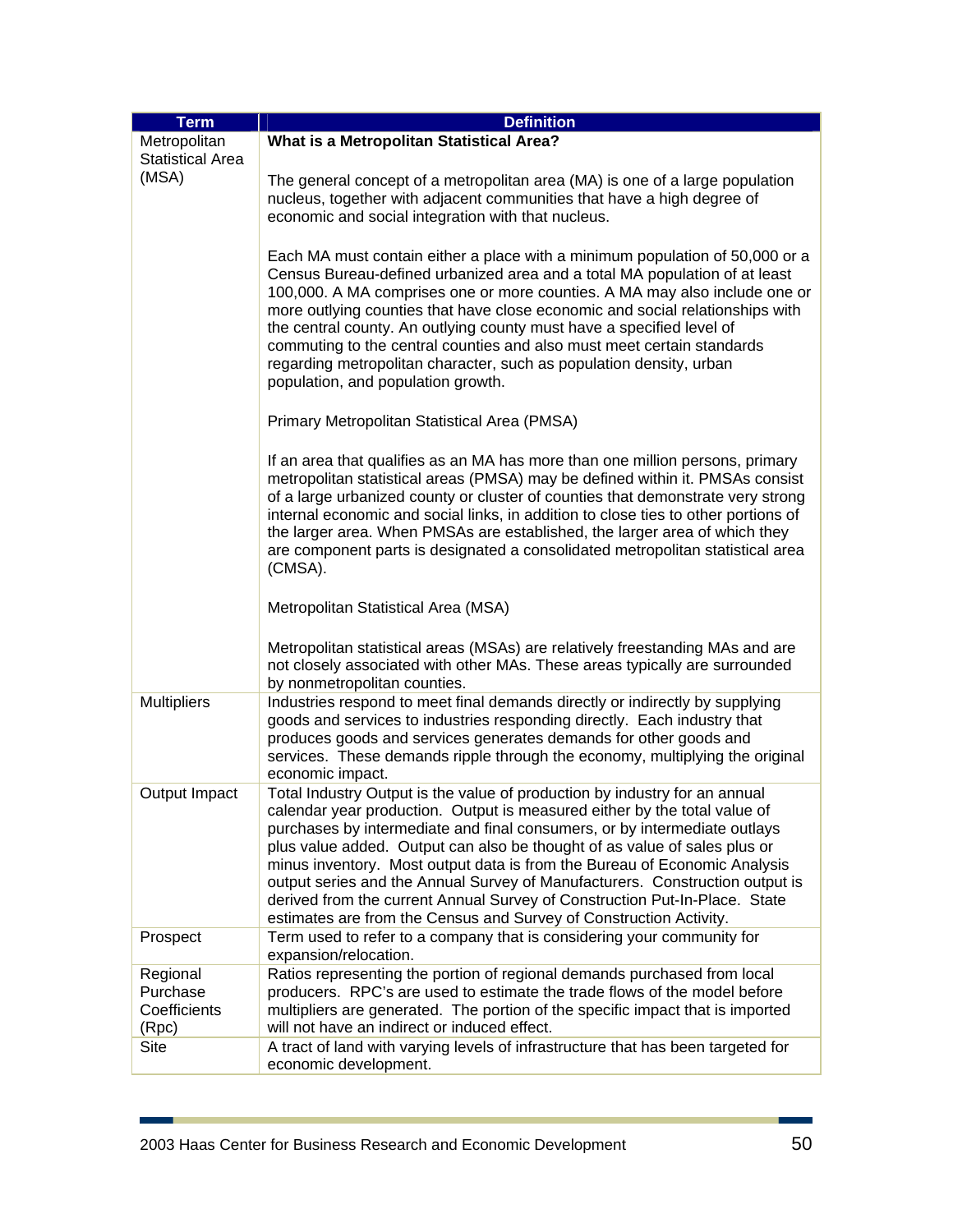| <b>Term</b>                                   | <b>Definition</b>                                                                                                                                                                                                                                                                                                                                                                                                                                                                                                                                                                                                                                                                                                                                                                                                                                                                                                                                                                                                                                                                                   |  |  |  |  |  |  |
|-----------------------------------------------|-----------------------------------------------------------------------------------------------------------------------------------------------------------------------------------------------------------------------------------------------------------------------------------------------------------------------------------------------------------------------------------------------------------------------------------------------------------------------------------------------------------------------------------------------------------------------------------------------------------------------------------------------------------------------------------------------------------------------------------------------------------------------------------------------------------------------------------------------------------------------------------------------------------------------------------------------------------------------------------------------------------------------------------------------------------------------------------------------------|--|--|--|--|--|--|
| <b>Site Selection</b>                         | The process by which firms find new locations for business facilities or<br>expansions of their operations.                                                                                                                                                                                                                                                                                                                                                                                                                                                                                                                                                                                                                                                                                                                                                                                                                                                                                                                                                                                         |  |  |  |  |  |  |
| <b>Site Selection</b><br>Consultant           | A third-party specialist hired by firms to assist them in identifying the best<br>communities and sites for their project.                                                                                                                                                                                                                                                                                                                                                                                                                                                                                                                                                                                                                                                                                                                                                                                                                                                                                                                                                                          |  |  |  |  |  |  |
| <b>Smart Growth</b>                           | Describes the efforts of communities across the United States to manage and<br>direct growth in a way that minimizes damage to the environment, reduces<br>sprawl, and builds livable towns and cities.                                                                                                                                                                                                                                                                                                                                                                                                                                                                                                                                                                                                                                                                                                                                                                                                                                                                                             |  |  |  |  |  |  |
| <b>State And Local</b><br>Government<br>Taxes | State and local government income and expenditures by specific category<br>come from the Annual Survey of State and Local Government Expenditures<br>and include the following:<br><b>Property Tax</b><br><b>Total Sales Tax</b><br>Alcoholic Beverage Tax<br><b>Amusement License</b><br>Corporate License<br>Hunting<br>Motor Vehicle Tax<br><b>Motor Vehicle Operators</b><br><b>PU License</b><br><b>Occupational Business License</b><br><b>Other License</b><br>Individual Income Tax<br>Corporate Income Tax<br>Death and Gift Tax<br>Document Stock Tax<br>Severance Tax<br><b>Taxes NEC</b><br><b>Interest Earnings</b><br><b>Fines Forfeits</b><br>Rents<br><b>Royalties</b><br><b>State Education Transfers</b><br><b>Local Education Transfers</b><br><b>State Local Social Security</b><br><b>Federal Grants in Aid</b><br>State and Local Borrowing<br>Corporate Interest<br>Personal Interest<br><b>Federal Education Transfers</b><br><b>Total Education Operations</b><br><b>State and Local Sales</b><br>State and Local Non-education Purchases<br><b>Federal Transfers Data</b> |  |  |  |  |  |  |
| <b>Target Industry</b>                        | An industry (or industries) that, based on the long-range vision for your<br>community and your community's existing strengths, the economic<br>development organization is working to grow in your area.                                                                                                                                                                                                                                                                                                                                                                                                                                                                                                                                                                                                                                                                                                                                                                                                                                                                                           |  |  |  |  |  |  |
| Tax Impacts<br>Report                         | This report describes taxes related to the chosen impact analysis. Income<br>information is combined with tax information to estimate taxes generated by a<br>change in final demand. These estimates are based on the average for all<br>industries within the model; the average taxes associated with each household<br>income class; the average taxes and transfers associated with each of the<br>government institutions defined by the model. See "State and Local<br><b>Government Taxes"</b>                                                                                                                                                                                                                                                                                                                                                                                                                                                                                                                                                                                              |  |  |  |  |  |  |